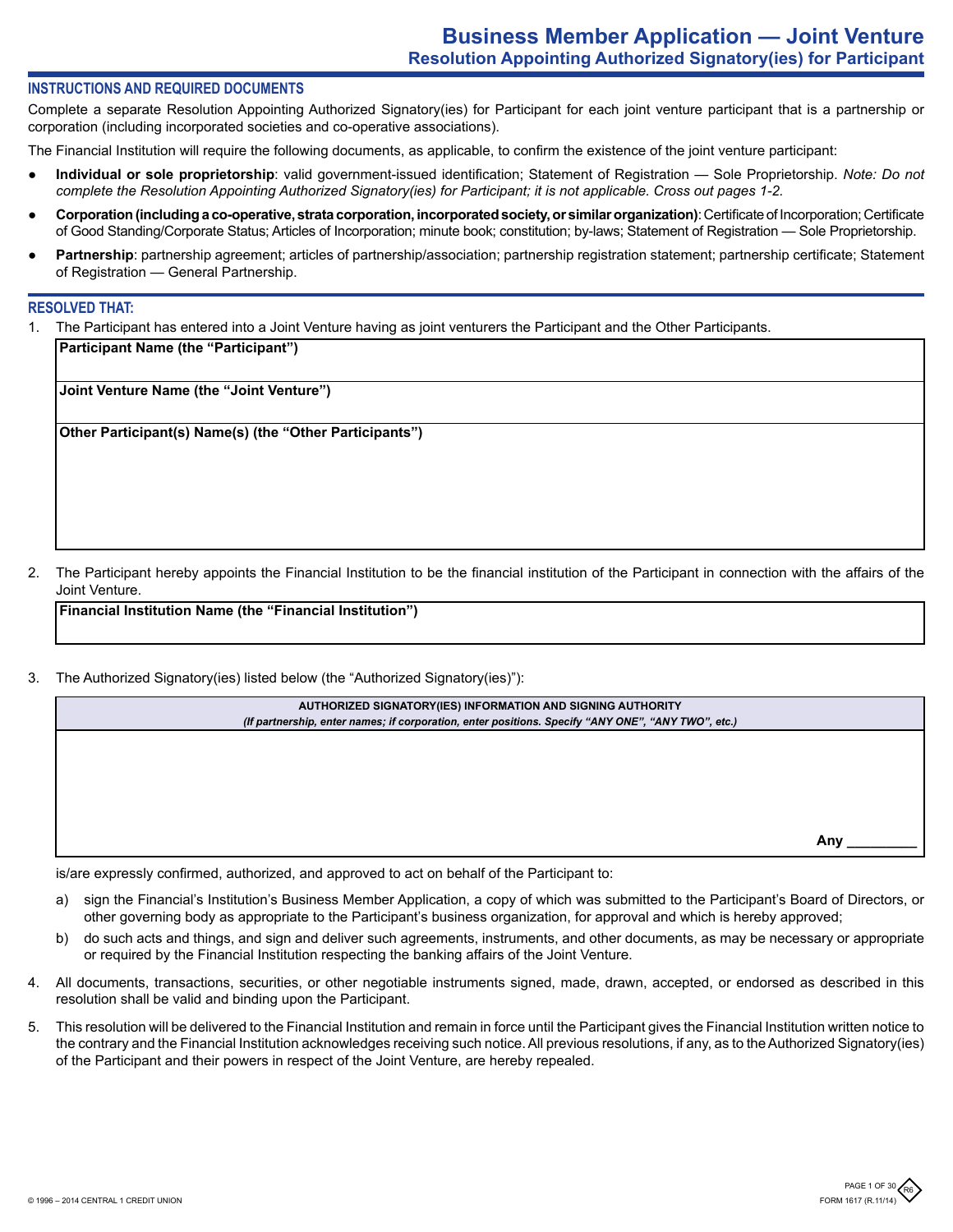## **RESOLVED THAT:**

6. From time to time, the Participant will provide to the Financial Institution any documents requested in support of the Participant's existence and, if applicable, corporate status. If the Participant is a corporation, the Participant agrees to notify the Financial Institution of any changes to its corporate records, as filed with the corporate registry.

From time to time, the Participant will provide documents containing the following information to the Financial Institution:

- a) notification in writing of all changes to the Resolution in effect at the time. Until so notified, the Financial Institution may assume that the persons set out in the Resolution in effect continue to hold the signing authorities described;
- b) a list of the names of the individuals authorized by the Resolution in effect at the time to do any act or thing, together with specimens of their signatures. The Participant shall further notify the Financial Institution in writing from time to time of all changes of such individuals. Such a list, when received by the Financial Institution, shall be binding on the Participant until it gives the Financial Institution written notice to the contrary and the Financial Institution acknowledges receiving the notice;
- c) a certified list of the names and addresses of all persons who directly or indirectly own or control 25% or more of the Participant, as well as, if applicable, the names of all the directors of the Participant.
- 7. The Participant expressly confirms that it is duly constituted and validly existing as a partnership or corporation, as applicable.

## **CERTIFICATION**

## **Signing Instructions:**

- **•** Corporation: **2** signatures are recommended. An Authorized Signatory or the Participant's lawyer must be 1 signature. Another Authorized Signatory, the Participant's lawyer, or the corporate Secretary can be the other signature.
- **•** Partnership: **All** Authorized Signatories must sign.

Certified a true copy of a resolution duly passed and consented to in writing by all appropriate persons, as applicable to the business organization of the Participant, at a meeting<sup>\*</sup> of the Participant on **of the example of the of the example of the example of the example of the example of the example of the example of the example of the example of the example of the** 

| <b>Dated</b> at             | , British Columbia, on |       |  |  | (date). |
|-----------------------------|------------------------|-------|--|--|---------|
| X                           |                        |       |  |  |         |
| <b>Authorized Signature</b> | Name                   | Title |  |  |         |
| X                           |                        |       |  |  |         |
| <b>Authorized Signature</b> | Name                   | Title |  |  |         |
| X                           |                        |       |  |  |         |
| <b>Authorized Signature</b> | Name                   | Title |  |  |         |
| X                           |                        |       |  |  |         |
| <b>Authorized Signature</b> | Name                   | Title |  |  |         |

*\* If the Participant is a corporation, the meeting is defined as a duly called and regularly held meeting of the board of directors, recorded in the corporate minute book.*

| <b>FINANCIAL INSTITUTION USE ONLY</b> |                     |
|---------------------------------------|---------------------|
| ∙Account No.                          | Date Account Opened |
|                                       |                     |
|                                       |                     |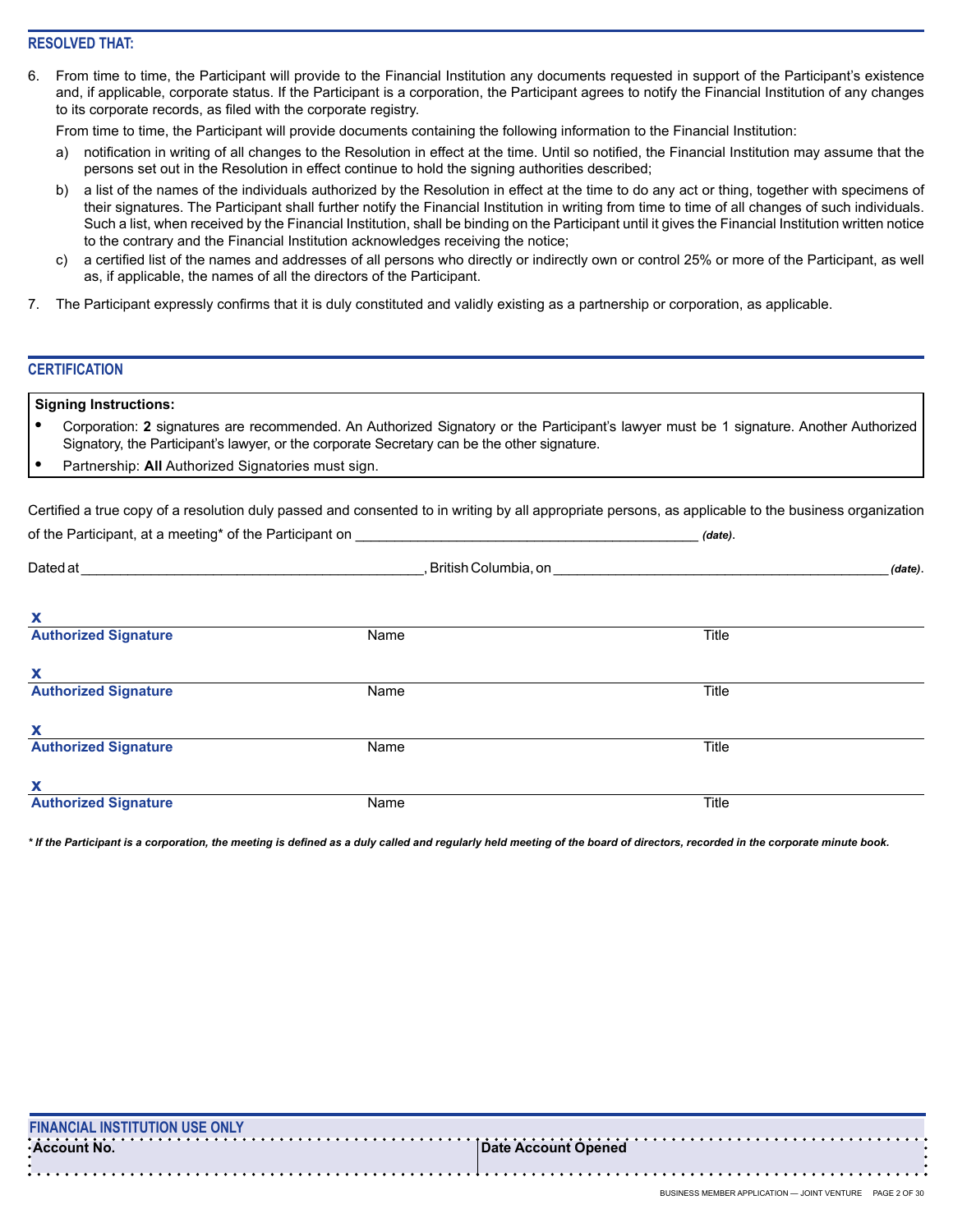## **INSTRUCTIONS**

## **Individual or Sole Proprietorship**

Do not complete the Beneficial Ownership Declaration; it is not applicable. Cross out page 3.

## **GENERAL INFORMATION**

## **Financial Institution Name and Address**

**Account No.**

**Participant Name (the "Participant")**

**INFORMATION ON DIRECTORS** *(Only complete for a corporation, including a co-operative, strata corporation, incorporated society, or similar organization.)*

| <b>NAME</b> | <b>NAME</b> |
|-------------|-------------|
|             |             |
|             |             |
|             |             |
|             |             |
|             |             |
|             |             |
|             |             |
|             |             |
|             |             |
|             |             |
|             |             |
|             |             |

## **INFORMATION ON INDIVIDUALS WHO DIRECTLY OR INDIRECTLY OWN OR CONTROL 25% OR MORE OF THE PARTICIPANT**

| <b>NAME</b> | <b>ADDRESS</b> |
|-------------|----------------|
|             |                |
|             |                |
|             |                |
|             |                |
|             |                |
|             |                |
|             |                |
|             |                |

## **CERTIFICATION**

## **Signing Instructions:**

- **•** Corporation: **1** Authorized Signatory, the Participant's lawyer, or the Secretary must sign.
- **•** Partnership: **1** Authorized Signatory must sign.

If the Participant is a corporation, I certify that the individual(s) named above in Information on Directors comprises all of the directors of the Participant.

If an individual(s) is/are named above in Information on Individuals who Directly or Indirectly Own or Control 25% or More of the Participant, I certify that the individual(s) directly or indirectly own(s) or control(s) 25% or more of the Participant as of the date below. If no individual(s) is/are named, I certify that no individual(s) directly or indirectly own(s) or control(s) 25% or more of the Participant as of the date below.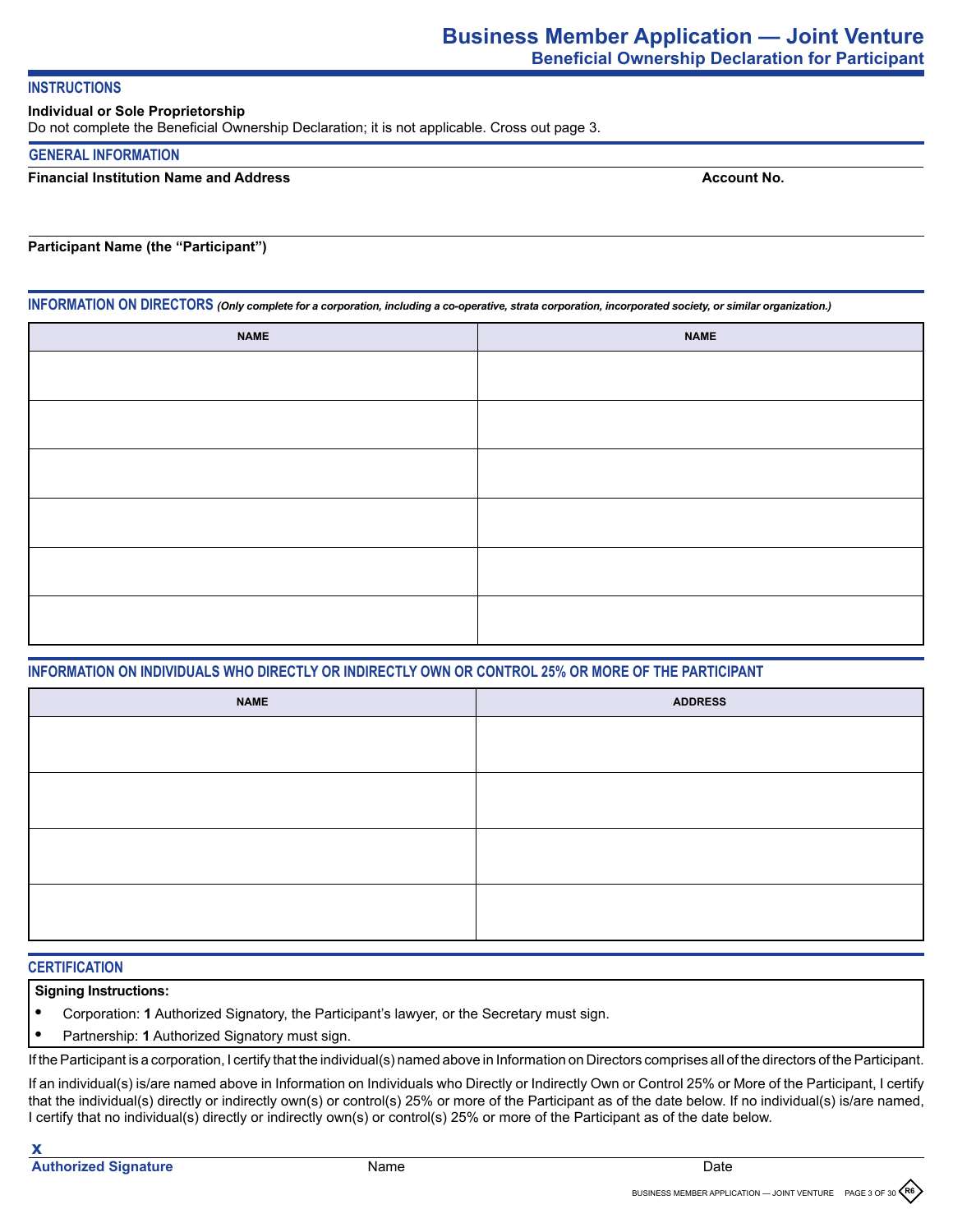## **INSTRUCTIONS:**

The Participants have entered into a Joint Venture as set out below.

**Joint Venture Name (the "Joint Venture")**

**Joint Venturers Names (the "Participants")**

The Participants agree that:

1. The Financial Institution is hereby appointed the financial institution of the Participants in connection with the affairs of the Joint Venture.

**Financial Institution Name (the "Financial Institution")**

2. The Authorized Signatory(ies) listed below (the "Authorized Signatory(ies)"):

| AUTHORIZED SIGNATORY(IES) INFORMATION AND SIGNING AUTHORITY<br>(If partnership, enter names; if corporation, enter positions. Specify "ANY ONE", "ANY TWO", etc.) |     |                    |     |
|-------------------------------------------------------------------------------------------------------------------------------------------------------------------|-----|--------------------|-----|
|                                                                                                                                                                   | for |                    |     |
| (Position or Name)                                                                                                                                                |     | (Participant Name) |     |
| (Position or Name)                                                                                                                                                | for | (Participant Name) |     |
|                                                                                                                                                                   | for |                    |     |
| (Position or Name)                                                                                                                                                |     | (Participant Name) |     |
| (Position or Name)                                                                                                                                                | for | (Participant Name) |     |
|                                                                                                                                                                   | for | (Participant Name) |     |
| (Position or Name)                                                                                                                                                |     |                    |     |
| (Position or Name)                                                                                                                                                | for | (Participant Name) |     |
|                                                                                                                                                                   | for | (Participant Name) |     |
| (Position or Name)                                                                                                                                                |     |                    |     |
| (Position or Name)                                                                                                                                                | for | (Participant Name) |     |
| (Position or Name)                                                                                                                                                | for | (Participant Name) |     |
|                                                                                                                                                                   |     |                    | Any |

is/are expressly confirmed, authorized, and approved to act on behalf of the Participants in connection with the affairs of the Joint Venture to:

- a) sign binding agreements to become and act as a Depositor, as defined in the Financial Institution's Business Member Application and Agreement;
- b) sign binding agreements to borrow funds from the Financial Institution, or otherwise obtain credit by way of loans, advances, overdrafts, or otherwise; and to provide security for any such credit obtained, as required by the Financial Institution from time to time. An application for a loan other than an overdraft will require separate borrowing resolutions;
- c) designate, in any certified document provided to the Financial Institution, any Authorized User(s) to act on behalf of the Participants in connection with the affairs of the Joint Venture with any of the powers described under section 3 below.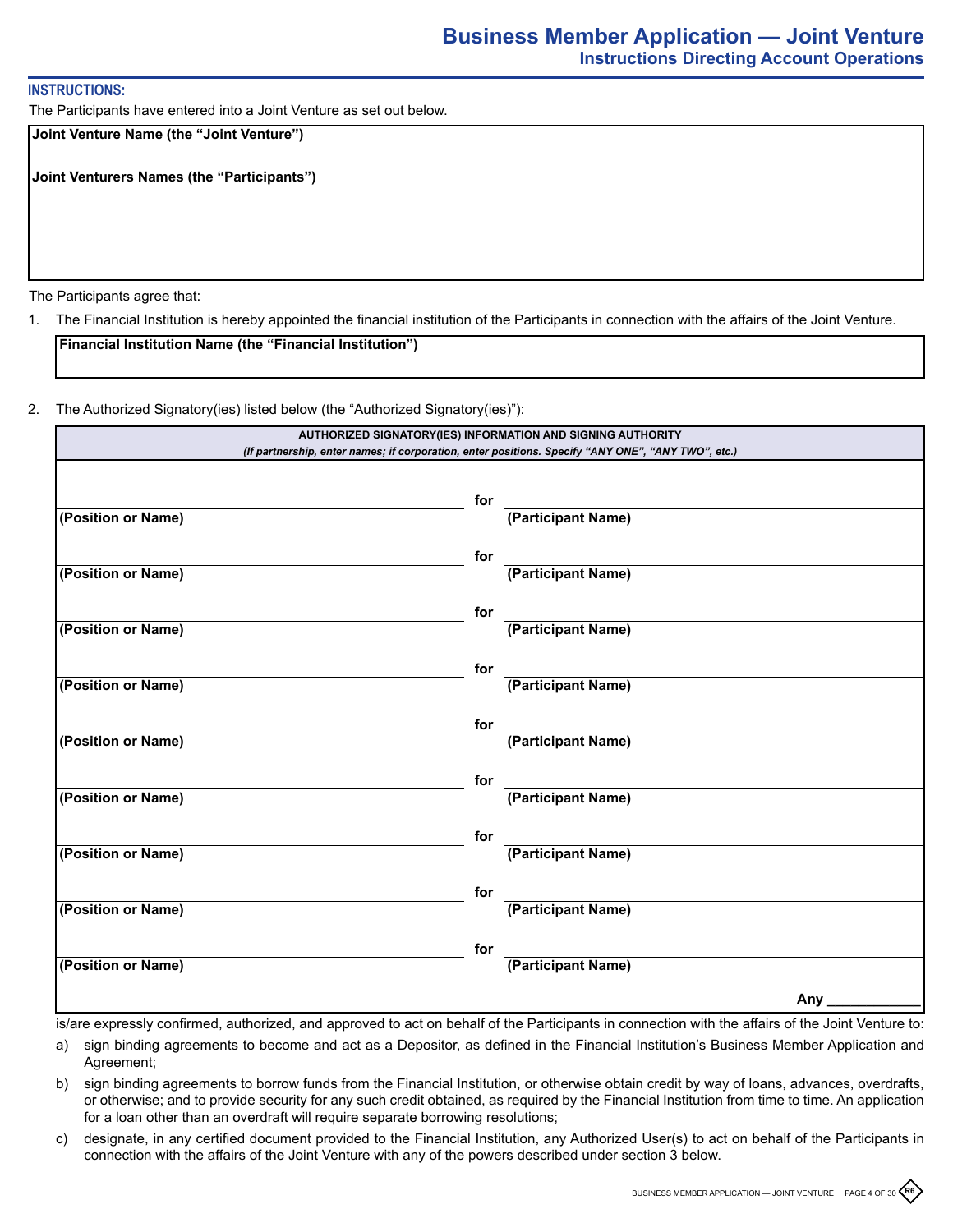## **INSTRUCTIONS DIRECTING ACCOUNT OPERATIONS (CONTINUED)**

3. An Authorized User(s) (the "Authorized User(s)") shall exercise any of the following powers on behalf of the Participants in connection with the affairs of the Joint Venture with respect to the operation of the account(s):

| <b>AUTHORIZATION</b> | <b>AUTHORIZED USER(S) POWERS</b>                                                                                                                                                                                                                                                                                   | <b>SIGNING AUTHORITY</b>                          |
|----------------------|--------------------------------------------------------------------------------------------------------------------------------------------------------------------------------------------------------------------------------------------------------------------------------------------------------------------|---------------------------------------------------|
| Yes                  | Sign instruments and other orders for payments of money, access the<br>$account(s)$ , and complete any and all other duties required, including The Participants authorize any<br>duties with respect to instruments under the account, except for those User(s).<br>duties enabled by the powers described below. | Authorized                                        |
| Yes () No            | Provide instructions to the Financial Institution from a remote location<br>(e.g. via phone, fax, email).                                                                                                                                                                                                          | The Participants authorize any 1 Authorized User. |
| Yes $\bigcirc$ No    | Access the account(s) to conduct transactions on the account(s)<br>using a computer, telephone, or any other electronic device.                                                                                                                                                                                    | The Participants authorize any 1 Authorized User. |
| Yes.<br>$\mathbf{C}$ | No Access the account (s) to deposit to the account (s) using a debit card. The Participants authorize any 1 Authorized User.                                                                                                                                                                                      |                                                   |
| Yes.                 | Access the account(s) to conduct transactions on the account(s)<br>using a debit card.                                                                                                                                                                                                                             | The Participants authorize any 1 Authorized User. |

For security purposes, an Authorized User(s) must select, from time to time, security passwords, codes, and/or numbers to be used to access the account(s).

- 4. All documents, transactions, securities, or other negotiable instruments signed, made, drawn, accepted, or endorsed as described in these instructions shall be valid and binding upon the Participants, and each of them.
- 5. From time to time, each of the Participants will provide to the Financial Institution any documents requested in support of that Participants' existence and, if applicable, corporate status. Each of the Participants that is a corporation agrees to notify the Financial Institution of any changes to its corporate records, as filed with the corporate registry.

From time to time, the Participants will provide documents containing the following information to the Financial Institution:

- a) a certified list of the name(s) of the person(s) authorized to enter into agreements and operate the account on behalf of the Participants in connection with the affairs of the Joint Venture (collectively, the "Signing Officers"), as set out in these instructions, together with specimens of the signatures of the Signing Officers;
- b) notification in writing of all changes to the list of Signing Officers and/or the instructions in effect at the time. Until so notified, the Financial Institution may assume that the persons set out in the list of Signing Officers and the instructions in effect continue to hold the signing authorities described; and
- c) a certified list of facsimile signatures whether engraved, lithographed, printed, stamped, or otherwise mechanically reproduced or computer-generated — of the Participant's Signing Officers. (Note: If the Participant uses facsimile signatures as described, then the Financial Institution shall be entitled to treat and rely upon any such facsimile signature that is or appears to be authentic as an original and genuine signature of the Participant's Signing Officers.)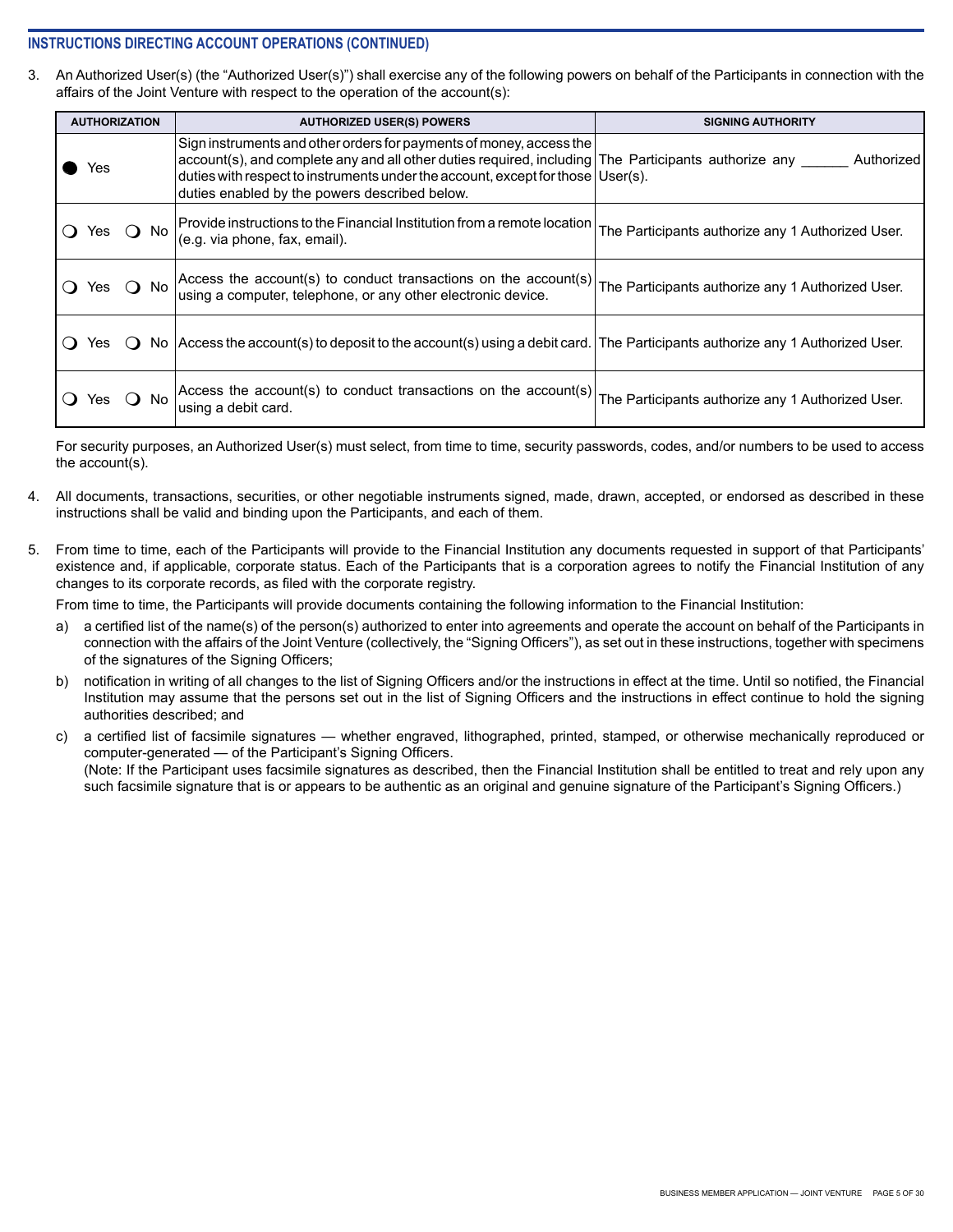## **AGREEMENT**

#### **Signing Instructions:**

**•** All individuals listed in section 2 must sign.

The Participants, comprising all the Participants in the Joint Venture, are, and will continue to be, jointly and severally liable to the Financial Institution for all the Joint Venture's obligations to the Financial Institution under these instructions. The Participants agree that these instructions form part of the Business Member Application — Joint Venture — Account Agreement Terms and Conditions, and will continue in force as between the Participants and the Financial Institution until the Participants give the Financial Institution written notice signed on behalf of each of them to the contrary and the Financial Institution acknowledges receiving the notice. All previous instructions, if any, as to the Signing Officers on behalf of the Participants for the Joint Venture and their powers in respect of the account(s), are hereby repealed.

| $\mathbf{x}$                                |      |              |                                                          |  |
|---------------------------------------------|------|--------------|----------------------------------------------------------|--|
| <b>Authorized Signature</b>                 | Name | Title        | Date                                                     |  |
|                                             |      |              |                                                          |  |
| $\mathbf{x}$<br>Witness Signature           | Name | Title        | Date                                                     |  |
|                                             |      |              |                                                          |  |
| $\mathbf{X}$                                |      |              |                                                          |  |
| <b>Authorized Signature</b>                 | Name | Title        | Date                                                     |  |
|                                             |      |              |                                                          |  |
| $\mathbf{x}$                                |      |              |                                                          |  |
| Witness Signature                           | Name | Title        | Date                                                     |  |
| $\mathbf{x}$                                |      |              |                                                          |  |
| <b>Authorized Signature</b>                 | Name | Title        | Date                                                     |  |
|                                             |      |              |                                                          |  |
| X                                           |      |              |                                                          |  |
| Witness Signature                           | Name | Title        | Date                                                     |  |
|                                             |      |              |                                                          |  |
| $\mathbf{X}$<br><b>Authorized Signature</b> | Name | Title        | Date                                                     |  |
|                                             |      |              |                                                          |  |
| $\mathbf{x}$                                |      |              |                                                          |  |
| Witness Signature                           | Name | Title        | Date                                                     |  |
|                                             |      |              |                                                          |  |
| $\mathbf{X}$<br><b>Authorized Signature</b> | Name | Title        | Date                                                     |  |
|                                             |      |              |                                                          |  |
| $\mathbf{x}$                                |      |              |                                                          |  |
| Witness Signature                           | Name | Title        | Date                                                     |  |
|                                             |      |              |                                                          |  |
| $\mathbf{x}$<br><b>Authorized Signature</b> |      |              |                                                          |  |
|                                             | Name | Title        | Date                                                     |  |
| $\mathbf{x}$                                |      |              |                                                          |  |
| <b>Witness Signature</b>                    | Name | Title        | Date                                                     |  |
|                                             |      |              |                                                          |  |
| <u>X</u>                                    |      |              |                                                          |  |
| <b>Authorized Signature</b>                 | Name | <b>Title</b> | Date                                                     |  |
|                                             |      |              |                                                          |  |
| <b>x</b><br>Witness Signature               | Name | Title        | Date                                                     |  |
|                                             |      |              |                                                          |  |
| $\overline{\mathbf{X}}$                     |      |              |                                                          |  |
| <b>Authorized Signature</b>                 | Name | Title        | Date                                                     |  |
|                                             |      |              |                                                          |  |
| <b>x</b><br>Witness Signature               | Name | Title        | Date                                                     |  |
|                                             |      |              |                                                          |  |
| FINANCIAL INSTITUTION USE ONLY              |      |              | Date Account Opened<br>Date Account Opened               |  |
| Account No.                                 |      |              |                                                          |  |
|                                             | .    | .            | BUSINESS MEMBER APPLICATION - JOINT VENTURE PAGE 6 OF 30 |  |
|                                             |      |              |                                                          |  |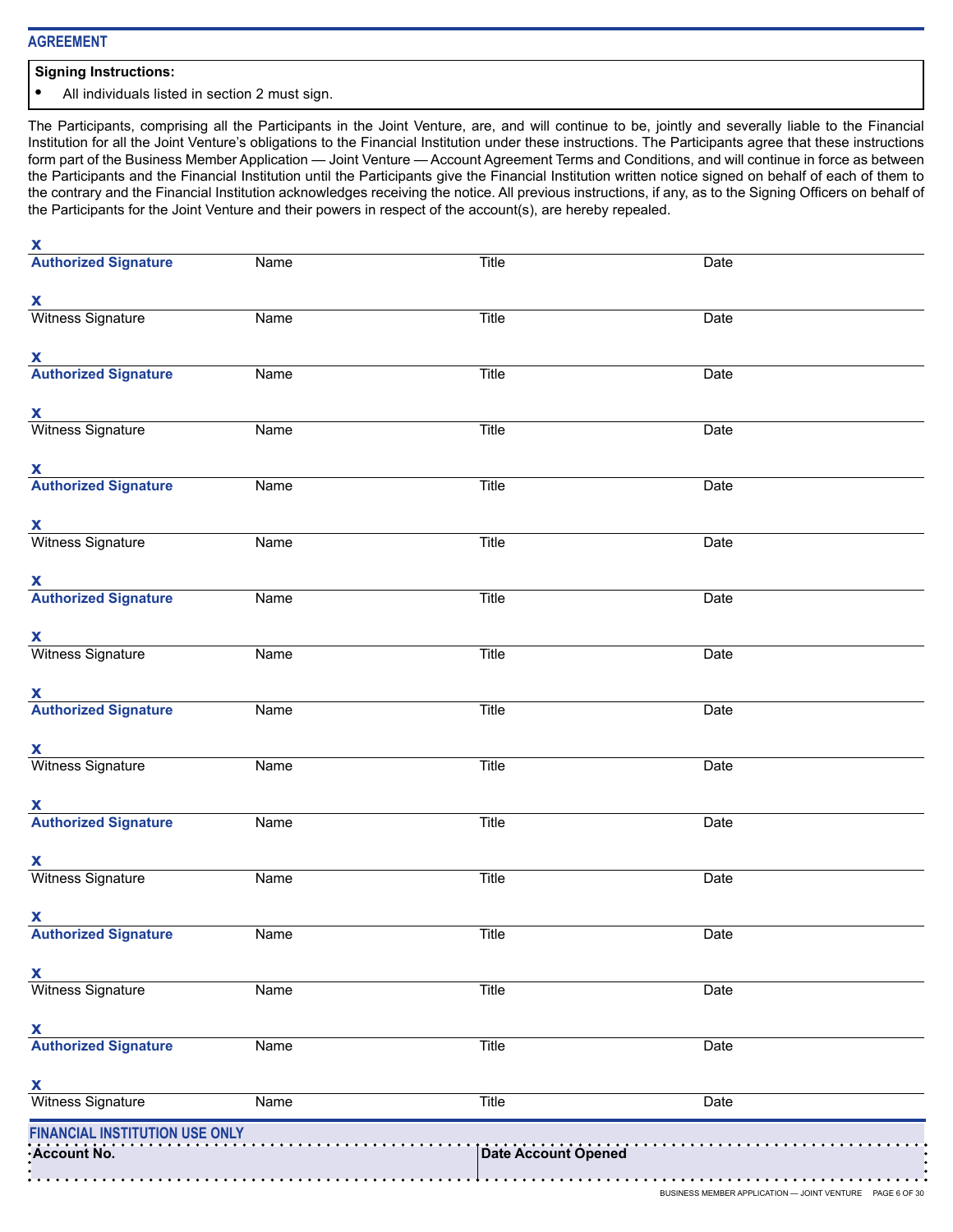## **INSTRUCTIONS**

## **All Participants**

All participants, including individuals and sole proprietors, and signing officers for participants, must provide a specimen signature below.

#### **GENERAL INFORMATION**

| <b>Financial Institution Name</b>        | <b>Account No.</b> |
|------------------------------------------|--------------------|
| Joint Venture Name (the "Joint Venture") |                    |

## **SIGNING OFFICERS**

| <b>ACTION</b>                   | <b>NAME</b> | <b>POSITION</b> | <b>AUTHORITY</b>                            | <b>SIGNATURE</b>          |
|---------------------------------|-------------|-----------------|---------------------------------------------|---------------------------|
| $\mathsf{O}$<br>Add             |             |                 | Authorized Signatory<br>⊔                   |                           |
| $\mathsf{O}$<br>Delete          |             |                 | Authorized User<br>⊔                        | $\boldsymbol{\mathsf{X}}$ |
| $\bigcirc$<br>Add               |             |                 | $\Box$<br>Authorized Signatory              |                           |
| $\mathbf{\mathsf{O}}$<br>Delete |             |                 | Authorized User<br>$\sqcup$                 | X                         |
| $\bigcirc$<br>Add               |             |                 | Authorized Signatory<br>⊔                   |                           |
| $\mathbf{\mathsf{O}}$<br>Delete |             |                 | Authorized User<br>⊔                        | X                         |
| $\overline{O}$<br>Add           |             |                 | Authorized Signatory<br>⊔                   |                           |
| $\mathbf{\mathsf{O}}$<br>Delete |             |                 | Authorized User<br>ப                        | X                         |
| $\bigcirc$<br>Add               |             |                 | □<br>Authorized Signatory                   |                           |
| $\mathbf{\mathsf{O}}$<br>Delete |             |                 | Authorized User<br>⊔                        | $\boldsymbol{\mathsf{x}}$ |
| $\mathbf{\mathsf{O}}$<br>Add    |             |                 | Authorized Signatory<br>⊔                   |                           |
| $\mathbf{\mathsf{O}}$<br>Delete |             |                 | Authorized User<br>⊔                        | $\boldsymbol{\mathsf{x}}$ |
| $\bigcirc$<br>Add               |             |                 | Authorized Signatory<br>ப                   |                           |
| $\mathbf{\mathsf{O}}$<br>Delete |             |                 | Authorized User<br>⊔                        | X                         |
| $\bigcirc$<br>Add               |             |                 | Authorized Signatory<br>⊔                   |                           |
| $\bigcirc$<br>Delete            |             |                 | Authorized User<br>⊔                        | $\boldsymbol{\mathsf{x}}$ |
| $\overline{O}$<br>Add           |             |                 | $\Box$<br>Authorized Signatory              |                           |
| $\mathbf{\mathsf{O}}$<br>Delete |             |                 | Authorized User<br>⊔                        | X                         |
| $\mathbf{\mathsf{O}}$<br>Add    |             |                 | □<br>Authorized Signatory                   |                           |
| $\mathbf{\mathsf{O}}$<br>Delete |             |                 | Authorized User<br>⊔                        | $\boldsymbol{\mathsf{x}}$ |
| $\mathbf O$<br>Add              |             |                 | Authorized Signatory<br>⊔                   |                           |
| $\mathsf{O}$<br>Delete          |             |                 | $\overline{\phantom{a}}$<br>Authorized User | X                         |

## **CERTIFICATION**

#### **Signing Instructions:**

**•** The required number of Authorized Signatories listed in section 2 of the Instructions Directing Account Operations must sign.

The undersigned certify that the individual(s) named above is/are authorized to act on behalf of the Participants in connection with the affairs of the Joint Venture with the authority selected, as defined in the Instructions Directing Account Operations, and that a) the signature(s) is/are the original and genuine signature(s) of the individual(s) named; or b) the Facsimile Signature(s) provided above is/are the genuine Facsimile Signature(s) of the individual(s) named, as applicable.

| <b>Dated</b> at             | , British Columbia, on |       |  |
|-----------------------------|------------------------|-------|--|
| X                           |                        |       |  |
| <b>Authorized Signature</b> | Name                   | Title |  |
| х                           |                        |       |  |
| <b>Authorized Signature</b> | Name                   | Title |  |
| х                           |                        |       |  |
| <b>Authorized Signature</b> | Name                   | Title |  |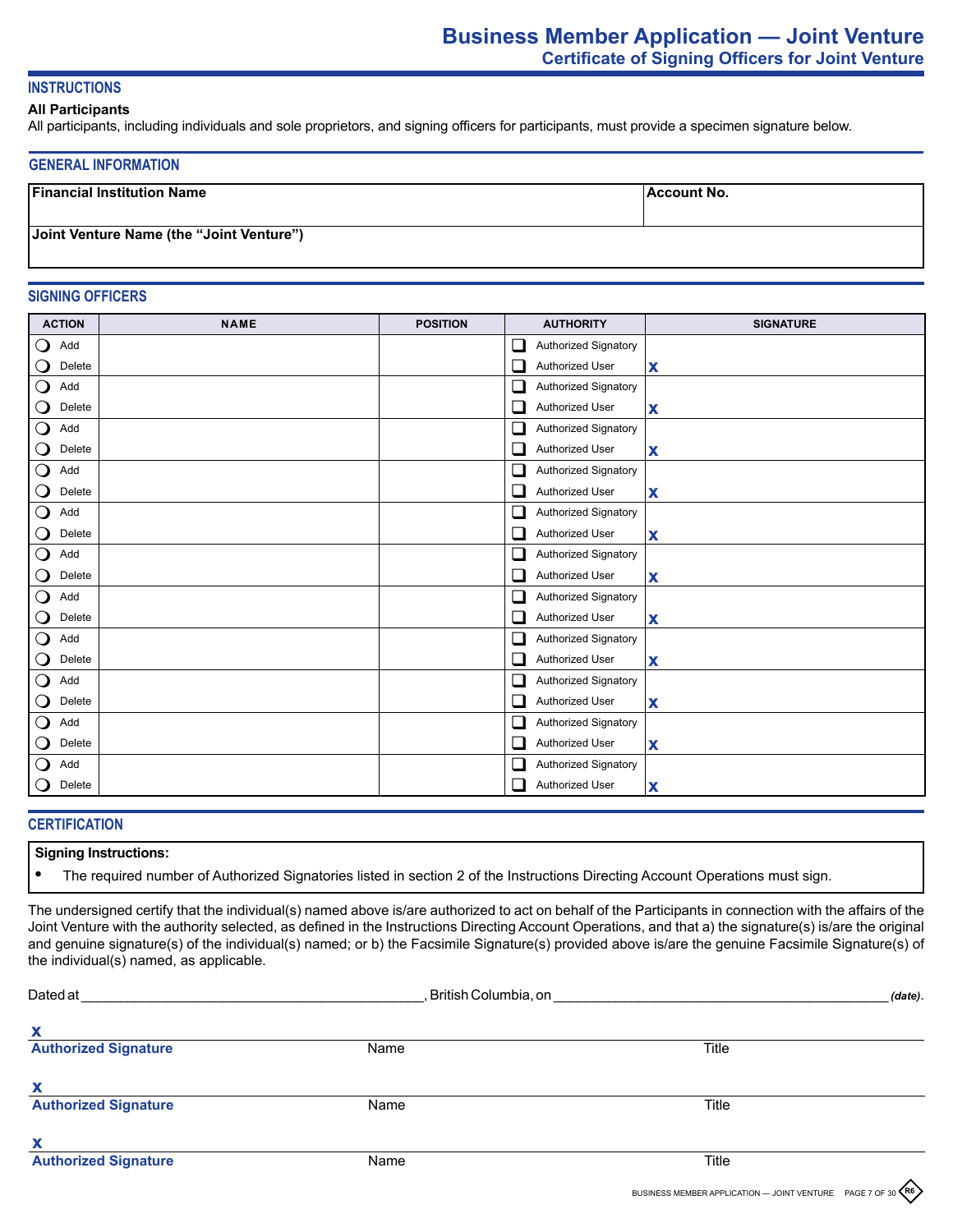# **Business Member Application — Joint Venture Application and Agreement**

## **GENERAL INFORMATION**

**Financial Institution Name and Address**

**Account No.**

(the "Account")

|                                               | PAR I IGIPAN I INFORMATION (AT LEAST 1 JOINT VENTURE PARTICIPANT MUST BE OR BECOME A FINANCIAL INSTITUTION MEMBER.) (*Fields marked with an asterisk are required.) |                                |            |
|-----------------------------------------------|---------------------------------------------------------------------------------------------------------------------------------------------------------------------|--------------------------------|------------|
| Participant Applicant Name (the "Depositor")* |                                                                                                                                                                     | <b>Membership No.</b>          | <b>New</b> |
|                                               |                                                                                                                                                                     | <b>SIN</b> (if applicable)     |            |
| <b>Mailing Address*</b>                       |                                                                                                                                                                     | ΒN                             |            |
|                                               |                                                                                                                                                                     | <b>Residency</b>               |            |
|                                               |                                                                                                                                                                     | Date of Birth (if applicable)* |            |
| <b>Business Address*</b>                      |                                                                                                                                                                     |                                |            |
|                                               |                                                                                                                                                                     | Phone*                         |            |
|                                               |                                                                                                                                                                     | <b>Alternate Phone</b>         |            |
| Occupation* / Nature of Principal Business*   |                                                                                                                                                                     | Fax                            |            |
| Trade Name (if any)                           | Trade Name (if any)                                                                                                                                                 | <b>Email</b>                   |            |
|                                               |                                                                                                                                                                     |                                |            |

(the "Financial Institution")

| <b>Participant Applicant Name (the "Depositor")*</b> | Membership No.             | New<br>$\mathcal{L}_{\mathcal{A}}$ |  |
|------------------------------------------------------|----------------------------|------------------------------------|--|
|                                                      | <b>SIN</b> (if applicable) |                                    |  |
| Mailing Address*                                     | <b>BN</b>                  |                                    |  |
|                                                      |                            | <b>Residency</b>                   |  |
|                                                      |                            | Date of Birth (if applicable)*     |  |
| Business Address*                                    |                            |                                    |  |
|                                                      |                            | Phone*                             |  |
|                                                      |                            | <b>Alternate Phone</b>             |  |
| Occupation* / Nature of Principal Business*          |                            | Fax                                |  |
| Trade Name (if any)                                  | Trade Name (if any)        | Email                              |  |

| Participant Applicant Name (the "Depositor")*      |                            | Membership No.                 | New |
|----------------------------------------------------|----------------------------|--------------------------------|-----|
|                                                    | <b>SIN</b> (if applicable) |                                |     |
| Mailing Address*                                   |                            | BN                             |     |
|                                                    |                            | Residency                      |     |
|                                                    |                            | Date of Birth (if applicable)* |     |
| <b>Business Address*</b>                           |                            |                                |     |
|                                                    |                            | Phone*                         |     |
|                                                    |                            | <b>Alternate Phone</b>         |     |
| <b>Occupation* / Nature of Principal Business*</b> |                            | Fax                            |     |
| Trade Name (if any)                                | Trade Name (if any)        | Email                          |     |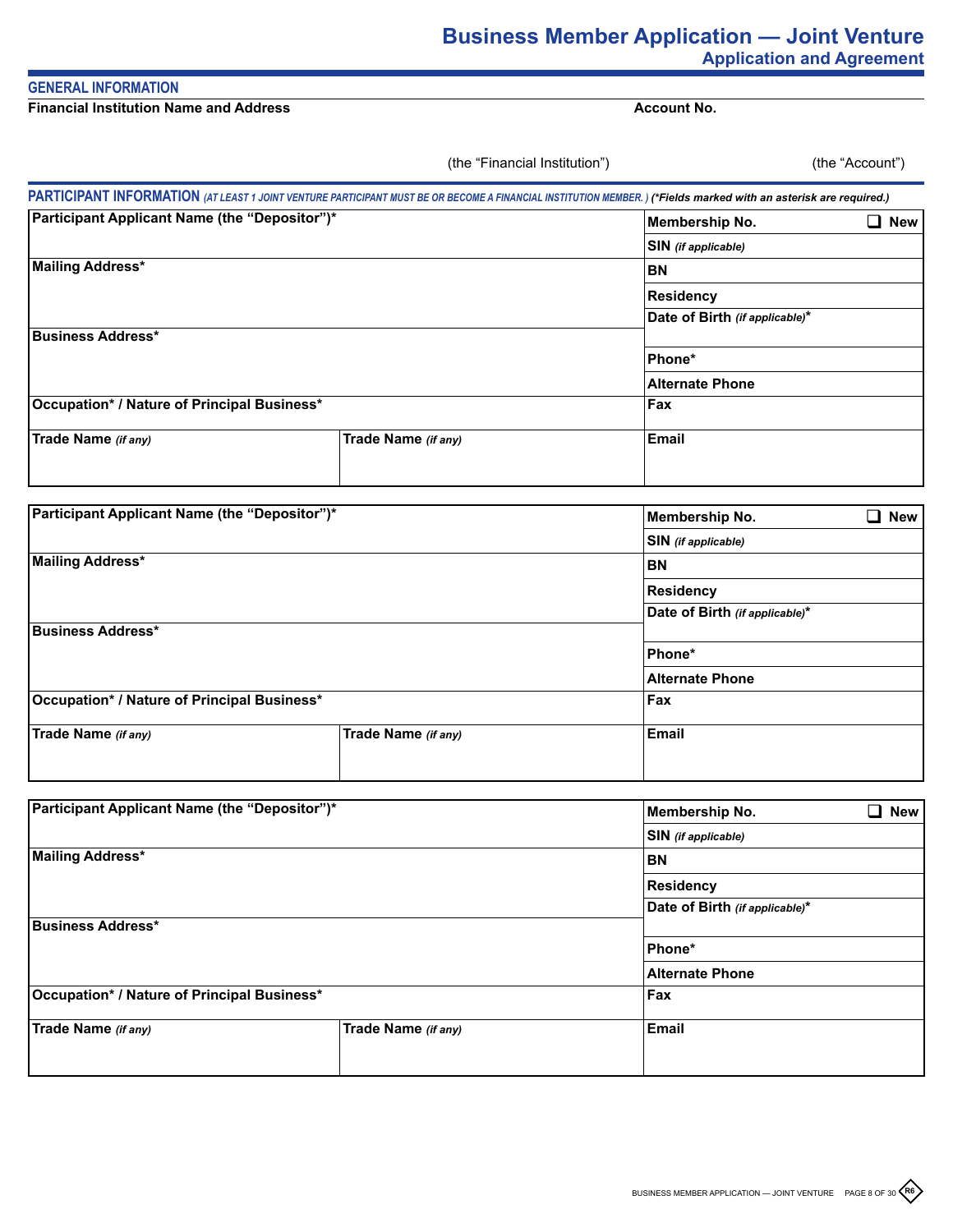# **PARTICIPANT INFORMATION (CONTINUED)** *(\*Fields marked with an asterisk are required.)*

| Participant Applicant Name (the "Depositor")* | <b>Membership No.</b>          | New                    |  |  |
|-----------------------------------------------|--------------------------------|------------------------|--|--|
|                                               | SIN (if applicable)            |                        |  |  |
| <b>Mailing Address*</b>                       | <b>BN</b>                      |                        |  |  |
|                                               |                                | Residency              |  |  |
|                                               | Date of Birth (if applicable)* |                        |  |  |
| Business Address*                             |                                |                        |  |  |
|                                               |                                | Phone*                 |  |  |
|                                               |                                | <b>Alternate Phone</b> |  |  |
| Occupation* / Nature of Principal Business*   |                                | Fax                    |  |  |
| Trade Name (if any)                           | Trade Name (if any)            | <b>Email</b>           |  |  |
|                                               |                                |                        |  |  |

| <b>Participant Applicant Name (the "Depositor")*</b> |                     | Membership No.                 | J.<br><b>New</b> |  |  |
|------------------------------------------------------|---------------------|--------------------------------|------------------|--|--|
|                                                      |                     | <b>SIN</b> (if applicable)     |                  |  |  |
| Mailing Address*                                     |                     | <b>BN</b>                      |                  |  |  |
|                                                      |                     | <b>Residency</b>               |                  |  |  |
|                                                      |                     | Date of Birth (if applicable)* |                  |  |  |
| Business Address*                                    |                     |                                |                  |  |  |
|                                                      |                     | Phone*                         |                  |  |  |
|                                                      |                     | <b>Alternate Phone</b>         |                  |  |  |
| Occupation* / Nature of Principal Business*          |                     | Fax                            |                  |  |  |
| Trade Name (if any)                                  | Trade Name (if any) | <b>Email</b>                   |                  |  |  |

| <b>Participant Applicant Name (the "Depositor")*</b> | <b>Membership No.</b><br>× | New                            |  |  |
|------------------------------------------------------|----------------------------|--------------------------------|--|--|
|                                                      | SIN (if applicable)        |                                |  |  |
| Mailing Address*                                     | <b>BN</b>                  |                                |  |  |
|                                                      |                            | Residency                      |  |  |
|                                                      |                            | Date of Birth (if applicable)* |  |  |
| Business Address*                                    |                            |                                |  |  |
|                                                      |                            | Phone*                         |  |  |
|                                                      |                            | <b>Alternate Phone</b>         |  |  |
| Occupation* / Nature of Principal Business*          |                            | Fax                            |  |  |
| Trade Name (if any)                                  | Trade Name (if any)        | <b>Email</b>                   |  |  |
|                                                      |                            |                                |  |  |

## **JOINT VENTURE INFORMATION**

| Joint Venture Name (the "Joint Venture") | Phone                  |
|------------------------------------------|------------------------|
|                                          | <b>Alternate Phone</b> |
| <b>Mailing Address</b>                   | Fax                    |
|                                          | Email                  |
|                                          |                        |
| Nature of Principal Business             |                        |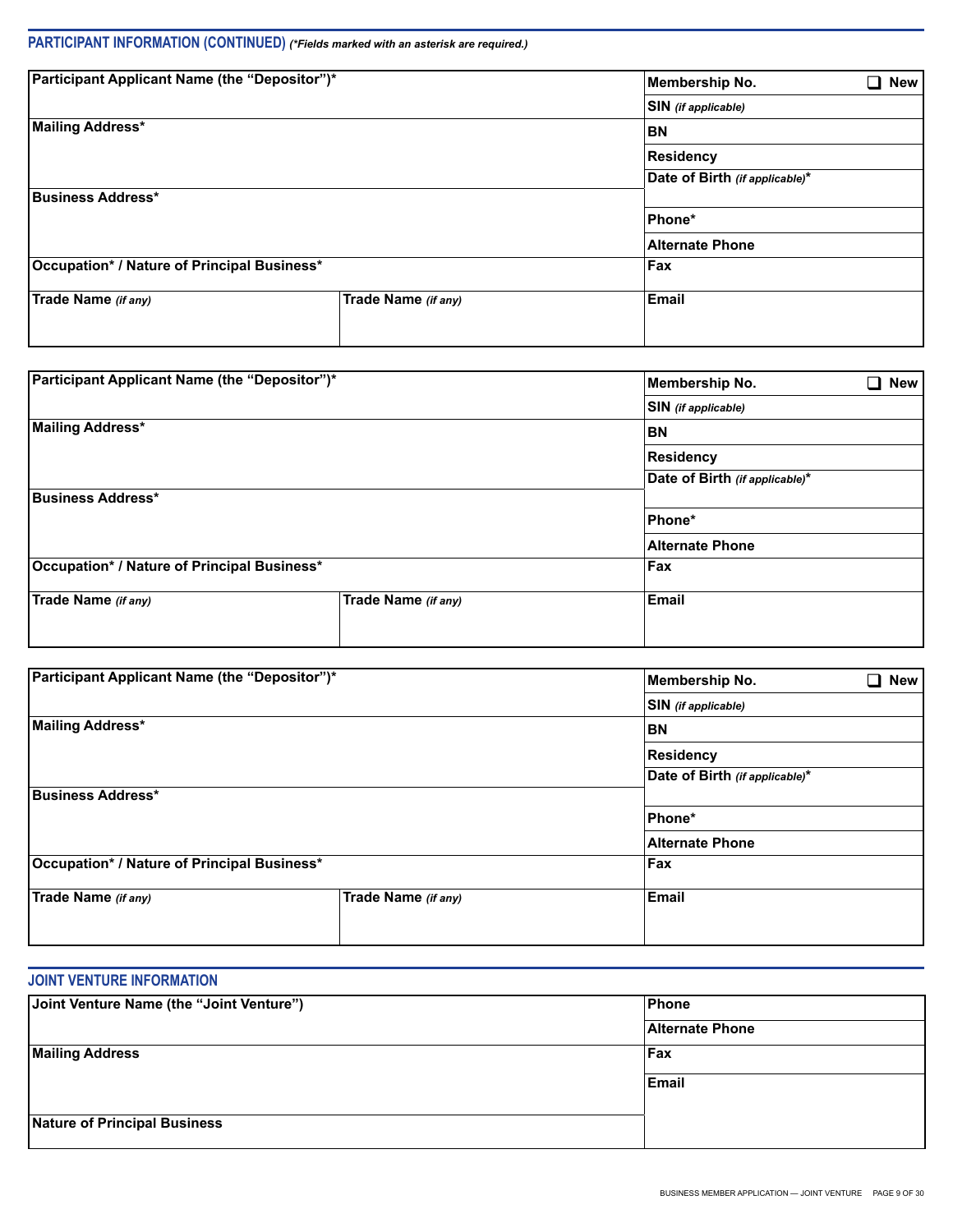## **DEPOSIT SERVICE APPLICATION**

The Participants, comprising all the Participants in the Joint Venture, hereby apply for an Account and the following services in the Financial Institution:

|                          | Yes | No     | Deposit Only |                               | Yes | No     |  |
|--------------------------|-----|--------|--------------|-------------------------------|-----|--------|--|
| Member Card <sup>®</sup> |     | $\cup$ | ⊔            | Remote Instructions           |     | Ĵ      |  |
| <b>Direct Services</b>   |     | Ő      |              | <b>Facsimile Signatures</b>   |     | J      |  |
| <b>Paper Statements</b>  |     | $\cup$ |              | <b>Night Deposit Services</b> |     | $\cup$ |  |
|                          |     |        |              | No. of Access Keys Issued     |     |        |  |

## **PURPOSE AND INTENDED NATURE OF THE BUSINESS RELATIONSHIP**

## **INTENDED USE OF THE ACCOUNT**

|                                                                                                                                  | Yes No  |  |
|----------------------------------------------------------------------------------------------------------------------------------|---------|--|
| Is the Joint Venture a charity registered with the Canada Revenue Agency under the <i>Income Tax Act</i> ? $\bigcirc$ $\bigcirc$ |         |  |
| If the Joint Venture is not a charity, does it solicit charitable financial donations from the public?                           | $O$ $O$ |  |
|                                                                                                                                  |         |  |

## **THIRD PARTY DECLARATION**

The Depositor hereby warrants and declares that all instructions and directions for use of the Account:

- $\Box$  shall be provided only by the Depositor and other signing authorities on the Account.
- $\bigcirc$  may be provided by persons other than the Depositor and other signing authorities on the Account, in which case those persons are as described on the Third Party Statement, Form 1914, attached.

## **INDIVIDUAL(S) AUTHORIZED TO RECEIVE ACCOUNT INFORMATION**  $\Box$  Does not apply

The Depositor authorizes the Financial Institution to release information about the Account to the individual(s) named below (the "Authorized Recipient"). The Depositor acknowledges and agrees that such release of information confers no signing authority on the Account to the Authorized Recipient, is for the sole benefit of the Depositor, and that the Financial Institution is not responsible for any loss or damage suffered or incurred by the Depositor by such release. This authorization will remain in effect until the Depositor gives the Financial Institution written notice to the contrary and the Financial Institution acknowledges receiving such notice.

| <b>NAME</b> | <b>POSITION</b> |
|-------------|-----------------|
|             |                 |
|             |                 |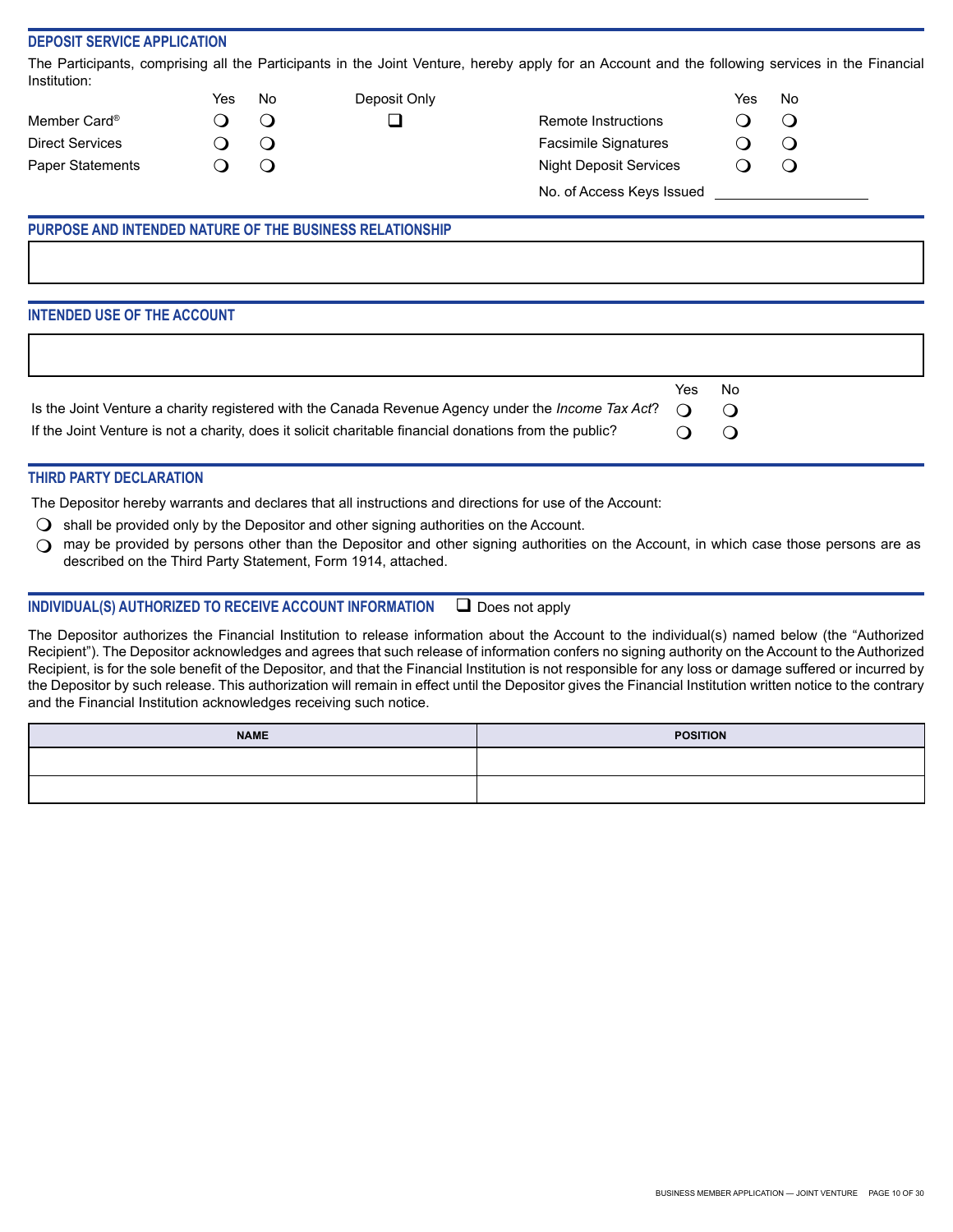## **Signing Instructions:**

**•** All individuals listed in section 2 of the Instructions Directing Account Operations must sign.

The Participants, comprising all the Participants in the Joint Venture, are, and will continue to be, jointly and severally liable to the Financial Institution for all the obligations of the Participants, or any one of them, to the Financial Institution in connection with the Joint Venture under this Agreement and for all transactions and documents on, or relating to, the Account, including negotiable instruments made, endorsed or signed on behalf of the Joint Venture. The Participants agree to be bound by the rules of the Financial Institution, and amendments to those rules, and by the Business Member Application — Joint Venture — Account Agreement Terms and Conditions on pages 18–30 of this document. **The Participants understand and agree that although the Business Member Application — Joint Venture — Account Agreement Terms and Conditions refer to "Depositor", for the purposes of this Agreement, the "Depositor" comprises all Joint Venture Participants, whether the Participants are Financial Institution members or not.** The undersigned acknowledge receiving a true copy of the Business Member Application — Joint Venture — Account Agreement Terms and Conditions.

| $\mathbf{x}$                                |             |              |             |  |
|---------------------------------------------|-------------|--------------|-------------|--|
| <b>Authorized Signature</b>                 | Name        | <b>Title</b> | Date        |  |
| X                                           |             |              |             |  |
| Witness Signature                           | <b>Name</b> | Title        | Date        |  |
| $\mathbf{X}$<br><b>Authorized Signature</b> | <b>Name</b> | <b>Title</b> | <b>Date</b> |  |
|                                             |             |              |             |  |
| <b>X</b>                                    |             |              |             |  |
| Witness Signature                           | <b>Name</b> | Title        | Date        |  |
| <b>X</b><br><b>Authorized Signature</b>     | Name        | Title        | Date        |  |
| X                                           |             |              |             |  |
| Witness Signature                           | <b>Name</b> | <b>Title</b> | Date        |  |
| X                                           |             |              |             |  |
| <b>Authorized Signature</b>                 | Name        | Title        | Date        |  |
| X                                           |             |              |             |  |
| Witness Signature                           | Name        | Title        | Date        |  |
| X                                           |             |              |             |  |
| <b>Authorized Signature</b>                 | <b>Name</b> | <b>Title</b> | Date        |  |
| X                                           |             |              |             |  |
| Witness Signature                           | <b>Name</b> | Title        | Date        |  |
| $\mathbf{X}$                                |             |              |             |  |
| <b>Authorized Signature</b>                 | Name        | Title        | Date        |  |
|                                             |             |              |             |  |
| X<br>Witness Signature                      | <b>Name</b> | Title        | <b>Date</b> |  |
|                                             |             |              |             |  |
| <b>X</b>                                    |             |              |             |  |
| <b>A</b><br>Authorized Signature            | <b>Name</b> | <b>Title</b> | <b>Date</b> |  |
| X                                           |             |              |             |  |
| Witness Signature                           | Name        | Title        | Date        |  |
| $\mathbf{X}$                                |             |              |             |  |
| Authorized Signature                        | <b>Name</b> | Title        | <b>Date</b> |  |
| X                                           |             |              |             |  |
| Witness Signature                           | <b>Name</b> | Title        | Date        |  |
|                                             |             |              |             |  |

# **FINANCIAL INSTITUTION APPROVAL**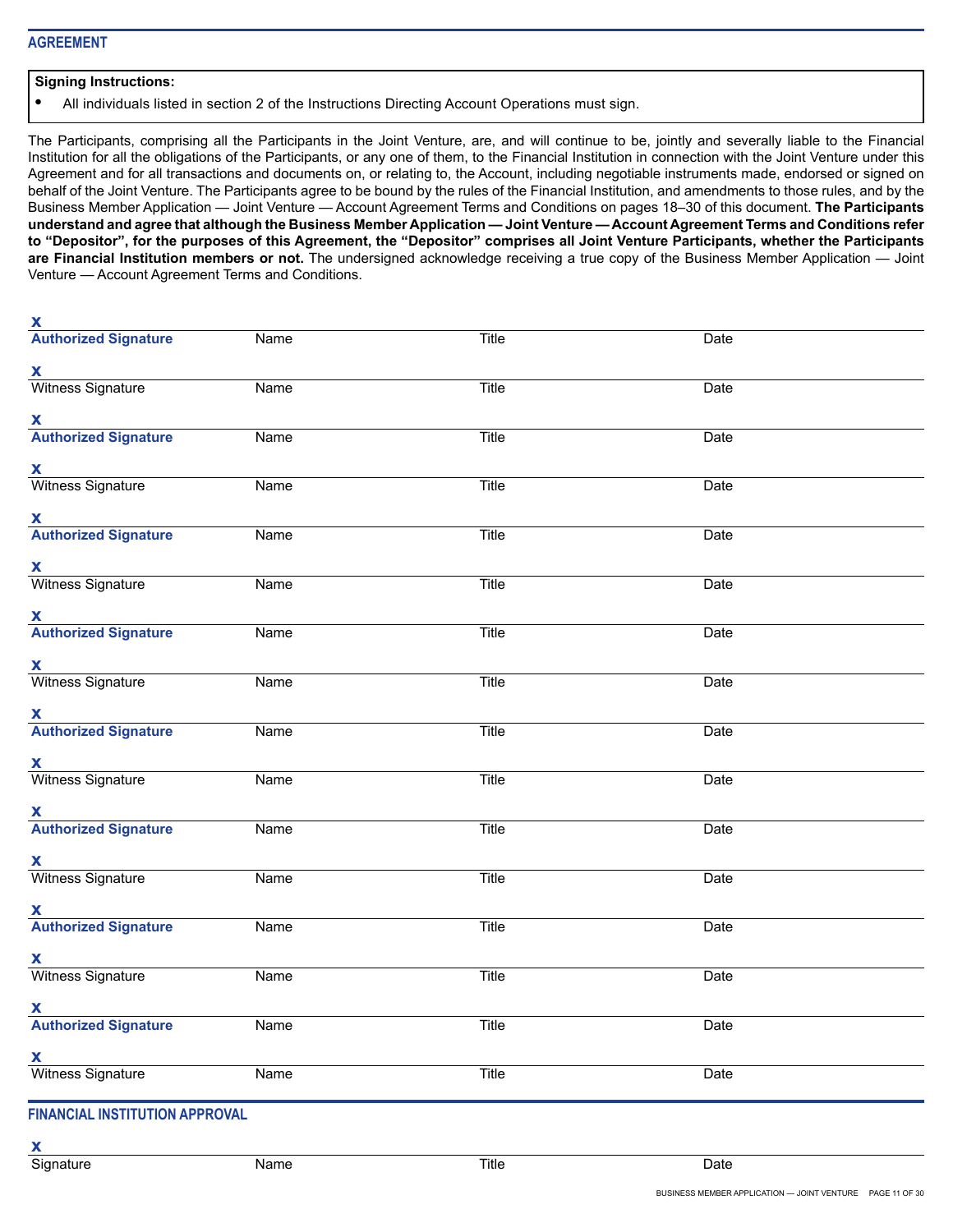## **INSTRUCTIONS**

## **Individual, Sole Proprietor, or Signing Officer that is an Authorized Signatory**

Attend at the Financial Institution branch to complete the Consent.

#### **Signing Officer that is only an Authorized User**

Do not complete this Consent. Complete the Consent — Authorized User instead.

## **Joint Venture has more than 3 Signing Officers**

If there are more than 3 signing officers, (that is, any combination of Authorized Signatories and Authorized Users) at least 3 signing officers must each complete a separate Consent. The signing officers are not required to attend at the Financial Institution branch at the same time; however, the Depositor cannot transact on the Account until the information is collected from at least 3 signing officers.

## **FINANCIAL INSTITUTION INFORMATION**

| <b>Financial Institution Name (the "Financial Institution") and Address</b> |       | Account No. (the "Account") |
|-----------------------------------------------------------------------------|-------|-----------------------------|
|                                                                             | Phone |                             |
| <b>IEmail</b><br>Website                                                    |       | Fax                         |

## **PERSONAL INFORMATION AND IDENTIFICATION** *(\*Fields marked with an asterisk are required.)*

| Name*    | Membership No.     | $\Box$ N/A $\vert$ SIN |                     |
|----------|--------------------|------------------------|---------------------|
|          | Citizenship        |                        | Date of Birth*      |
| Address* | <b>Primary ID*</b> |                        | <b>Secondary ID</b> |
|          |                    |                        |                     |
|          | Home Phone*        |                        | <b>Work Phone*</b>  |
|          | Email              |                        |                     |

I can withdraw any consent I give below for the collection, use, and disclosure of my personal information at any time by contacting the Financial Institution, using the information above. I may be asked to  $\parallel$ provide a request in writing.

**If I withdraw my consent, the Financial Institution may no longer be able to provide me or the third party for whom I am acting with a product(s) and/or service(s).**

## **ADMINISTRATION, FULL PERSONAL CREDIT REPORT, AND MARKETING CONSENTS**

#### **Social Insurance Number (the "SIN") for Administration Purposes Consent**

- ◯ I consent to the Financial Institution and its agents and representatives collecting, using, and disclosing my SIN to administer the Account; to keep my records with the Financial Institution separate from other individuals with the same name; and to identify me, including for credit report purposes, if I have consented to a Full Personal Credit Report below.
- $\bigcirc$  I do not consent to the above collection, use, and/or disclosure of my personal information. My refusal to consent may cause a delay in the provision of products or services that I request. My consent is not required where the Financial Institution collects, uses, and discloses my SIN for the purposes of, and in keeping with, legislative requirements, including tax reporting requirements. The Financial Institution will inform me if additional consent is required in relation to the provision of future products or services.

#### **Full Personal Credit Report Consent**

 $\bigcirc$  To enable the Financial Institution to assess the risk of providing provisional credit, such as a reduced deposit hold period, to me or the third party for whom I am acting, I consent to the Financial Institution obtaining my full personal credit report from credit reporting agencies and providing information about my credit history and other personal information to other financial institutions and credit reporting agencies to update my credit information and maintain the integrity of the credit reporting system. I consent to the Financial Institution obtaining my full personal credit reports, from time to time, for the same risk assessment, updating, and maintenance purposes.

Absent this consent, I understand the Financial Institution will be permitted to use other credit reporting agency products to verify my identity and for the other purposes set out below in the Personal Information Consent section.

 $\bigcirc$  I do not consent to the above collection, use, and/or disclosure of my personal information. My refusal to consent may mean the Financial Institution is unable to provide me or the third party for whom I am acting with the products or services that involve provisional credit, such as a reduced deposit hold period. The Financial Institution will inform me if additional consent is required in relation to the provision of future products or services.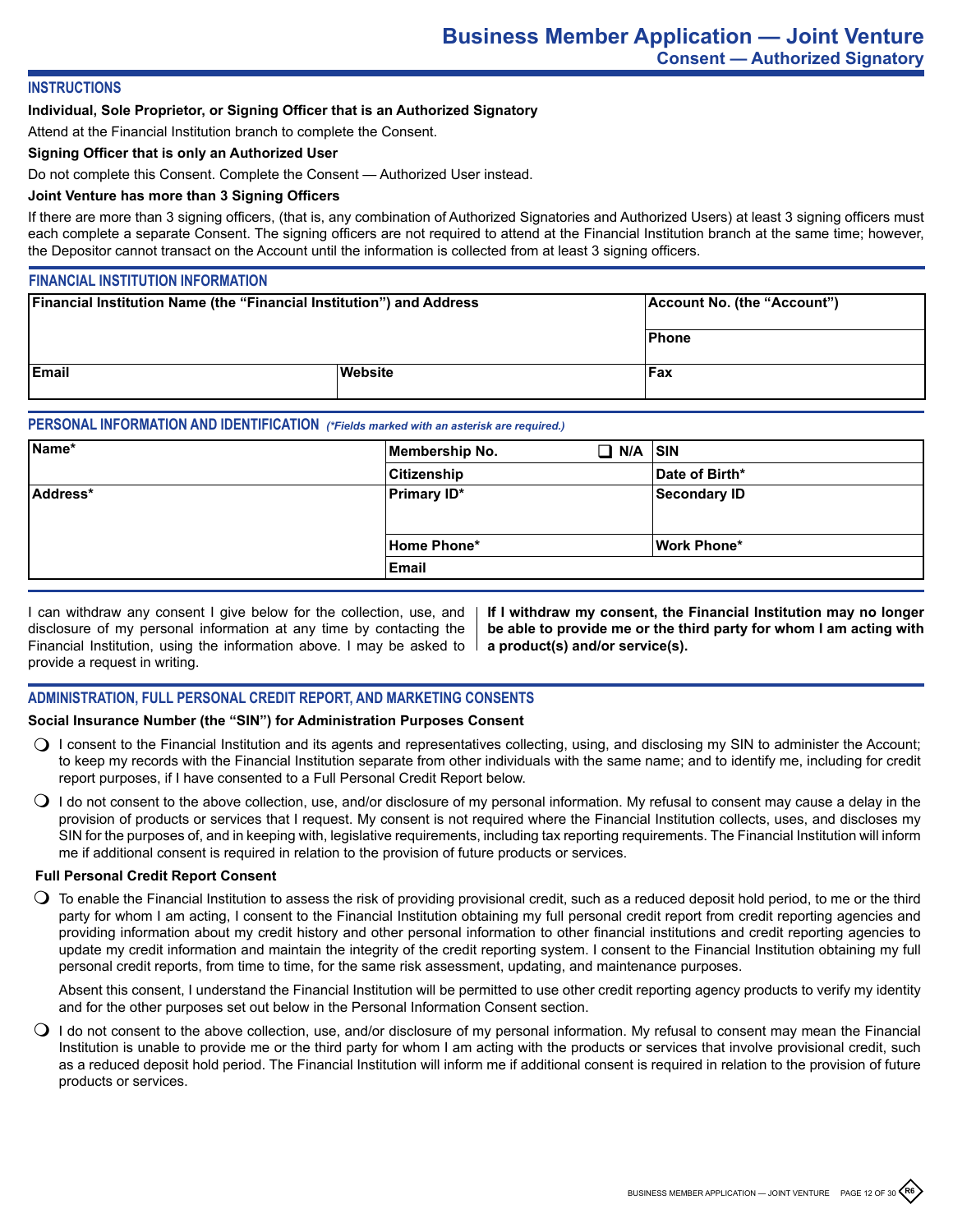## **ADMINISTRATION, FULL PERSONAL CREDIT REPORT, AND MARKETING CONSENTS (CONTINUED) Marketing Consent**

- $\bigcirc$  I consent to the Financial Institution and its agents and representatives
	- a) using my personal information, from time to time, to better understand my needs and determine the suitability of products and services for me or the third party for whom I am acting, to determine my eligibility for these products and services, to develop and enhance products and services, and to ensure high service standards;
	- b) using my personal information, from time to time, for marketing purposes, such as providing me with information by mail or in person about the Financial Institution, including its products, services, and/or community activities that may be of interest to me or the third party for whom I am acting;
	- c) disclosing my personal information, from time to time, to market research firms for the purposes of analysis and/or conducting surveys; and
	- d) disclosing my personal information, from time to time, to Financial Institution affiliates and other carefully selected organizations, such as third-party service providers, for marketing purposes such as providing me with information by mail or in person about products, services, and/or community activities that may be of interest to me or the third party for whom I am acting.
	- $\Box$  I consent to the Financial Institution also providing me or the third party for whom I am acting with the marketing information contemplated above by Commercial Electronic Message (meaning a message sent by any means of telecommunications, including email, voice, sound, text, or image).
- $\Omega$  I do not consent to the above use and/or disclosure of my personal information.

## **PERSONAL INFORMATION CONSENT**

I consent to the Financial Institution and its agents and representatives collecting, using, and disclosing my personal information as follows:

- a) to obtain, verify, and maintain records of my identity, employment, residence, credit (excluding the Full Personal Credit Report described above), and other personal information about me, in accordance with the Financial Institution's requirements to manage its risk arising from its operations or as otherwise required by law, including money laundering laws and regulations;
- b) to enable the Financial Institution to adequately assess, from time to time, the risks associated with
	- i) opening and operating the Account, including any future Accounts,
	- ii) any present or future application for credit,
	- iii) providing financial products or services requested by me or the third party for whom I am acting, or
	- iv) the continued provision of credit or financial products or services to me or others for which I am financially responsible, all of which may result in the granting of credit, or granting of interim provisional credit to me, or the third party for whom I am acting, which makes my personal information, including credit information, relevant to the Financial Institution's assessment of risk;
- c) to facilitate the collection of debts owing by me, or for which I am financially responsible, to the Financial Institution;
- d) to obtain records (excluding the Full Personal Credit Report described above) containing credit and other personal information about me from any person or source, from time to time, including other financial institutions or credit reporting agencies, for any of the purposes listed herein, or any purposes as otherwise may be reasonably necessary to provide financial products or services I have requested from the Financial Institution for myself or for the third party for whom I am acting, or as otherwise may be permitted or required by law;
- e) to protect me, the third party for whom I am acting, or the Financial Institution from error and fraud, such as identity theft; and
- f) to process this application, to provide and administer the Account and related products and services for me or the third party for whom I am acting, and to ensure my records are kept separate from others with the same name.

I also consent to the Financial Institution and its agents and representatives disclosing my personal information to the following:

- a) suppliers of products and services to me, the third party for whom I am acting, or the Financial Institution, including data service providers, cheque printers, and card manufacturers located in other countries, affiliates of the Financial Institution, provincial or national central credit unions, or trade associations in connection with providing and administering the Account and related products and services for me or the third party for whom I am acting; and
- b) participants in the payment and clearing systems in connection with providing and administering the Account and related products and services for me or the third party for whom I am acting and to other financial institutions that I request pay cheques drawn on the Financial Institution.

I understand that if my personal information is disclosed to service providers located in other countries, my personal information may be accessible by law enforcement and national security agencies in that country.

I also consent to the Financial Institution communicating with me or the third party for whom I am acting by Commercial Electronic Message (meaning a message sent by any means of telecommunication, including email, voice, sound, text, or image) for any purposes related to the uses listed in this Personal Information Consent. This consent does not include Commercial Electronic Messages for the purposes of marketing. My consent is not required where the Financial Institution communicates with me or the third party for whom I am acting by Commercial Electronic Message for the purposes of, and in keeping with, legislative requirements.

If there is more than one signing officer, I consent to the Financial Institution disclosing information about the Account as instructed by any one of the signing officers.

**Additional information about the Financial Institution's privacy policy can be obtained by contacting a Financial Institution representative.**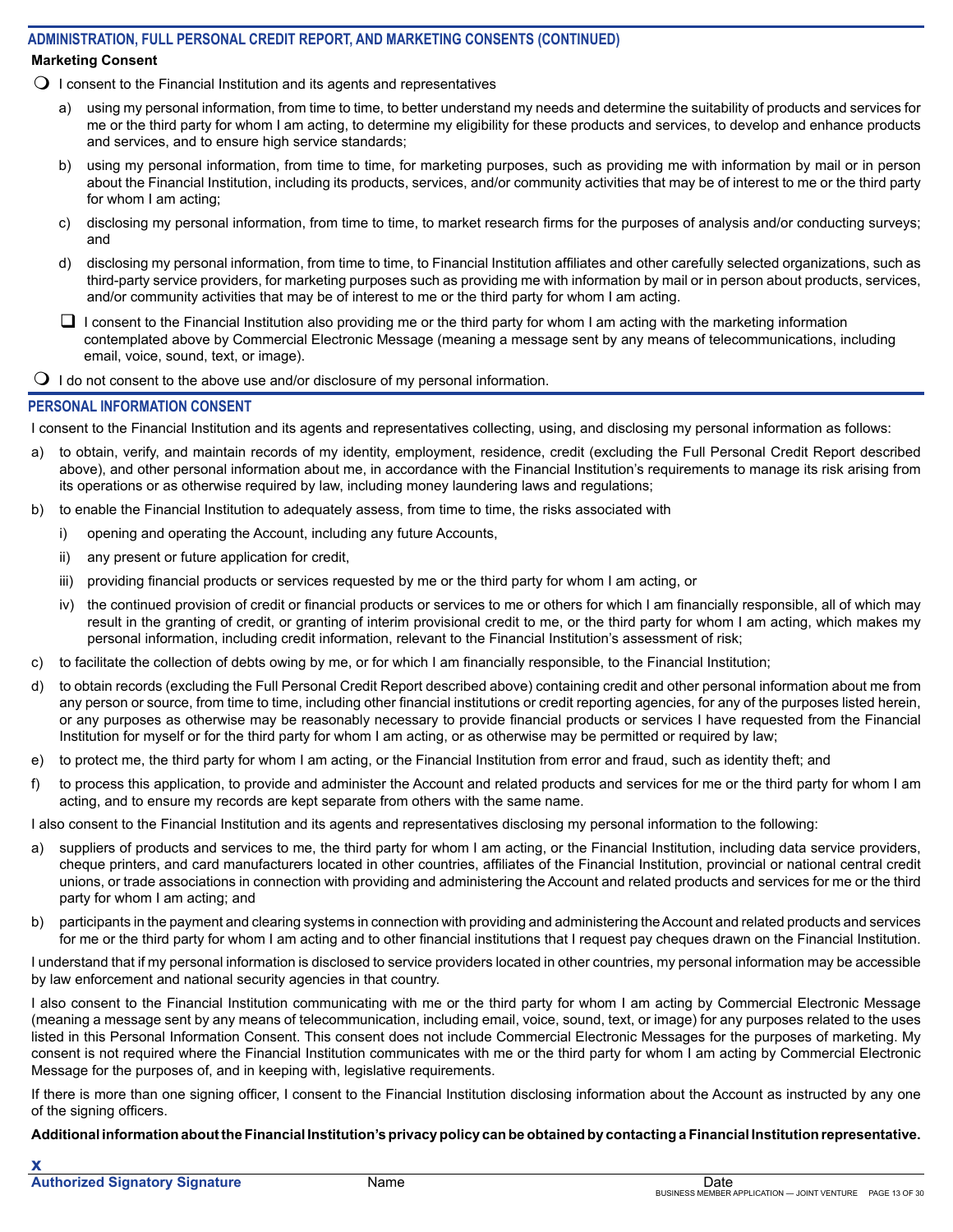## **INSTRUCTIONS**

## **Individual, Sole Proprietor, or Signing Officer that is an Authorized Signatory**

Attend at the Financial Institution branch to complete the Consent.

## **Signing Officer that is only an Authorized User**

Do not complete this Consent. Complete the Consent — Authorized User instead.

## **Joint Venture has more than 3 Signing Officers**

If there are more than 3 signing officers, (that is, any combination of Authorized Signatories and Authorized Users) at least 3 signing officers must each complete a separate Consent. The signing officers are not required to attend at the Financial Institution branch at the same time; however, the Depositor cannot transact on the Account until the information is collected from at least 3 signing officers.

## **FINANCIAL INSTITUTION INFORMATION**

| <b>Financial Institution Name (the "Financial Institution") and Address</b> |         | Account No. (the "Account") |
|-----------------------------------------------------------------------------|---------|-----------------------------|
|                                                                             |         | Phone                       |
| <b>IEmail</b>                                                               | Website | <b>Fax</b>                  |

## **PERSONAL INFORMATION AND IDENTIFICATION** *(\*Fields marked with an asterisk are required.)*

| Name*    | Membership No.     | $\Box$ N/A $\vert$ sin |                     |
|----------|--------------------|------------------------|---------------------|
|          | Citizenship        |                        | Date of Birth*      |
| Address* | <b>Primary ID*</b> |                        | <b>Secondary ID</b> |
|          |                    |                        |                     |
|          | Home Phone*        |                        | <b>Work Phone*</b>  |
|          | Email              |                        |                     |

I can withdraw any consent I give below for the collection, use, and disclosure of my personal information at any time by contacting the Financial Institution, using the information above. I may be asked to provide a request in writing.

**If I withdraw my consent, the Financial Institution may no longer be able to provide me or the third party for whom I am acting with a product(s) and/or service(s).**

## **ADMINISTRATION, FULL PERSONAL CREDIT REPORT, AND MARKETING CONSENTS**

### **Social Insurance Number (the "SIN") for Administration Purposes Consent**

- $\bigcirc$  I consent to the Financial Institution and its agents and representatives collecting, using, and disclosing my SIN to administer the Account; to keep my records with the Financial Institution separate from other individuals with the same name; and to identify me, including for credit report purposes, if I have consented to a Full Personal Credit Report below.
- $\bigcirc$  I do not consent to the above collection, use, and/or disclosure of my personal information. My refusal to consent may cause a delay in the provision of products or services that I request. My consent is not required where the Financial Institution collects, uses, and discloses my SIN for the purposes of, and in keeping with, legislative requirements, including tax reporting requirements. The Financial Institution will inform me if additional consent is required in relation to the provision of future products or services.

#### **Full Personal Credit Report Consent**

 $\bigcirc$  To enable the Financial Institution to assess the risk of providing provisional credit, such as a reduced deposit hold period, to me or the third party for whom I am acting, I consent to the Financial Institution obtaining my full personal credit report from credit reporting agencies and providing information about my credit history and other personal information to other financial institutions and credit reporting agencies to update my credit information and maintain the integrity of the credit reporting system. I consent to the Financial Institution obtaining my full personal credit reports, from time to time, for the same risk assessment, updating, and maintenance purposes.

Absent this consent, I understand the Financial Institution will be permitted to use other credit reporting agency products to verify my identity and for the other purposes set out below in the Personal Information Consent section.

 $\bigcirc$  I do not consent to the above collection, use, and/or disclosure of my personal information. My refusal to consent may mean the Financial Institution is unable to provide me or the third party for whom I am acting with the products or services that involve provisional credit, such as a reduced deposit hold period. The Financial Institution will inform me if additional consent is required in relation to the provision of future products or services.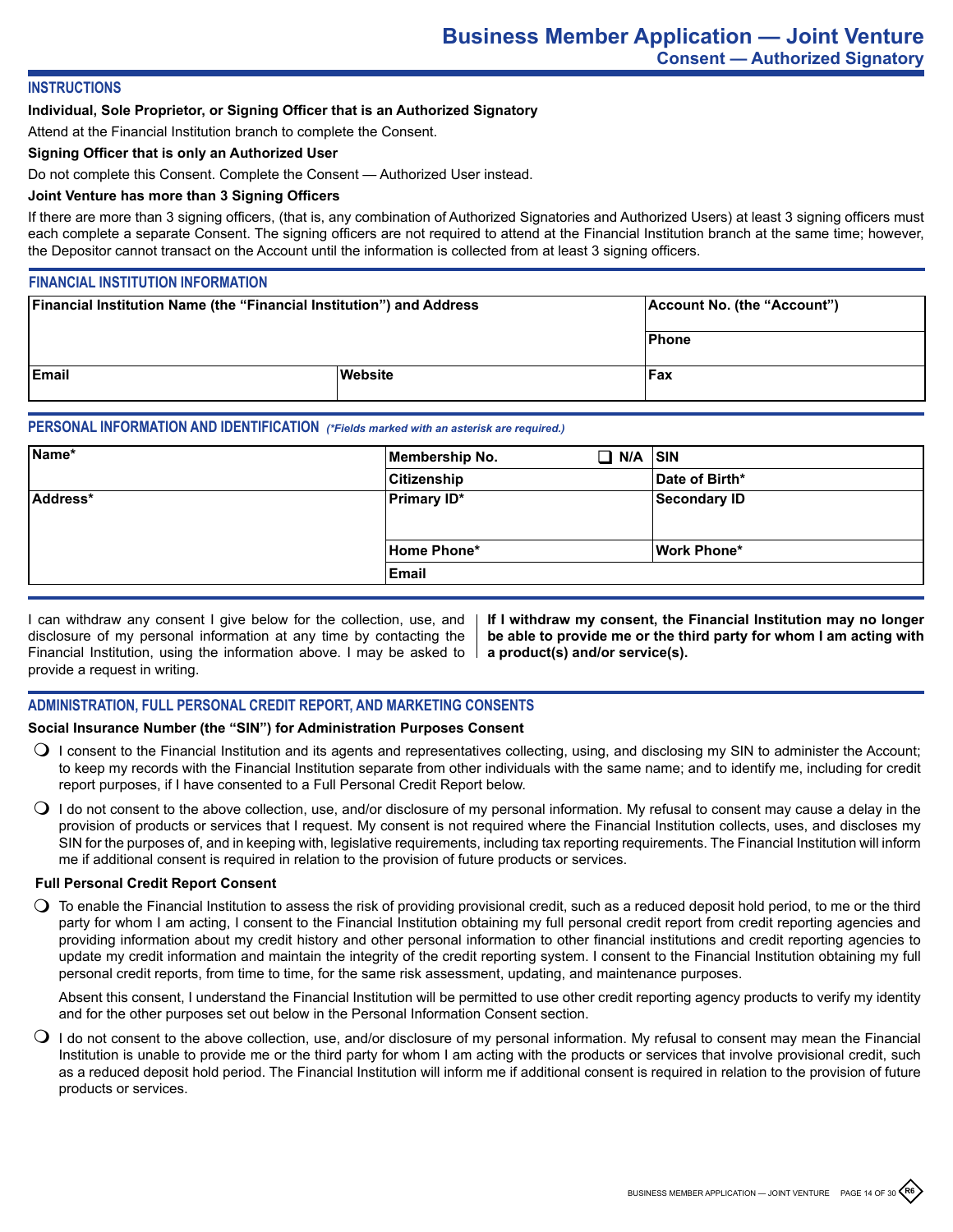## **ADMINISTRATION, FULL PERSONAL CREDIT REPORT, AND MARKETING CONSENTS (CONTINUED) Marketing Consent**

 $\Omega$  I consent to the Financial Institution and its agents and representatives

- a) using my personal information, from time to time, to better understand my needs and determine the suitability of products and services for me or the third party for whom I am acting, to determine my eligibility for these products and services, to develop and enhance products and services, and to ensure high service standards;
- b) using my personal information, from time to time, for marketing purposes, such as providing me with information by mail or in person about the Financial Institution, including its products, services, and/or community activities that may be of interest to me or the third party for whom I am acting;
- c) disclosing my personal information, from time to time, to market research firms for the purposes of analysis and/or conducting surveys; and
- d) disclosing my personal information, from time to time, to Financial Institution affiliates and other carefully selected organizations, such as third-party service providers, for marketing purposes such as providing me with information by mail or in person about products, services, and/or community activities that may be of interest to me or the third party for whom I am acting.
- $\Box$  I consent to the Financial Institution also providing me or the third party for whom I am acting with the marketing information contemplated above by Commercial Electronic Message (meaning a message sent by any means of telecommunications, including email, voice, sound, text, or image).

 $\Omega$  I do not consent to the above use and/or disclosure of my personal information.

## **PERSONAL INFORMATION CONSENT**

I consent to the Financial Institution and its agents and representatives collecting, using, and disclosing my personal information as follows:

- a) to obtain, verify, and maintain records of my identity, employment, residence, credit (excluding the Full Personal Credit Report described above), and other personal information about me, in accordance with the Financial Institution's requirements to manage its risk arising from its operations or as otherwise required by law, including money laundering laws and regulations;
- b) to enable the Financial Institution to adequately assess, from time to time, the risks associated with
	- i) opening and operating the Account, including any future Accounts,
	- ii) any present or future application for credit,
	- iii) providing financial products or services requested by me or the third party for whom I am acting, or
	- iv) the continued provision of credit or financial products or services to me or others for which I am financially responsible, all of which may result in the granting of credit, or granting of interim provisional credit to me, or the third party for whom I am acting, which makes my personal information, including credit information, relevant to the Financial Institution's assessment of risk;
- c) to facilitate the collection of debts owing by me, or for which I am financially responsible, to the Financial Institution;
- d) to obtain records (excluding the Full Personal Credit Report described above) containing credit and other personal information about me from any person or source, from time to time, including other financial institutions or credit reporting agencies, for any of the purposes listed herein, or any purposes as otherwise may be reasonably necessary to provide financial products or services I have requested from the Financial Institution for myself or for the third party for whom I am acting, or as otherwise may be permitted or required by law;
- e) to protect me, the third party for whom I am acting, or the Financial Institution from error and fraud, such as identity theft; and
- f) to process this application, to provide and administer the Account and related products and services for me or the third party for whom I am acting, and to ensure my records are kept separate from others with the same name.

I also consent to the Financial Institution and its agents and representatives disclosing my personal information to the following:

- a) suppliers of products and services to me, the third party for whom I am acting, or the Financial Institution, including data service providers, cheque printers, and card manufacturers located in other countries, affiliates of the Financial Institution, provincial or national central credit unions, or trade associations in connection with providing and administering the Account and related products and services for me or the third party for whom I am acting; and
- b) participants in the payment and clearing systems in connection with providing and administering the Account and related products and services for me or the third party for whom I am acting and to other financial institutions that I request pay cheques drawn on the Financial Institution.

I understand that if my personal information is disclosed to service providers located in other countries, my personal information may be accessible by law enforcement and national security agencies in that country.

I also consent to the Financial Institution communicating with me or the third party for whom I am acting by Commercial Electronic Message (meaning a message sent by any means of telecommunication, including email, voice, sound, text, or image) for any purposes related to the uses listed in this Personal Information Consent. This consent does not include Commercial Electronic Messages for the purposes of marketing. My consent is not required where the Financial Institution communicates with me or the third party for whom I am acting by Commercial Electronic Message for the purposes of, and in keeping with, legislative requirements.

If there is more than one signing officer, I consent to the Financial Institution disclosing information about the Account as instructed by any one of the signing officers.

**Additional information about the Financial Institution's privacy policy can be obtained by contacting a Financial Institution representative.**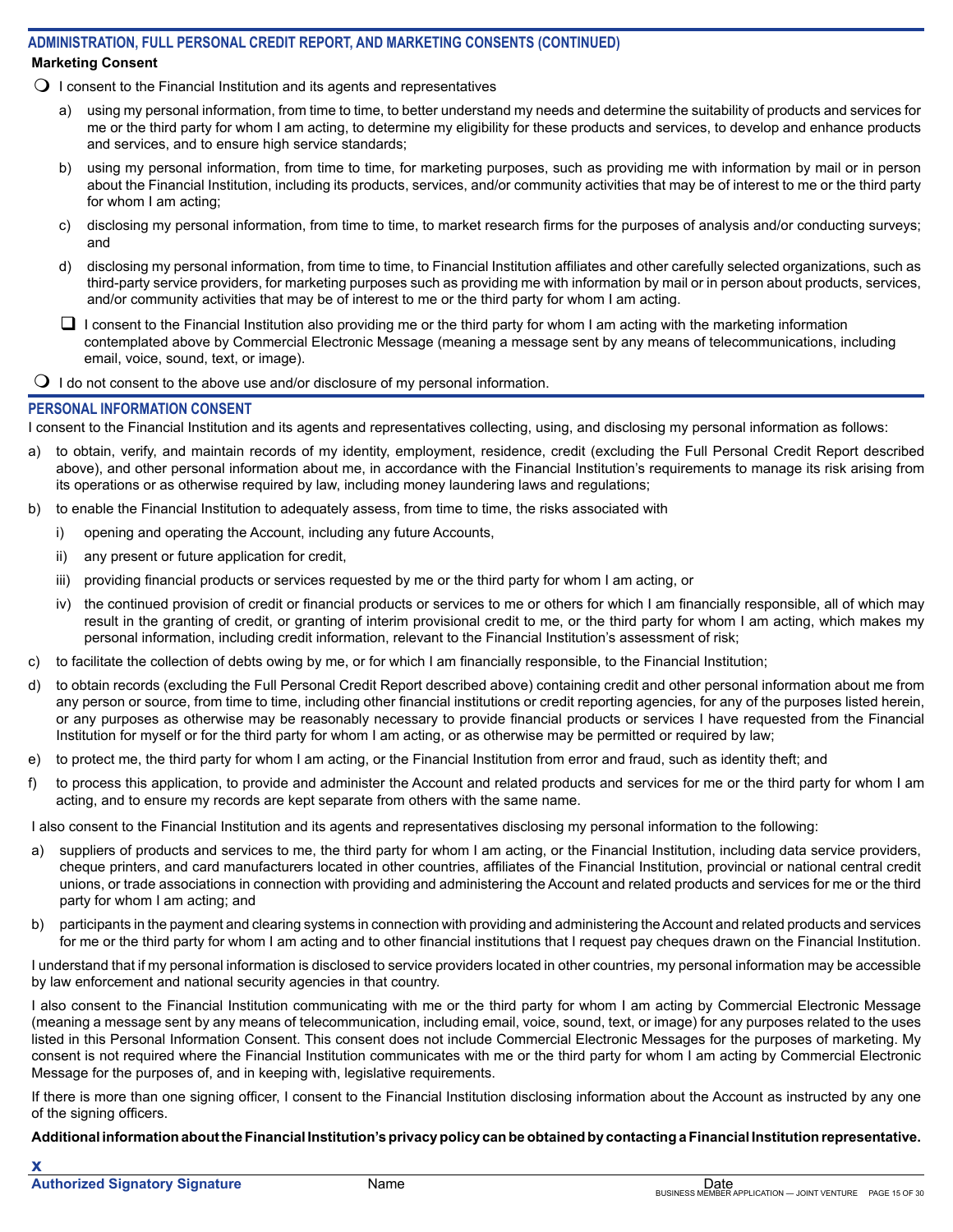## **INSTRUCTIONS**

## **Individual, Sole Proprietor, or Signing Officer that is an Authorized Signatory**

Do not complete this Consent. Complete the Consent — Authorized Signatory instead.

## **Signing Officer that is only an Authorized User**

Attend at the Financial Institution branch to complete the Consent.

## **Joint Venture has more than 3 Signing Officers**

If there are more than 3 signing officers, (that is, any combination of Authorized Signatories and Authorized Users) at least 3 signing officers must each complete a separate Consent. The signing officers are not required to attend at the Financial Institution branch at the same time; however, the Depositor cannot transact on the Account until the information is collected from at least 3 signing officers.

## **FINANCIAL INSTITUTION INFORMATION**

| <b>Financial Institution Name (the "Financial Institution") and Address</b> |         | Account No. (the "Account") |
|-----------------------------------------------------------------------------|---------|-----------------------------|
|                                                                             |         | Phone                       |
| <b>IEmail</b>                                                               | Website | <b>Fax</b>                  |

## **PERSONAL INFORMATION AND IDENTIFICATION** *(\*Fields marked with an asterisk are required.)*

| Name*    | Citizenship        | Date of Birth* |
|----------|--------------------|----------------|
|          | <b>Primary ID*</b> | Secondary ID   |
|          |                    |                |
| Address* | Home Phone*        | Work Phone*    |
|          | Email              |                |

I can withdraw any consent I give below for the collection, use, and disclosure of my personal information at any time by contacting the Financial Institution, using the information above. I may be asked to provide a request in writing.

**If I withdraw my consent, the Financial Institution may no longer be able to provide me or the third party for whom I am acting with a product(s) and/or service(s).**

## **PERSONAL INFORMATION CONSENT**

I consent to the Financial Institution and its agents and representatives collecting, using, and disclosing my personal information as follows:

- a) to obtain, verify, and maintain records of my identity, employment, residence, credit (excluding a full personal credit report), and other personal information about me, in accordance with the Financial Institution's requirements to manage its risk arising from its operations or as otherwise required by law, including money laundering laws and regulations;
- b) to enable the Financial Institution to adequately assess, from time to time, the risks associated with
	- i) opening and operating the Account, including any future Accounts,
	- ii) any present or future application for credit,
	- iii) providing financial products or services requested by me or the third party for whom I am acting, or
	- iv) the continued provision of credit or financial products or services to me or the third party for whom I am acting, all of which may result in the granting of credit, or granting of interim provisional credit to me or the third party for whom I am acting, which makes my personal information, including credit information, relevant to the Financial Institution's assessment of risk;
- c) to facilitate the collection of debts owing by me or the third party for whom I am acting to the Financial Institution;
- d) to obtain records (excluding a full personal credit report) containing credit and other personal information about me from any person or source, from time to time, including other financial institutions or credit reporting agencies, for any of the purposes listed herein, or any purposes as otherwise may be reasonably necessary to provide financial products or services I have requested from the Financial Institution for myself or for the third party for whom I am acting, or as otherwise may be permitted or required by law;
- e) to protect me, the third party for whom I am acting, or the Financial Institution from error and fraud such as identity theft; and
- f) to provide and administer the Account and other related products and services for me or the third party for whom I am acting, and to ensure my records are kept separate from others with the same name.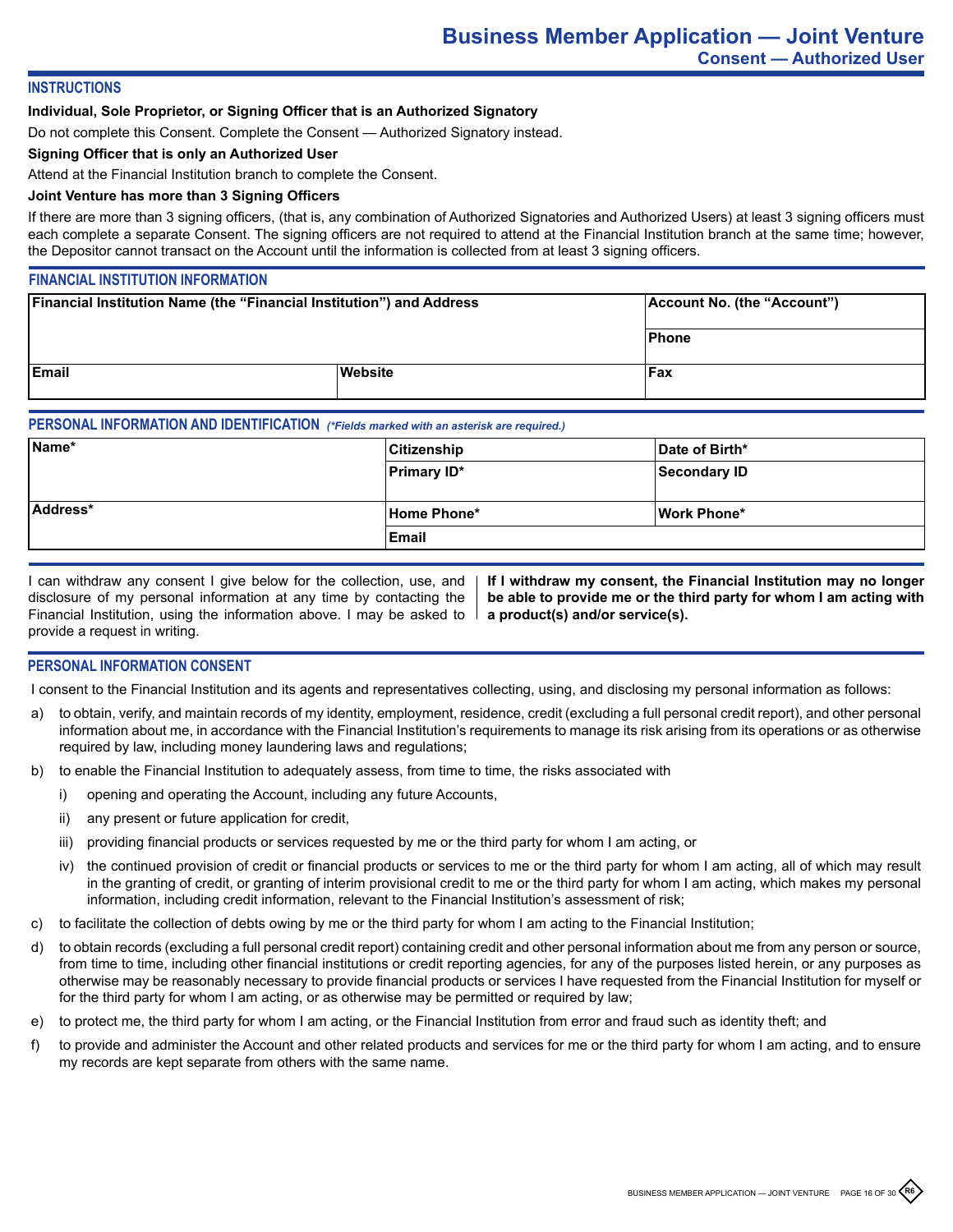## **PERSONAL INFORMATION CONSENT (CONTINUED)**

I also consent to the Financial Institution and its agents and representatives disclosing my personal information to the following:

- a) suppliers of products and services to me, the third party for whom I am acting, or the Financial Institution, including data service providers, cheque printers, and card manufacturers located in other countries, affiliates of the Financial Institution, provincial or national central credit unions, or trade associations in connection with providing and administering the Account and related products and services for me or the third party for whom I am acting; and
- b) participants in the payment and clearing systems in connection with providing and administering the Account and related products and services for me or the third party for whom I am acting and to other financial institutions that I request pay cheques drawn on the Financial Institution.

I understand that if my personal information is disclosed to service providers located in other countries, my personal information may be accessible by law enforcement and national security agencies in that country.

I also consent to the Financial Institution communicating with me or the third party for whom I am acting by Commercial Electronic Message (meaning a message sent by any means of telecommunication, including email, voice, sound, text, or image) for any purposes related to the uses listed in this Personal Information Consent. This consent does not include Commercial Electronic Messages for the purposes of marketing. My consent is not required where the Financial Institution communicates with me or the third party for whom I am acting by Commercial Electronic Message for the purposes of, and in keeping with, legislative requirements.

If there is more than one signing officer, I consent to the Financial Institution disclosing information about the Account, excluding personal information, as instructed by any one of the signing officers.

## **Additional information about the Financial Institution's privacy policy can be obtained by contacting a Financial Institution representative.**

**x Authorized User Signature** Name Name **Name Date** Date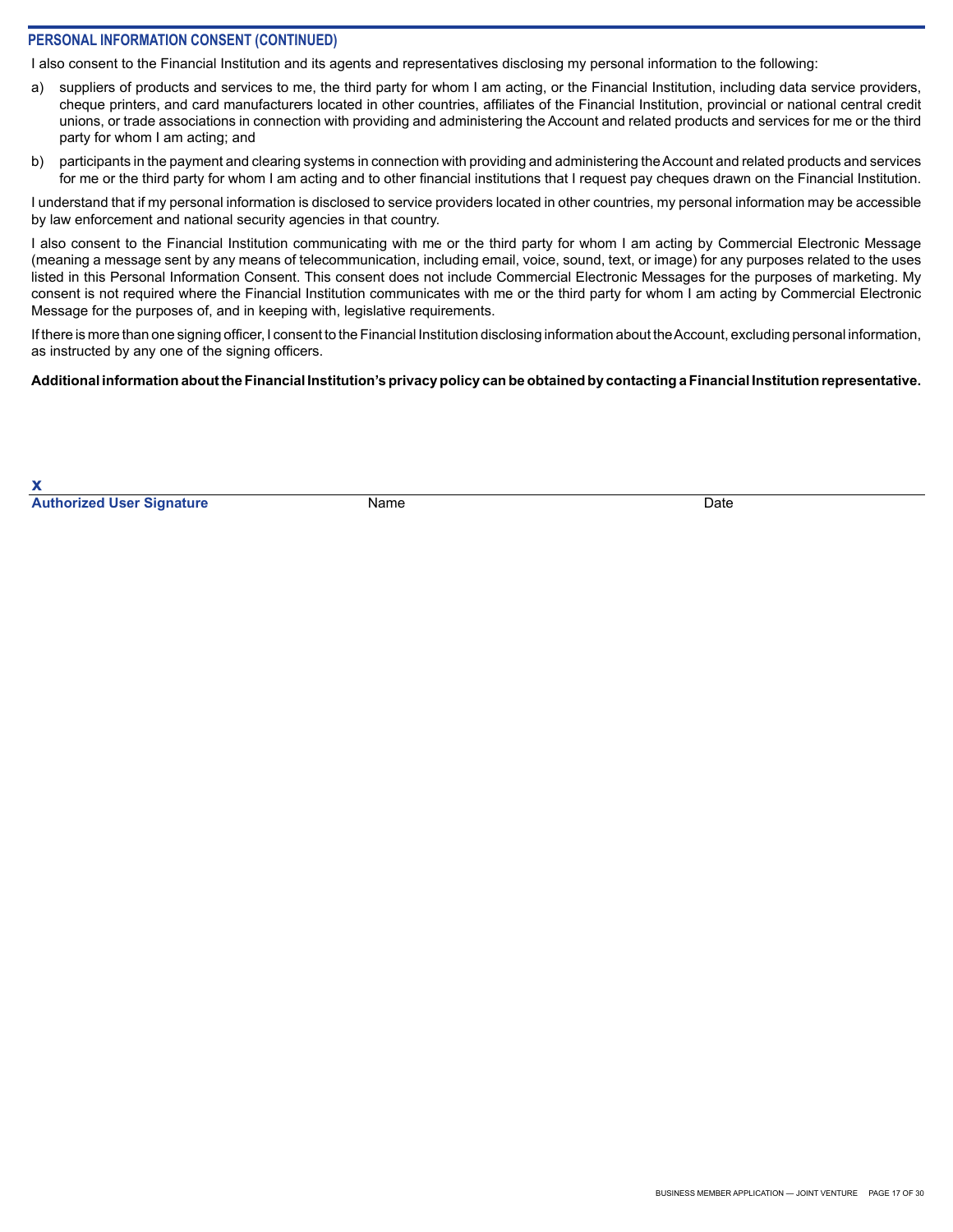#### **ACCOUNT AGREEMENT TERMS AND CONDITIONS**

This agreement (the "Agreement") outlines the terms and conditions governing the Depositor's use of the Account (defined below). The Financial Institution does not offer the Account other than in accordance with these terms and conditions. By requesting and using the Account, the Depositor acknowledges its acceptance of these terms and conditions.

In consideration of the Financial Institution agreeing to operate the Account, the Depositor agrees as follows:

#### **1. DEFINITIONS**

**1.1 INTERPRETATION** – Any defined term used in this Agreement, defined in the singular, is deemed to include the plural and vice versa.

**"Access Terminal"** means any device used to access any of the Depositor's Accounts, including without limitation an ATM, a computer, a portable hand-held device, or a telephone including any form of mobile telephone.

**"Account"** means any of the Depositor's business accounts or subaccounts (if applicable) that the Depositor may have now or in the future at the Financial Institution.

**"Account Documentation"** means all documents, including the application and all agreements, between the Depositor and the Financial Institution that govern the operation of the Account.

**"ATM"** means an automated teller machine.

**"Authorized Signatory"** means the Depositor and any person authorized by the Depositor to exercise any or all of the following powers (either alone or with another person or persons) on behalf of the Depositor: sign binding agreements to designate any Authorized User(s), establish a member relationship with, become and act as the Depositor with, and borrow funds from, the Financial Institution, and for whom notice of any or all such authorization(s) has/have been given to the Financial Institution.

**"Authorized User"** means the Depositor and any person authorized by the Depositor to exercise any or all of the following powers (either alone or with another person or persons) on behalf of the Depositor: sign Instruments, access the Account using Member Card® Services or otherwise, provide instructions, including Remote Instructions, to the Financial Institution, and complete any and all other duties required with respect to the Account, and for whom notice of any or all such authorization(s) has/have been given to the Financial Institution.

**"Biller"** means a person who uses the EDP Services to deliver bills and invoices to their customers electronically.

**"Central 1"** means Central 1 Credit Union.

**"Certified Facsimile Signature"** means a Facsimile Signature of the Depositor, Authorized User, and/or Authorized Signatory, as applicable, of which a certified copy has been given to the Financial Institution.

**"Contaminant"** means a computer virus, worm, lock, mole, time bomb, Trojan horse, rootkit, spyware, keystroke logger, or any other malicious code or instruction which may modify, delete, damage, disable, or disrupt the operation of any computer software or hardware.

**"Debit Card"** means a card, including a Smart Card, issued by the Financial Institution that allows the holder of the card to deposit cash and/or Instruments or withdraw cash from the Account through an ATM, authorize Transactions on the Account through an ATM, and that operates like an Instrument to purchase goods and services from merchants.

**"Depositor"** means the customer or member of the Financial Institution who holds the Account with the Financial Institution.

**"Direct Services"** means the services offered by the Financial Institution from time to time that let the Authorized User access the Account using an Access Terminal. However, Direct Services do not include card services such as Debit Cards or Smart Cards, including those provided by a Third Party.

**"EDP Services"** means an electronic mail service provided by EPO Inc. (doing business as epost™) that facilitates the delivery of bills and invoices from Billers to their customers using Direct Services.

**"Eligible Bill"** means a bill that is of a class specified by a by-law, a Rule, or a standard made under the *Canadian Payments Act*, and defined therein as an 'eligible bill'. For greater certainty, under this Agreement, an Eligible Bill supporting an Official Image, must be a paper-based Instrument, complete and regular on its face, immediately payable to the Depositor as payee, and be either a cheque, bank draft, or credit union official cheque, denominated in Canadian Dollars or US Dollars and drawn on a financial institution domiciled in Canada or the United States, as and if applicable. For the purposes of this Agreement, third party Instruments that were either delivered to the Depositor with the payee in blank or endorsed over to the Depositor and post-dated Instruments shall not qualify as Eligible Bills. Further, any Instrument that has been in any way transferred to the Depositor from anyone other than the drawer, endorsed over to the Depositor, or altered after being drawn shall not qualify as an Eligible Bill.

**"EMT Answer"** means the word or phrase created by the sender of a money transfer and used by the recipient to claim or decline the money transfer using EMT Services.

**"EMT Contact Information"** means the electronic contact information, including without limitation an email address or telephone number, used in sending and receiving of a money transfer using EMT Services.

**"EMT Notice"** means the electronic notice sent to the recipient of a money transfer, when such money transfer is sent using EMT Services. The EMT Notice may be read by using an Access Terminal.

**"EMT Services"** means the money transfer service provided by Acxsys Corporation that facilitates the sending and receiving of money transfers (using including without limitation email or telephone) through Direct Services to and from Participating Financial Institutions, and/or the Acxsys Corporation payment service.

**"External Account"** means an account held at another Canadian financial institution; an Investment Industry Regulatory Organization of Canada registrant; a card issuer; or an entity eligible for membership with the Canadian Payments Association, being an account in the Depositor's or Authorized User's name or on which the Depositor or Authorized User has the authority to independently authorize Transactions.

**"Facsimile Signature"** means a signature engraved, lithographed, printed, stamped, or otherwise mechanically reproduced or computer-generated on an Instrument.

**"Financial Institution"** means the financial institution, named in the Account Documentation, where the Depositor holds the Account.

**"Instrument"** means a cheque, promissory note, bill of exchange, order for payment, securities, cash, coupon, note, clearing item, credit card slip for processing, other negotiable instrument, or item of deposit or withdrawal of a similar nature and its electronic equivalent, including electronic debit instructions.

**"Member Card® Services"** means the services offered by the Financial Institution from time to time allowing the Authorized User with a Member Card® Debit Card and a PIN to access the Account by electronic means.

**"Night Deposit Service"** means the service that allows the Authorized User to make deposits or leave items for safekeeping after regular business hours.

**"Notice Contact Information"** means the contact information, including, without limitation, postal address, email address, fax number, or telephone number, provided by the Depositor to, and accepted by, the Financial Institution, through which the Financial Institution gives written notice to the Depositor in accordance with this Agreement.

**"Notification"** means a written notification generated by or on behalf of the Financial Institution that provides, to the Depositor, notice of a pending or completed Transaction or a summary of the balance of the Account, including notifications issued by email or SMS text messages to any of the Depositor's Notice Contact Information.

**"Official Image"** means an electronic image of an Eligible Bill, either created in accordance with the provisions of this Agreement or that otherwise complies with the requirements to permit negotiation and clearing of that Eligible Bill in accordance with the by-laws, standards, or Rules of the Canadian Payments Association.

**"Online Payment Service"** means the online payment service provided by Acxsys Corporation (doing business as INTERAC Online) that facilitates the sending and receiving of money through Direct Services and Acxsys Corporation to Participating Financial Institutions for the purchase of goods and services from Participating **Merchants** 

**"Overdraft Rate"** means the per annum rate of interest, regardless of compounding frequency, designated by the Financial Institution as its "Overdraft Rate" from time to time.

**"PAC"** means the personal access code or word used with Direct Services to access an Account.

**"PAD"** means a Preauthorized Debit.

**"Participating Financial Institution"** means a financial institution participating in EMT Services and/or Online Payment Services, as the case may be.

**"Participating Merchant"** means a merchant that offers the Online Payment Service as an online payment option on the merchant's website.

**"PFM Service"** means the financial management service provided by a Third Party PFM Service provider, Yodlee, Inc., which may be accessed through Direct Services, that allows the Depositor or Authorized Users to consolidate management of the Account with management of External Accounts or other financial information, assets, and liabilities outside the Financial Institution, linked to Direct Services through the PFM Service provider or input by an Authorized User, and such other financial management services as may be offered from time to time by the PFM Service provider or the Financial Institution.

**"PIN"** means the personal identification number used with the Debit Card to access the Account.

**"PIW"** means the personal identification word used in connection with Remote **Instructions** 

**"Point-of-Sale Transaction"** means the use of the Debit Card and the PIN as may be permitted from time to time by the Financial Institution for

- a) the transfer of funds from the Account to purchase or lease goods or services from a merchant (the "Merchant");
- b) the transfer of funds from the Account to obtain a voucher, chit, scrip, token, or other thing that may be exchanged for goods, services, or money; or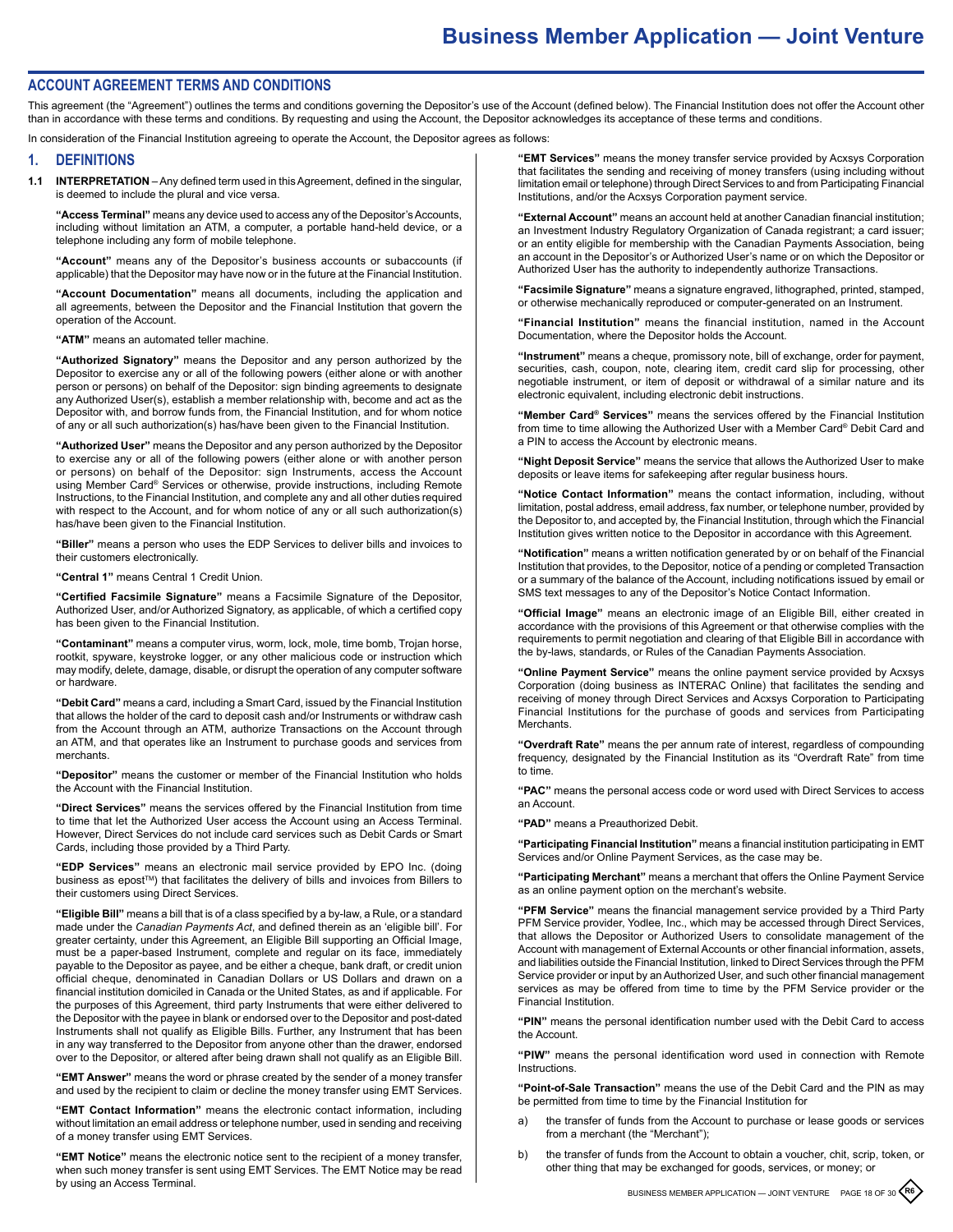c) the transfer of funds into the Account from an account of a Merchant (e.g., a refund).

**"Preauthorized Debit"** means a Transaction debiting the Account that is processed electronically by a financial institution in accordance with the Depositor's written request.

**"Remote Deposit Service"** means the remote deposit capture service provided by the Financial Institution and Central 1, and accessed through Direct Services, that allows the Depositor, using an Access Terminal and/or any other means authorized by the Financial Institution in its sole discretion from time to time, to create, transmit, and receive to the benefit of the Financial Institution an Official Image for deposit to the Account.

**"Remote Instructions"** means instructions given by the Authorized User to the Financial Institution with respect to the operation of the Account from a remote location using a computer, portable hand-held device, telephone, mobile telephone, fax, via the Financial Institution's online banking system, email, text message transmission, or other remote communication acceptable to the Financial Institution in order to operate the Account or authorize Transactions and make arrangements with the Financial Institution.

**"Rules"** means the published rules and standards of the Canadian Payments Association as amended from time to time.

**"Smart Card"** means a Debit Card that has an embedded integrated circuit that can process data and protect the cardholder from fraudulent use.

**"Third Party"** means any person, firm, corporation, association, organization, or entity other than the Financial Institution or Central 1.

**"Trade Name"** means the trade name(s) set out in the Account Documentation.

**"Transaction"** means any transaction processed to or from the Account.

#### **2. GENERAL**

- **2.1 LIABILITY** If the Depositor is a sole proprietorship or a corporation, the Account may be recorded in the name of the Depositor, and the Depositor is liable for all Transactions entered into with the Financial Institution under the name of the Depositor or the Trade Name, if applicable, whether the Transactions were entered into by the Depositor or by any other person or persons acting under the Depositor's authority, whether that authority was expressed, implied, or apparent. All statements, notices, and other documents addressed to a Trade Name will be deemed to be addressed to the Depositor.
- **2.2 JOINT AND SEVERAL LIABILITY** If the Depositor is a partnership, the partners are jointly and severally liable to the Financial Institution for all Transactions on the Account and for all obligations, debts, and liabilities of the Depositor under this Agreement. Each partner acknowledges and agrees that it is bound by all Transactions conducted by the Authorized User(s) on the Account. This joint and several liability continues even if the Depositor is dissolved or any of the partners withdraws, retires, or dies.

If the Account is opened for, or on behalf of, an unincorporated association, whether or not the unincorporated association is the Depositor as permitted by the laws of the province governing the Financial Institution, the Authorized Signatories are jointly and severally liable to the Financial Institution for all Transactions on the Account and for all obligations, debts, and liabilities of the Depositor under this Agreement. Each Authorized Signatory acknowledges and agrees that he or she is bound by all Transactions conducted by the Authorized User(s) on the Account. This joint and several liability continues even if the Depositor is dissolved or any of the Authorized Signatories withdraws, retires, or dies.

- **2.3 FORMS** The Depositor will use only such forms and Instruments as may be authorized by the Financial Institution from time to time.
- **2.4 SERVICE CHARGES AND FEES** The Depositor will pay fees incurred on the Account, including, without limitation, fees imposed by a Third Party. The Depositor will pay the service charges that the Financial Institution establishes from time to time for the Account, including, without limitation, service charges for providing records regarding the Depositor that the Financial Institution is legally required to provide. The Depositor acknowledges receipt of a schedule of the Financial Institution's charges for the Account in effect at the time of acceptance of this Agreement. The Financial Institution may from time to time increase or decrease the service charges for the Account and provide notice of such changes by sending a notice to the Depositor's last known Notice Contact Information, by posting notice at the Financial Institution's premises or on the Financial Institution's website, by personal delivery, or by any other means the Financial Institution, acting reasonably, considers appropriate to bring the change to the attention of the Depositor. Current service charges for the Account may be obtained by contacting the Financial Institution or through the Financial Institution's website. The Depositor is responsible for determining the then current service charges for the Account it requests in advance of requesting those services. By requesting the Account, the Depositor acknowledges its agreement to pay service charges for the Account requested by it then in effect. The Financial Institution can deduct service charges from the Account (or other accounts of the Depositor with the Financial Institution) when the service is requested or performed. New or amended service charges and fees will become effective on the earlier of the stated effective date following publication, when the service is requested or performed, or when incurred, and in any event, no later than 30 days after publication by the Financial Institution.
- **2.5 VERIFICATION AND ACCEPTANCE OF TRANSACTIONS BY THE FINANCIAL INSTITUTION** – All Transactions are subject to verification and acceptance by the Financial Institution and, if not accepted, or if accepted but subsequently determined to be in error or otherwise improper or unauthorized, the Financial Institution may, but is not obliged to, reverse them from the Account. Verification may take place at a

date later than the date the Depositor authorized the Transaction, which may affect the Transaction date. Notwithstanding any other provision herein, if at any time the Financial Institution, acting reasonably, determines that a credit made to or traced to the Account was made in error or based upon a mistake of fact, or induced through or in any way tainted by fraud or unlawful conduct, the Financial Institution may place a hold on the credit and/or reverse the credit and any applicable interest.

#### **2.6 NOTING OR PROTESTING** – The Depositor

- a) will be liable, without presentation, protest, or notice of dishonour to any parties, for the nonacceptance or nonpayment of any bills, notes, cheques, or other Instruments the Depositor delivered to the Financial Institution for deposit, discount, collection, or otherwise; and
- b) will be liable to the Financial Institution as if proper notice of dishonour, protest, and presentment had been made or given;

and the Financial Institution may

- c) charge such items, when dishonoured, to the Account in accordance with article 5.3, Returned Items; and
- d) note or protest any item should the Financial Institution consider it advisable to do so, but the Financial Institution will not be liable for failure to note or protest any such item.
- **2.7 AUTHORIZED SIGNATORY(IES) AND USER(S)** The Depositor will provide the Financial Institution with:
	- a) a certified true copy(ies) of the resolution(s) of each Participant, if applicable, and copy of the instructions of the joint venture setting forth the powers of the Authorized User(s), the number and combination of Authorized User(s) required to exercise the powers, the names or positions of the Authorized Signatory(ies), and, where applicable, the names of any other persons with whom the Financial Institution may communicate in respect of the operation of the Account; and
	- b) a replacement certificate, or a certified copy of the resolution, if applicable, and copy of the instructions of the joint venture, if applicable, if the Authorized Signatory(ies) and/or Authorized User(s) or other authorized persons change(s).

The Financial Institution will be entitled to rely on the information contained in the last copy of the instructions of the joint venture, and the last certified resolution and/ or replacement certificate of the Depositor, if applicable, delivered under this article.

**2.8 TRADE NAME** – In return for the Financial Institution agreeing to deal with Instruments made payable to, or endorsed in favour of, the Trade Name as though such Instruments were made payable to, or endorsed in favour of, the Depositor in the Depositor's name, the Depositor agrees that the Depositor will be liable and responsible to the Financial Institution for such Instruments as though the Instruments were made payable to or endorsed in favour of the Depositor in the Depositor's name.

The Depositor hereby agrees to indemnify and save the Financial Institution harmless for all liability, costs, damages, and expenses incurred by the Financial Institution by reason of the Financial Institution dealing with Instruments made payable to, or endorsed in favour of, the Trade Name. This indemnity will enure to the benefit of the Financial Institution and will be binding upon the Depositor and the Depositor's heirs, executors, successors and assigns.

- **2.9 ENDORSEMENT STAMP** The Depositor may use a stamped impression bearing the Depositor's name to endorse Instruments the Depositor delivers to the Financial Institution for deposit, discount, collection, or otherwise. Endorsement in such a manner will be as binding on the Depositor as an endorsement actually signed by the Depositor or by an Authorized User.
- **2.10 CERTIFIED FACSIMILE SIGNATURES** The Depositor may, from time to time, provide the Financial Institution with certified copies of the Facsimile Signatures of the Depositor, Authorized User(s), and/or Authorized Signatory(ies), as applicable. The Financial Institution shall be entitled to treat and rely upon each Certified Facsimile Signature on an Instrument that is or appears to be authentic as the original and genuine signature of the Depositor, Authorized User(s), and/or Authorized Signatory(ies).

The Depositor will maintain appropriate security over all signature stamps, other devices, and computer programs used to apply or generate Facsimile Signatures on Instruments.

**2.11 TRUE INFORMATION** – The Depositor agrees, and shall ensure that each Authorized Signatory and/or Authorized User, as applicable, agrees, to provide true, accurate, current, and complete information about the Depositor, Authorized Signatory, Authorized User, and the Account when required by the Financial Institution and/or this Agreement. Further, the Depositor agrees, and shall ensure that each Authorized Signatory and/or Authorized User, as applicable, agrees, to notify the Financial Institution of any changes to such information within a reasonable period of time.

#### **3. USE OF SERVICES**

**3.1 NIGHT DEPOSIT SERVICE** – At the Depositor's request, the Financial Institution will accept for deposit monies or Instruments acceptable to the Financial Institution placed in an envelope or deposit bag supplied by the Financial Institution and placed by the Depositor in the night depository, provided that the monies and Instruments are accompanied by a properly completed deposit slip signed by the Depositor and enclosed in the same envelope or deposit bag.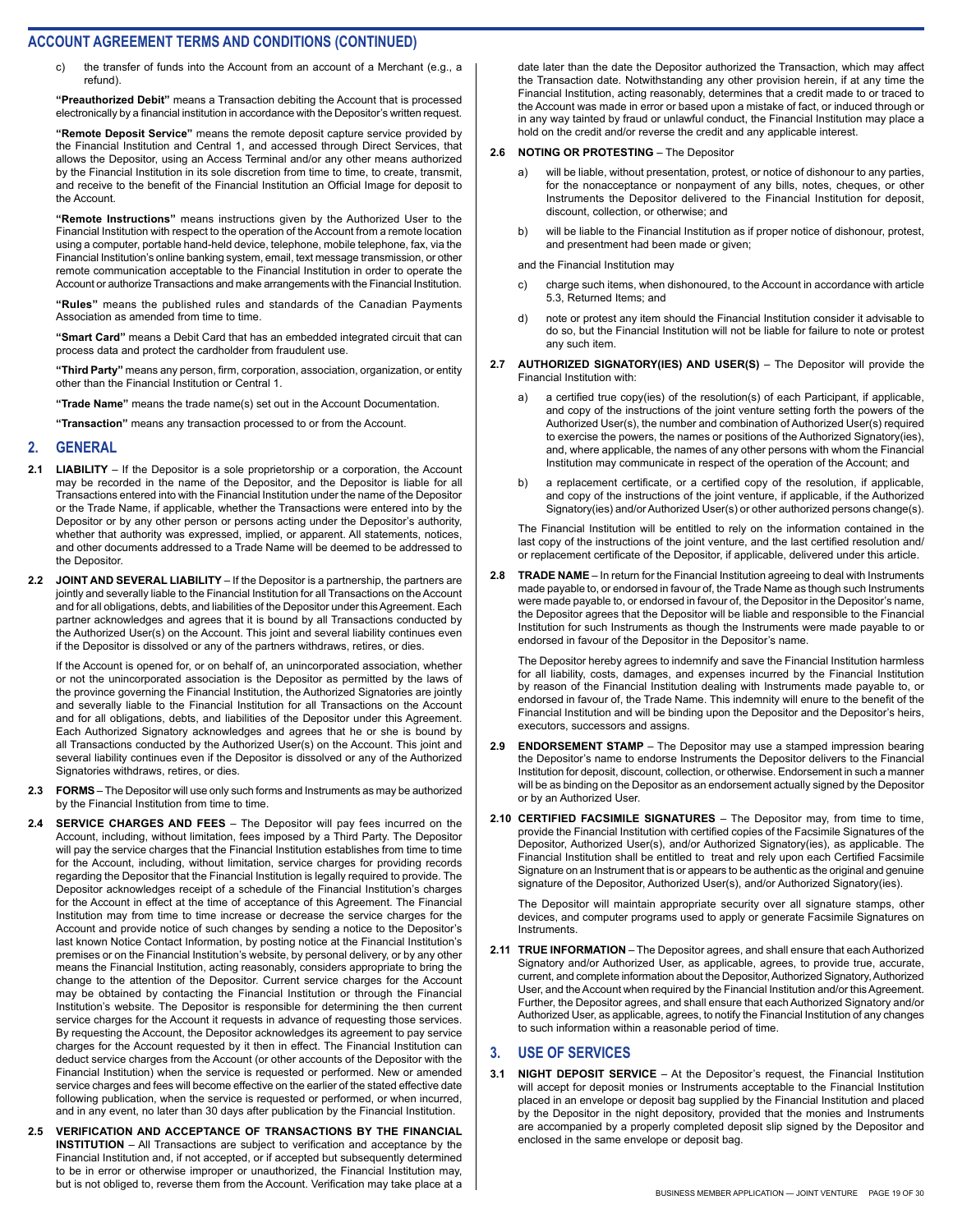The Financial Institution will open the night depository on each business day of the branch during regular business hours and will deposit any monies and Instruments acceptable to the Financial Institution in the manner directed by the Depositor.

The Depositor agrees that the authorized Financial Institution officers who open the night depository and deposit the monies or Instruments to the credit of the Account are acting as the Depositor's agent up to the time at which the monies or Instruments are actually entered and recorded as having been deposited to the Account, and the Depositor nominates, constitutes, and appoints any such authorized Financial Institution officers to deposit any monies or Instruments placed by the Depositor in the night depository to the credit of the Account as directed by the accompanying deposit slip.

The Depositor acknowledges receipt of the number of access keys indicated on the Account Documentation. The Depositor will not duplicate any keys without the Financial Institution's prior written approval.

**3.2 DIRECT SERVICES AND MEMBER CARD® SERVICES** – The Depositor may use or authorize the use of the Direct Services and/or the Member Card® Services to access any permitted Account and to authorize such Transactions as may be permitted by the Financial Institution from time to time, commencing upon the day these terms and conditions are accepted by the Depositor and the Depositor's request for Direct Services and/or Member Card® Services are approved by the Financial Institution. If Member Card® Services is approved, the Financial Institution will issue a Debit Card to an Authorized User on request of the Depositor and will permit the Authorized User to select a PIN. The Depositor cannot use Direct Services or Member Card® Services to authorize Transactions on an Account that otherwise requires more than 1 authorization (i.e., with multiple signature requirements) unless prior authorization is received in writing and with the Financial Institution's approval. The Financial Institution may, from time to time, add to or delete from the types of use permitted and Direct Services and/ or Member Card® Services offered.

The Depositor will not permit any Authorized User to deposit any coins, non-negotiable items, or anything not acceptable for deposit to the Account into any ATM. The Depositor will pay to the Financial Institution any damages, costs, or losses suffered by the Financial Institution as a result of any such deposit.

A Debit Card's issue does not amount to a representation or a warranty that any particular type of service is available or will be available at any time in the future.

#### **3.3 DIRECT SERVICES AND MEMBER CARD® SERVICES ACKNOWLEDGMENT** – The Depositor acknowledges and agrees that

- a) when transfers and bill payments are authorized through Direct Services, funds are deemed irrevocably transferred out of the Account and the Transaction cannot be revoked or countermanded by the Depositor;
- b) even if more than 1 signature is required on cheques and withdrawal slips, any 1 Authorized User may conduct Transactions using Direct Services and/or Member Card® Services, including transferring money out of the Account and making bill payments;
- c) anyone with access to the PAC, PIN, and/or PIW may be able to access Direct Services and/or Member Card® Services and may use the PAC, PIN, and/or PIW to transfer money out of an Account, set up bill payment arrangements, make bill payments, and authorize any other Transaction;
- d) the Financial Institution will not be liable in any way to the Depositor or any other person for processing or accepting on the Account any Transaction that results in the transfer of money out of the Account or in the payment of bills, even if the money is used for the benefit of a person other than the Depositor, or if bills owed by a person other than the Depositor are paid;
- e) the Depositor will be liable for all Transactions conducted using Direct Services and/or Member Card® Services, including Transactions that benefit a person other than the Depositor or that result in the payment of bills owed by a person other than the Depositor; and
- f) a copy of an electronic communication is admissible in legal proceedings and constitutes the same authority as would an original document in writing.
- **3.4 BILL PAYMENTS** The Authorized User acknowledges and agrees that
	- a) bill payments made through Direct Services, an Access Terminal, or at a branch of the Financial Institution are not processed immediately and that the time period for processing depends upon a number of factors, including, without limitation, the time when the bill payment is initiated and the internal accounting processes of the bill payment recipient;
	- b) it is the responsibility of the Authorized User to ensure that bill payments are authorized in sufficient time for the payment to be received by the bill payment recipient before its due date;
	- c) the Financial Institution and Central 1 will not be liable for any cost, expense, loss, damage, or inconvenience of any nature or kind whatsoever arising as a result of any error, non-payment, or a delay in the processing of bill payments;
	- d) if the Authorized User has made or received a bill payment in error, the Financial Institution may, but is not obliged to, assist the Authorized User by initiating or processing a 'Bill Payment Error Correction Debit', as defined under the Rules, and if so initiated, the Depositor agrees to indemnify the Financial Institution for any direct loss, costs, or damages incurred, and will pay to the Financial Institution any reasonable service charges or fees related to the provision of the service; and
- e) if the Financial Institution, absent gross negligence or wilful misconduct, initiates or processes a Bill Payment Error Correction Debit affecting the accounts or affairs of the Authorized User, the Financial Institution shall be held harmless for any and all loss, costs, or damages suffered or incurred by the Authorized User, howsoever caused, relating to the bill payment or the Bill Payment Error Correction Debit process.
- **3.5 AVAILABILITY OF DIRECT SERVICES AND MEMBER CARD® SERVICES** The Depositor acknowledges that the availability of Direct Services and/or Member Card® Services depends on telecommunications systems, computer hardware and software, and other equipment, including equipment belonging to the Financial Institution, Central 1, and Third Parties, and that there is no guarantee or obligation to provide continuous or uninterrupted service. The Financial Institution and Central 1 are not liable for any cost, loss, damage, injury, inconvenience, or delay of any nature or kind whatsoever, whether direct, indirect, special, or consequential, that the Depositor may suffer in any way arising from non-continuous or interrupted service or the Financial Institution or Central 1 providing or failing to provide Direct Services and/or Member Card® Services, or from the malfunction or failure of telecommunication systems, computer hardware or software, or other equipment, or other technical malfunctions or disturbances for any reason whatsoever, nor are the Financial Institution or Central 1 liable for any lost, incomplete, illegible, misdirected, intercepted, or stolen messages, or failed, incomplete, garbled, or delayed transmissions, or online failures (collectively, "Interruption Claims"), even if the Depositor has advised the Financial Institution of such consequences. The Depositor releases and agrees to hold harmless the Financial Institution and Central 1 from any and all Interruption Claims.

#### **3.6 EDP SERVICES** – If the Financial Institution through Direct Services makes EDP Services available and the Depositor uses the EDP Services,

- a) the Depositor consents to epost™ preparing, using, and disclosing reports relative to the performance and/or operation of the EDP Services, including statistical or performance reports and other analysis, compilation, and information about the EDP Services or the Depositor, and reports that pertain to the Depositor's involvement in and use of the EDP Services. The Depositor further consents to epost™ disclosing to Central 1 Depositor-specific data that consists of the total number of Billers for which the Depositor has registered, without identifying those Billers apart from the Financial Institution and its affiliates, and without identifying detailed data of the Depositor's viewing activities;
- b) the Depositor acknowledges that epost™ will not respond directly to the Depositor with respect to any inquiries, requests, questions, complaints, or other issues relating to the EDP Services in any way, other than to direct the Depositor to the Financial Institution or the Biller; and
- c) the Depositor acknowledges that the consents contained in a) above are requirements of the EDP Services and that if such consents are withdrawn, the Depositor's participation in the EDP Services may be suspended or terminated and any or all documents may not be presented via the EDP Services.
- **3.7 TRANSFERS WITH LINKED ACCOUNTS** If the Financial Institution through Direct Services enables the Depositor to link multiple Accounts to a single user name to allow the Depositor to access the Accounts from a single user name, it will not constitute merging the Accounts. If the Accounts are linked through Direct Services, then
	- a) the Financial Institution reserves the right to refuse to accept any Account;
	- b) the Depositor agrees that the Financial Institution, at its discretion, may limit the type of Transactions that can be authorized between the Accounts, specifically whether Transactions will be in the form of credits to an Account, debits from an Account, or both credits to and debits from an Account;
	- c) the Financial Institution reserves the right to limit the number of Accounts that can be linked;
	- d) the Financial Institution reserves the right to limit the dollar amount of Transactions made to or from a linked Account:
	- e) the Financial Institution reserves the right to limit the number of Transactions made to or from a linked Account:
	- f) the Financial Institution reserves the right to apply a hold on the Transaction amount to a linked Account for a period of time to be determined by the Financial Institution, during which time the Transaction or portion thereof will not be accessible to the Depositor;
	- g) the Depositor agrees that the Financial Institution cannot guarantee the date of a Transaction to and/or from a linked Account. The Financial Institution and Central 1 will not be held liable for any cost, expense, loss, damage, or inconvenience of any nature arising as a result of a delay in the processing of Transactions; and
	- h) all Transactions will be reversed if the Transaction cannot be delivered or if it is returned for any reason.
- **3.8 EMT SERVICES** If the Financial Institution through Direct Services makes EMT Services available and the Depositor uses the EMT Services, the Depositor acknowledges and agrees that
	- a) the EMT Services are only available in Canadian dollars;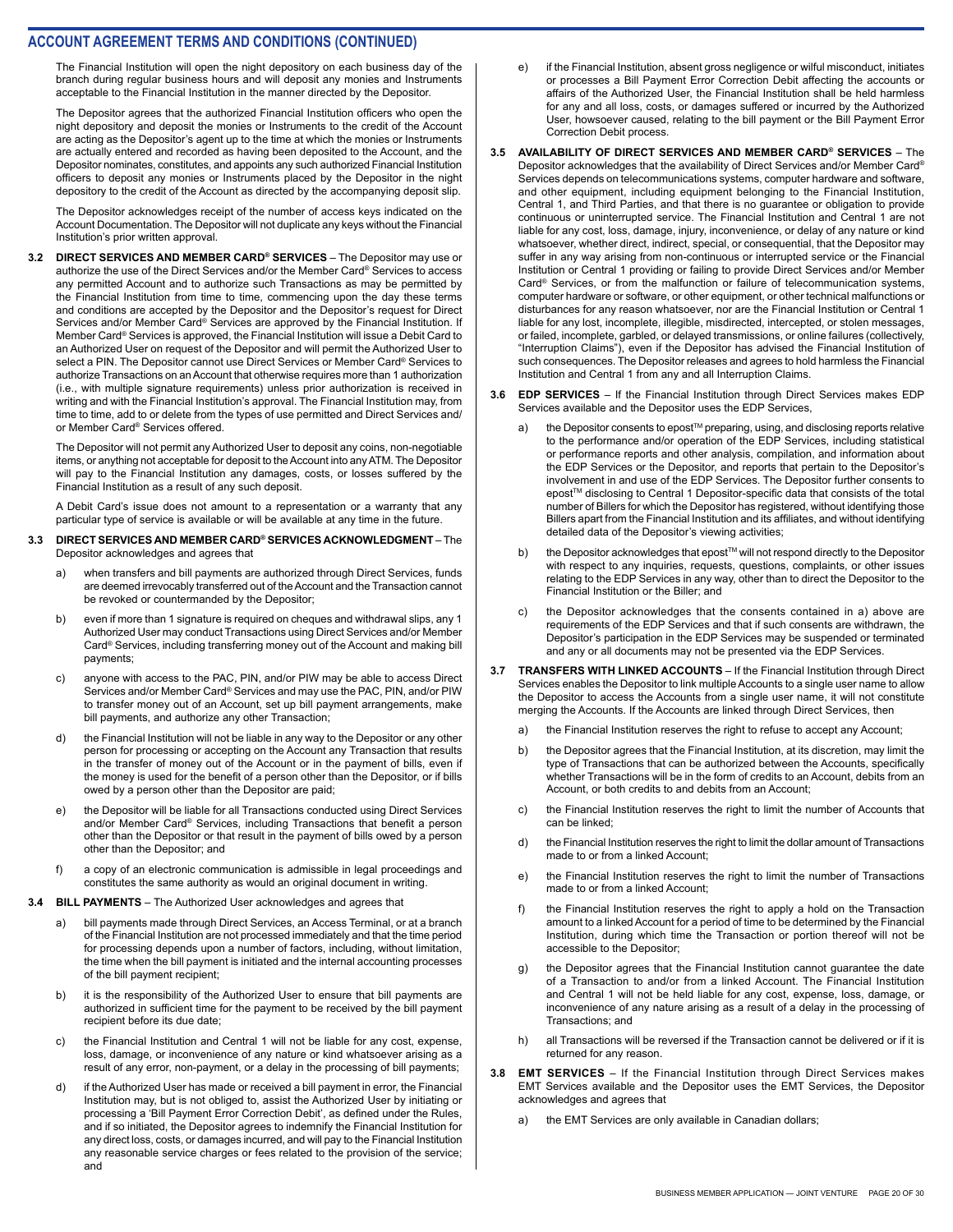- b) the Account will be debited as soon as the Depositor initiates a Transaction and the Financial Institution may hold the Transaction amount until the recipient successfully claims the Transaction or the Transaction is cancelled. The Financial Institution has no obligation to and will not pay interest on the Transaction amount. To the extent permitted at law, the Financial Institution is deemed to have a security interest in the Transaction amount from the time the Account is debited until the recipient successfully claims the Transaction or the Transaction is cancelled;
- c) Transactions sent and received through the EMT Services are subject to number and dollar limits that may change from time to time without prior notice to the Depositor;
- d) the Financial Institution will not be responsible or liable for any losses or damages incurred as a result of funds held and/or limits set by the Financial Institution, Acxsys Corporation, or a Participating Financial Institution;
- e) an EMT Notice advising the recipient of the Transaction will be generated approximately 30 minutes after the Depositor originates the Transaction;
- f) as the sender, the Depositor will keep the EMT Answer confidential and will not disclose it or share it with anyone but the intended recipient;
- g) the recipient must correctly provide the EMT Answer to claim or decline the Transaction;
- h) the Financial Institution, the other Participating Financial Institution, and Acxsys Corporation or Acxsys Corporation's agents are entitled to pay the Transaction amount to anyone who, using the EMT Services, claims to be the recipient and successfully provides the EMT Answer;
- i) the Financial Institution will not be liable for losses or damages incurred as a result of a person other than the intended recipient guessing or obtaining the EMT Answer;
- j) as the sender, the Depositor will not include the EMT Answer in the Transaction details;
- k) as the recipient, the Depositor will not disclose the EMT Answer except as required to claim or decline the Transaction;
- l) the recipient may claim a Transaction using the online banking services of the Financial Institution or another Participating Financial Institution or through the Acxsys Corporation payment service;
- m) if the recipient declines a Transaction that the Depositor initiated, the Transaction will be returned to the Depositor;
- n) funds usually arrive in the recipient's account within 3 to 5 business days from the day the recipient successfully claims the Transaction. The Financial Institution cannot guarantee the date of deposit;
- o) as the sender, the Transaction will be returned to the Depositor if the recipient does not claim the Transaction within 30 days of the date the Transaction is initiated, if the Transaction cannot be successfully sent to the recipient's EMT Contact Information as provided by the Depositor, or if the recipient declines the Transaction. The Depositor is responsible for providing the recipient's correct EMT Contact Information and further agrees that the recipient has consented to the Depositor's use of the EMT Contact Information for EMT Services purposes, including its provision to the Financial Institution, the other Participating Financial Institution, and Acxsys Corporation;
- p) if the recipient successfully claims the Transaction using the Acxsys Corporation payment service but provides incorrect account information, Acxsys Corporation or its agent may request correct account information from the recipient or may mail an Instrument to the recipient. The Financial Institution will not pay interest on the Transaction amount;
- q) the Financial Institution may cancel a Transaction if it has reason to believe that a mistake has occurred or if it believes that the Transaction is a product of unlawful or fraudulent activity;
- r) the Depositor is responsible for providing valid EMT Contact Information and will immediately update it via Direct Services if there are any changes to said EMT Contact Information;
- s) as the sender, the Depositor may cancel a Transaction up to the time the recipient successfully claims the Transaction. As the recipient, the Depositor acknowledges that a Transaction may be cancelled up to the time the Depositor successfully claims the Transaction;
- t) all disputes will be handled directly between the sender and the recipient;
- u) the Financial Institution may refuse to provide EMT Services for the Depositor; and
- v) the Financial Institution and Central 1 will not be liable for any cost, expense, loss, damage, or inconvenience of any nature or kind whatsoever arising as a result of a delay in processing a Transaction or for Transactions claimed by someone other than the intended recipient.
- **3.9 PERSONAL FINANCIAL MANAGEMENT**  If the Financial Institution, through Direct Services, makes the PFM Service available, the Depositor agrees that the terms and conditions in this article 3.9, Personal Financial Management, govern the Depositor's and Authorized User's use of the PFM Service and are binding upon the Depositor. If there is any conflict between these PFM Service terms and conditions and the terms and conditions in the rest of this Agreement, then these PFM Service terms and conditions

will apply in respect of the PFM Service. In addition, if the Depositor subscribes for PFM Services, special terms and conditions will also apply, as more particularly set forth in the PFM Special Terms attached to and forming part of this Agreement. If there is any conflict between the PFM Special Terms and the terms and conditions in the rest of this Agreement or in respect of this article 3.9, Personal Financial Management, then the PFM Special Terms will apply for the PFM Service. Further,

- a) in connection with the PFM Service, the Depositor agrees, and shall ensure that each Authorized User agrees, to provide true, accurate, current, and complete information about an asset and/or liability when required by the Financial Institution. Further, the Depositor agrees, and shall ensure that each Authorized User agrees, to notify the Financial Institution of any changes to such information within a reasonable period of time;
- b) the Depositor agrees, and shall ensure that each Authorized User agrees, to inform the Financial Institution, through Direct Services, of the External Account, asset, or liability they wish to link or add to the PFM Service, including the modification or removal of any linked or added External Account, asset, or liability;
- c) the Financial Institution and the PFM Service Provider each, individually, have the right, in their sole discretion, to refuse to link or add an External Account, asset, or liability to the PFM Service for any reason, including, but not limited to, inability, cost, or inconvenience of linking or adding the External Account to the PFM Service;
- d) the Financial Institution reserves the right to verify the External Account;
- e) the Depositor or Authorized User must provide authorization to add an asset or liability to the PFM Service;
- f) the Depositor agrees, and shall ensure that each Authorized User agrees, to not link, or add, to the PFM Service an External Account, asset, or liability that is not owned by the Depositor or Authorized User;
- g) the Financial Institution reserves the right to limit the number of External Accounts, assets, and/or liabilities that can be linked or added to the PFM Service;
- h) the Depositor agrees, and shall ensure that each Authorized User agrees, that the PFM Service may, from time to time, access the External Account to ensure that the personal financial information on file is current, and to update the personal information on file if it is not, using information retrieved from the External Account. Such access will be at the discretion of the PFM Service provider and will typically occur when the Depositor or an Authorized User accesses Direct Services, but may be more or less frequent; and
- i) the Depositor acknowledges and agrees that any information provided by the Depositor or an Authorized User about an asset or liability that is not under an External Account or the Account, is provided at the sole discretion of the Depositor or Authorized User. Further, the Depositor agrees, and shall ensure that each Authorized User agrees, that it is the Depositor's sole responsibility to keep such information current.
- **3.10 REMOTE DEPOSITS** If the Financial Institution, through Direct Services, makes the Remote Deposit Service available and the Depositor uses the Remote Deposit Service, the Depositor acknowledges and agrees that:
	- a) solely for the Remote Deposit Service, the Financial Institution appoints the Depositor as its agent, to act on behalf of the Financial Institution in the creation and transmission of an Official Image to the Financial Institution, and any other related duties that may be required by the Financial Institution, all in accordance with the Rules and applicable legislation governing Instruments. In this context, transmission to and receipt by the Financial Institution of the Official Image will have the same effect as if the Instrument was delivered to a branch of the Financial Institution for negotiation and clearing. The Depositor acknowledges and agrees that this role as agent cannot be further delegated by the Depositor except to an Authorized User appointed in accordance with the Account Documentation. Further, the Depositor acknowledges and agrees that the Depositor shall be personally responsible and liable for:
		- i) compliance with this Agreement,
		- ii) maintaining adequate security over any Access Terminal used, the location of use of the Access Terminal, and any passwords, so as to prevent use by others or interception of data transmitted,
		- iii) ensuring that all Official Images created and transmitted are of good quality and fully and accurately capture all material details of the Eligible Bill,
		- iv) maintaining adequate safeguards and procedures for the preservation of originals of all Eligible Bills transmitted as Official Images, and
		- v) verifying that deposits expected to be made to the Account reconcile with dates and amounts applicable to transmissions made using the Remote Deposit Service and for providing immediate notice to the Financial Institution of any errors, omissions, irregularities, or concerns about suspicions of fraudulent Instruments or compromise of the security applicable to the use of the Remote Deposit Service;
	- b) the Financial Institution may, upon receipt of what reasonably appears to qualify as an Official Image, treat such as an Official Image and, as if it were an original of an Instrument received at a branch of the Financial Institution, subject to this Agreement and any policies of the Financial Institution governing Instruments;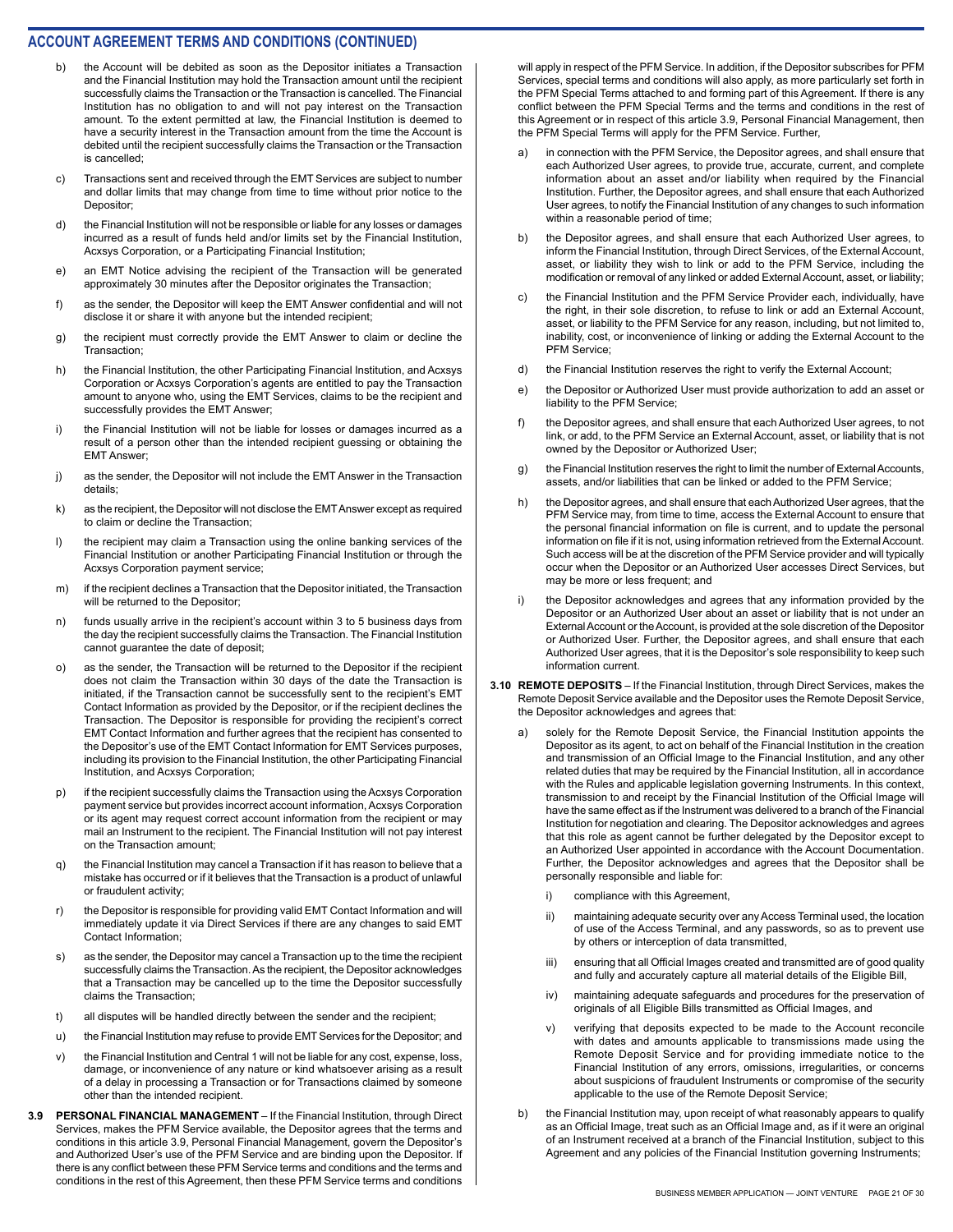- the creation of an Official Image will be done using a method authorized by the Financial Institution, in its sole discretion, from time to time. Further, the Depositor agrees to take all proper and necessary precautions to prevent any other person, except an Authorized User appointed in accordance with the Account Documentation, from purporting to create or transmit an Official Image to the credit of the Depositor's Account;
- d) nothing in this Agreement obliges the Financial Institution to accept for deposit any item whether it is or purports to be an Official Image. The Depositor shall not purport to create or transmit an Official Image of any item that does not qualify as an Eligible Bill or any item that is post-dated, stale-dated, received by the Depositor from anyone other than the drawer of that item, or that is in any way altered. If the Depositor has any suspicions or concerns about the authenticity, validity, negotiability, or chain of title to any item purporting to be an Eligible Bill, then the Depositor shall not seek to use the Remote Deposit Service for negotiation or collection of that item, but will instead bring the original of that item to the counter of the branch of Account, identify the specific concerns to the Financial Institution, and fully disclose all material facts known by the Depositor relating to that item and fully cooperate with any inquiry or investigation of the concerns;
- e) under the Remote Deposit Service, Eligible Bills are restricted to those Instruments in Canadian dollars or United States dollars, drawn on a financial institution domiciled in Canada or the United States, as and if applicable, in the sole discretion of the Financial Institution from time to time. The Depositor shall not seek to use the Remote Deposit Service to deposit any Instrument into an Account different than the currency denominated on the Instrument. Canadian dollar Instruments shall only be deposited to a Canadian dollar Account. United States dollar Instruments shall only be deposited to a United States dollar Account;
- f) Official Images received through the Remote Deposit Service are subject to number and dollar limits that may change from time to time without prior notice to the Depositor;
- g) any Transaction made on any day or at any time during which the Financial Institution is not open for business, may be credited to the Account on the next business day of the Financial Institution;
- h) once an Official Image of an Eligible Bill has been transmitted to the Financial Institution through the Remote Deposit Service, no further Official Images of that Eligible Bill will be created or transmitted through the Remote Deposit Service (or any other similar service) unless the Depositor is requested to do so by the Financial Institution in writing. Further, the Depositor agrees to make no further use of the original of an imaged Eligible Bill, and shall safely retain possession of the original of the Eligible Bill without further negotiation, transfer, or delivery to any other person or holder. In addition to all obligations and responsibilities either set forth in this Agreement or elsewhere, the Depositor agrees to indemnify and hold the Financial Institution and its service providers and Central 1 and all of their connected parties, including, without limitation, their respective agents, directors, officers, employees, affiliates, and licensees (collectively, the "Indemnified Parties") harmless from and against any and all liabilities and costs, including, without limitation, reasonable legal fees and expenses incurred by the Indemnified Parties in connection with any claim or demand arising out of or connected to the Depositor's use of the Remote Deposit Service or duplicate negotiation of items that were at any time presented as Official Images of Eligible Bills. The Depositor must assist and cooperate as fully as reasonably required by the Indemnified Parties in the defence of any such claim or demand. The disclaimers, liability exclusions, liability limitations, and indemnity provisions in this Agreement survive indefinitely after the termination of this Agreement and apply to the extent permitted by law. Without limiting the foregoing, the Depositor will indemnify and save the Indemnified Parties harmless from and against all liability, costs, loss, expenses, and damages, including direct, indirect, and consequential incurred by the Indemnified Parties as a result of any breach of this Agreement, or any claims arising from or relating to misuse of Official Images or items purporting to be Official Images, or negotiation of Eligible Bills where an Official Image has also been transmitted for collection;
- i) on transmission of an Official Image of an Eligible Bill to the Financial Institution, the Depositor is responsible for immediately marking the face of the Eligible Bill with a blatant notation or mark that prevents renegotiation of the Eligible Bill and indicates that the Eligible Bill has been imaged and transmitted, taking care not to obliterate any material particulars of that Eligible Bill. (For example: This can be done by writing "void" or "paid" or placing a diagonal stroke across the face of the item with a pencil, pen, or brightly colored highlighter.) For a period of 120 days after transmission of the Official Image to the Financial Institution, or such shorter period as stipulated by the Financial Institution in writing, the Depositor shall retain and produce to the Financial Institution on written request the original of all imaged Eligible Bills. If the Depositor receives a written request to retain or produce, the Depositor will comply with the written request, and shall, if requested, produce, by delivering to the Financial Institution, the original of all specified Eligible Bills within 5 business days of such request. If the Depositor fails to comply with the written request made pursuant to this provision, then the Financial Institution can place a hold on or reverse any credit made to the Account in relation to those specified Eligible Bills, even if such creates an overdraft on the Account. If no written request is received within that time, then 120 calendar days after an Official Image has been transmitted to the Financial Institution through the Remote Deposit Service or such shorter period as stipulated by the

Financial Institution in writing, and provided that the Depositor has verified a credit to the Account that reconciles to the Official Image transmitted, the Depositor agrees to immediately proceed with destruction of the original of the Eligible Bill. Destruction methods include shredding, pulping, burning, or any other means that ensures that the original Instrument cannot be reused;

- j) the Depositor is responsible for any and all costs associated with obtaining a replacement Instrument in the event that the Financial Institution requests that the Depositor re-transmit an Official Image in accordance with h) above, and the original Instrument was destroyed in accordance with i) above or otherwise lost;
- k) in the Financial Institution's sole discretion, electronic notices for purposes related to the Remote Deposit Service may be generated and sent to the Depositor at the Notice Contact Information after the Depositor uses the Remote Deposit Service to transmit an Official Image, including to advise the Depositor of the receipt by the Financial Institution of an Official Image. To receive such electronic notices, the Depositor must provide the Notice Contact Information required by the Financial Institution;
- l) an electronic notice, if any, sent in connection with the Remote Deposit Service is for information purposes only and is no guarantee that the Official Image will be accepted by the Financial Institution or that the Account will be credited; and
- the Financial Institution will not be liable for any cost, expense, loss, damage, or inconvenience of any nature or kind whatsoever arising as a result of use of the Remote Deposit Service, including, but not limited to, a delay in processing a Transaction or the Financial Institution requiring the Depositor to obtain another Instrument.
- **3.11 ONLINE PAYMENT** If the Financial Institution, through Direct Services, makes the Online Payment Service available and the Depositor uses the Online Payment Service, the Depositor acknowledges and agrees that:
	- a) the Online Payment Service is only available in Canadian dollars from Participating Merchants;
	- b) Transactions for the Online Payment Service must be initiated by the Depositor through the appropriate online payment option available on the website of a Participating Merchant;
	- c) as soon as the Depositor authorizes a Transaction through the Online Payment Service, and provided that there are available funds or credit, the amount of the Transaction will be withdrawn from the Account or a hold will be placed in the amount of the Transaction. The Financial Institution will hold the Transaction amount until the Participating Merchant successfully claims the Transaction or 30 minutes have elapsed, whichever comes first. The Financial Institution has no obligation to and will not pay interest on the Transaction amount. To the extent permitted at law, the Financial Institution is deemed to have a security interest in the Transaction amount from the time the Account is held until the Participating Merchant successfully claims the Transaction or the hold is removed;
	- d) Transactions sent and received through the Online Payment Service are subject to number and dollar limits that may change from time to time without prior notice to the Depositor;
	- e) the Financial Institution will not be responsible or liable for any losses or damages incurred as a result of funds held and/or limits set by the Financial Institution, Acxsys Corporation, a Participating Merchant, or a Participating Financial Institution;
	- f) the Financial Institution, the Participating Financial Institution, and Central 1 are entitled to pay the Transaction amount to anyone who claims to be the Participating Merchant and provides the payment authorization details within 30 minutes of the Transaction being authorized by the Depositor;
	- g) the Financial Institution will not be liable for losses or damages incurred as a result of a person other than the intended Participating Merchant receiving the Transaction amount;
	- h) if the Participating Merchant cancels, declines, or fails to claim a Transaction that the Depositor authorized, the Transaction amount will be reinstated after 30 minutes have elapsed since the Transaction was authorized. However, the Financial Institution cannot guarantee the date or time that the hold on the Transaction amount will be removed;
	- i) the Financial Institution, Central 1, or Acxsys Corporation may cancel a Transaction once it is authorized, but before payment authorization details are sent to the Participating Merchant, if there is reason to believe that a mistake has occurred or that the Transaction is a product of unlawful or fraudulent activity;
	- j) once payment authorization details have been sent to the Participating Merchant, a Transaction cannot be cancelled. Payment authorization details are sent immediately after a Transaction is authorized by the Depositor;
	- k) all disputes, including requests for refunds, will be handled directly between the Depositor and the Participating Merchant without the participation of the Financial Institution or any other party. A refund, if any, may be received through Direct Services and Central 1 for credit to the Account, or through such other method the Participating Merchant deems appropriate;
	- l) the Financial Institution may refuse, in its sole discretion, to provide the Online Payment Service for the Depositor;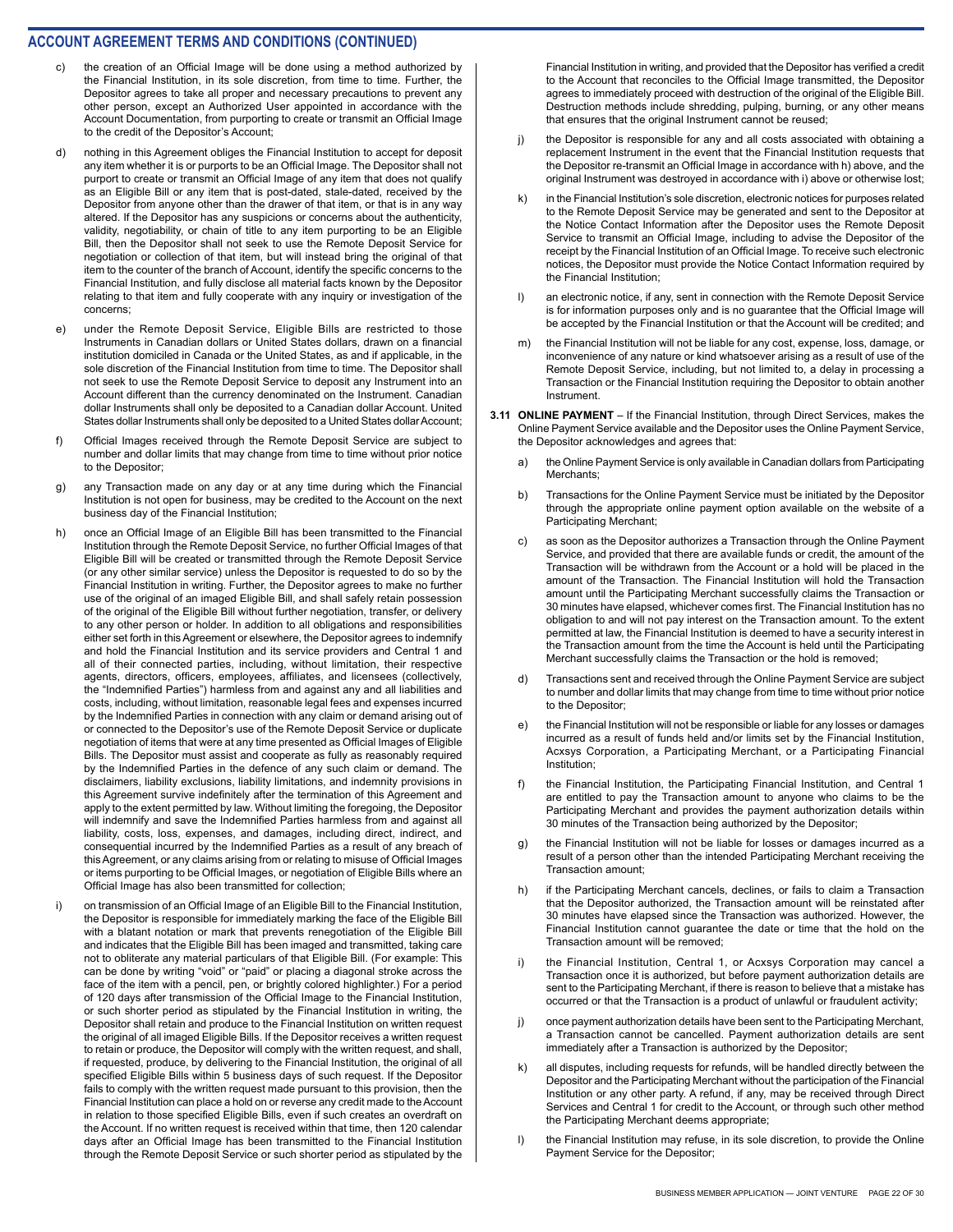- m) in the Financial Institution's sole discretion, electronic Notifications for purposes related to the Online Payment Service may be generated and sent to the Depositor at the Notice Contact Information after the Depositor authorizes a Transaction, including to advise the Depositor that the Account has been debited. To receive an electronic Notification, the Depositor must provide the Notice Contact Information required by the Financial Institution;
- n) an electronic Notification, if any, sent in connection with the Online Payment Service is for information purposes only and is no guarantee that the Participating Merchant will successfully claim the Transaction or that the Depositor has successfully purchased the product or service from the Participating Merchant; and
- o) the Financial Institution will not be liable for any cost, expense, loss, damage, or inconvenience of any nature or kind whatsoever arising as a result of using the Online Payment Services, including, but not limited to, a delay in processing a Transaction or a Participating Merchant failing to claim a Transaction.
- **3.12 FOREIGN CURRENCY TRANSACTIONS** If the Depositor provides instructions to the Financial Institution on an Account that is denominated in a currency other than the currency of the Account, a conversion of currency may be required. In all such Transactions and at any time a conversion of currency is made, the Financial Institution may act as principal with the Depositor in converting the currency at rates established or determined by the Financial Institution, affiliated parties, or parties with whom the Financial Institution contracts. The Financial Institution, its affiliates, and contractors may earn revenue and commissions, in addition to applicable service charges, based on the difference between the applicable bid and ask rates for the currency and the rate at which the rate is offset in the market.
- **3.13 NO OBLIGATION** Nothing in this Agreement will oblige the Financial Institution to:
	- a) honour any Instrument drawn by the Depositor on the Financial Institution,
	- b) accept any monies for investment in shares or for deposit,
	- c) redeem shares,
	- d) transfer money, or
	- e) lend money to the Depositor.

#### **4. DEPOSITOR INSTRUCTIONS**

**4.1 INSTRUMENTS** – Notwithstanding article 2.5, Verification and Acceptance of Transactions by the Financial Institution, the Depositor acknowledges and agrees that the Financial Institution will not be obliged to examine or assure itself of the regularity or validity of any endorsement or signature appearing on any Instrument. The Depositor releases the Financial Institution from all claims by the Depositor or others concerning the regularity or validity of any endorsement or signature.

If the Depositor is not a sole proprietorship, the Depositor further acknowledges and agrees that if more than 1 endorsement or signature is required on an Instrument, that such an arrangement is solely between the Depositor and the Authorized User(s), whether the Financial Institution has notice of such an arrangement, including in the form described in article 2.7, Authorized Signatory(ies) and User(s), or not. The Depositor releases and agrees to indemnify and hold harmless the Financial Institution from all claims by the Depositor or others concerning the adequacy or authority of endorsements or signatures required in any arrangement made between the Depositor and the Authorized User(s).

The Depositor authorizes the Financial Institution, without enquiry, to honour and pay Instruments drawn on the Account, regardless of whether such Instruments are:

- a) drawn to the order of the Depositor or one of the Authorized Users who signed them on behalf of the Depositor,
- b) payable to cash or bearer,
- c) payable to the order and negotiated by or on behalf of the Depositor,
- d) encashed or tendered to pay the obligations of the Depositor or one or more of the Authorized Users who signed them on behalf of the Depositor, or
- e) deposited to the credit of the Depositor or one of the Authorized Users who signed them on behalf of the Depositor.
- **4.2 COUNTERMANDS** Any countermand of payment (commonly called a "stop payment") of an Instrument drawn on the Account must be in writing and signed by the Authorized User who signed the Instrument that is the subject of the countermand, or by some other person(s) duly authorized by the Depositor. On receiving a countermand of payment of an Instrument drawn on the Account, the Financial Institution will:
	- a) use reasonable diligence to comply with the countermand, but
	- b) not be liable to the Depositor or any other person by reason of complying with, or failing to comply with, the countermand, whether the Financial Institution is negligent, wilfully negligent, or otherwise.

The Depositor hereby agrees to indemnify and save the Financial Institution harmless for all liability, costs, damages, and expenses incurred by the Financial Institution by reason of it complying with, or failing to comply with, a countermand of payment. This indemnity will enure to the benefit of the Financial Institution and will be binding upon the Depositor and the Depositor's successors and assigns.

**4.3 REMOTE INSTRUCTIONS** – The Depositor may provide Remote Instructions to any branch of the Financial Institution as permitted by the Financial Institution, online through the Direct Services web portal, or through the Financial Institution's telephone banking service, if any. The Remote Instructions may concern the Account maintained at that branch, or concern other Transactions and arrangements conducted at or with that branch.

The Financial Institution may, but will not be obliged to, act on Remote Instructions received in the name of the Depositor along with any requisite PAC and/or PIW, if any, to the same extent as if the Remote Instructions were written instructions delivered to the Financial Institution by mail and signed by an Authorized User on the Account. Any such Remote Instructions are deemed genuine.

The Financial Institution may, in its sole discretion, acting reasonably, delay acting on or refuse to act on any Remote Instruction.

Remote Instructions are deemed received by the Financial Institution only when actually received and brought to the attention of an authorized officer of the Financial Institution capable of acting upon and implementing the Remote Instruction.

Remote Instructions can be transmitted to the Financial Institution at the telephone or fax number or email address provided by the Financial Institution, or at such other telephone or fax number or email address as the Financial Institution may advise the Depositor by notice in writing, or online through the Direct Services web portal. **Any Authorized User(s) permitted to provide Remote Instructions may act alone and provide Remote Instructions to the Financial Institution on behalf of the Depositor, even if the instructions provided in accordance with article 2.7, Authorized Signatory(ies) and User(s), specifies that 2 or more Authorized Users are otherwise required to operate the Account.** The Financial Institution, acting reasonably, is entitled to assume that any person identifying himself or herself as an Authorized User is in fact an Authorized User, and can rely upon such, and the Financial Institution may act on the Remote Instructions provided by any such person. All Remote Instructions given to the Financial Institution in the name of the Depositor will bind the Depositor.

- **4.4 ACCESS TERMINAL TRANSACTIONS** The Depositor acknowledges and agrees that:
	- a) using the PAC, PIN, and/or PIW to authorize a Transaction constitutes authorization of that Transaction in the same manner as if authorization was given by the Depositor in person or as otherwise contemplated or permitted by this Agreement;
	- b) the Depositor will be bound by each such Transaction; and
	- c) once a PAC, PIN, and/or PIW has been used to authorize a Transaction, the Transaction may not be revoked or countermanded.

This Agreement and the fact that the Depositor has use of a Debit Card does not give the Depositor any credit privileges or any entitlement to overdraw the Account, except as provided by separate agreement with the Financial Institution.

The Depositor irrevocably authorizes and directs the Financial Institution to debit or credit, as the case may be, the amount of any Transaction to the Account, together with any service charges or fees, authorized using the PAC, PIN, and/or PIW, in person by the Depositor or Authorized User, or as otherwise contemplated or permitted by this Agreement, in accordance with the normal practices of the Financial Institution, which may be amended from time to time without notice.

- **4.5 LOST OR DESTROYED INSTRUMENT**  If an Instrument drawn on the Account is lost or destroyed while in the possession of another financial institution or its agents, the Financial Institution may, for all purposes, treat a copy of the Instrument, certified as being a true copy by the other financial institution, as though it were the original Instrument.
- **4.6 LOST OR STOLEN DEBIT CARD OR COMPROMISED PIN** If the Depositor suspects or becomes aware that the Debit Card is lost or stolen, or that the PIN has been made accessible to another person, then the Depositor will notify the Financial Institution or its agent immediately, in person or by telephone. Notification will only be considered given if the Depositor speaks directly to an authorized Financial Institution officer or agent. Upon receipt of such notice, the Depositor's liability for further unauthorized use of the Debit Card will terminate. If the Depositor notified the Financial Institution promptly and cooperated in any investigation, once the Financial Institution is satisfied that the Depositor is the victim of fraud, theft, or coercion by trickery, force, or intimidation, the Depositor will be entitled to recover from the Financial Institution any direct losses from the Account through the use of the Debit Card in such fraud, theft, or coercion incurred after notice is given to the Financial Institution.

#### **5. COLLECTIONS**

- **5.1 DEPOSITS** The Financial Institution may:
	- a) collect or present for acceptance or payment, through such banks or other agents as the Financial Institution may deem best, all Instruments delivered by the Depositor for deposit, discount, collection, or otherwise;
	- b) accept in payment of, or remittance for, such Instruments, cash or bank drafts, cheques, settlement cards, clearing house slips, or any other evidence of payment from the banks or other agents; and
	- c) place a hold on the proceeds of an Instrument presented by the Depositor until the Financial Institution accepts payment of, or remittance for, such Instrument.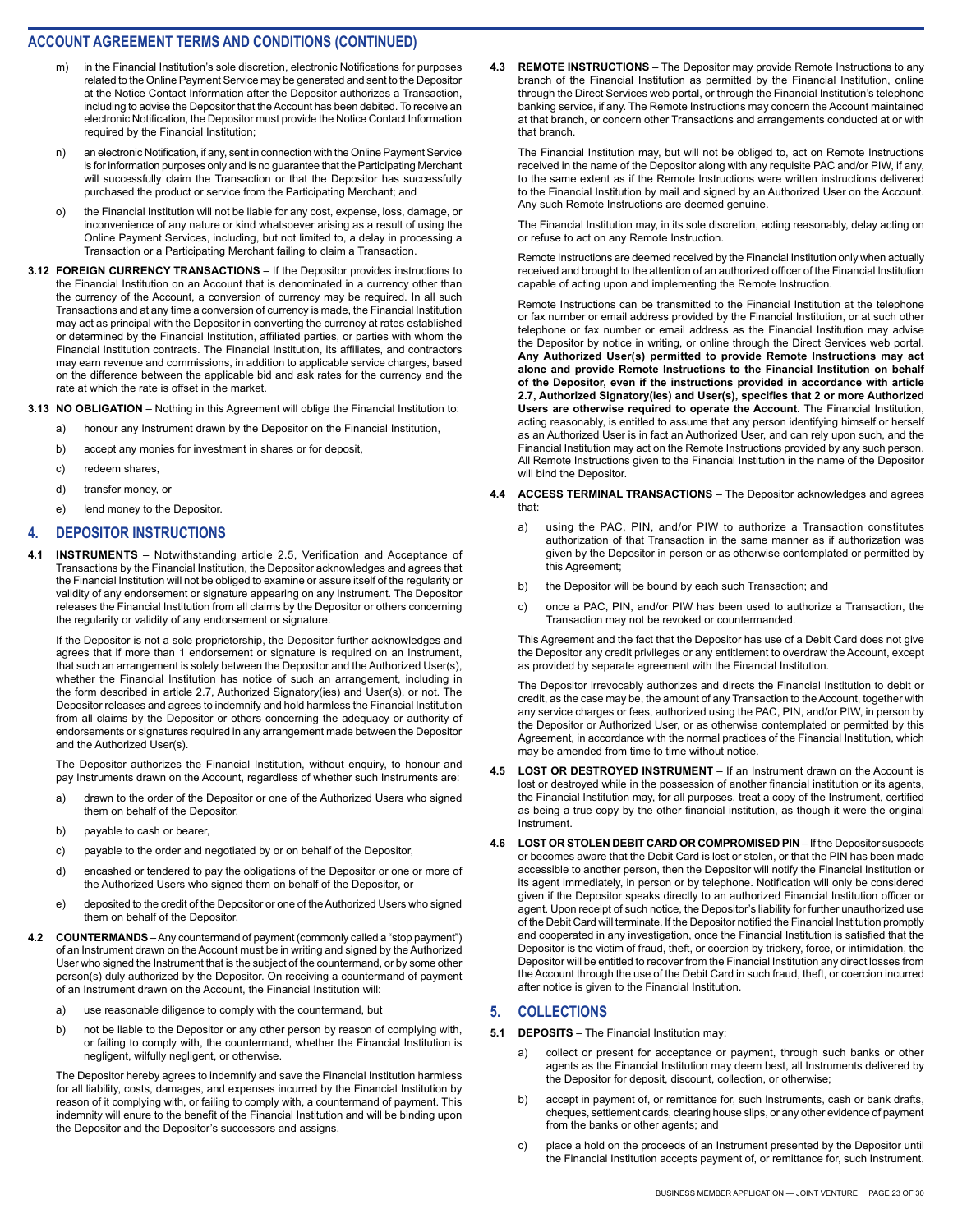Any deposit made on any day during which the Financial Institution is not open for business, or at any time during which the Financial Institution is not open for business, may be credited to the Account on the next business day of the Financial Institution.

The banks or other agents described in a) and b) above will be deemed the Depositor's agent and not the Financial Institution's agent.

The Financial Institution will not be liable for:

- d) any loss resulting from the acceptance of such evidence as a payment in lieu of cash,
- e) the failure of any bank or other financial institution or any agent to remit the same,
- f) the nonpayment of any cheque, bank draft, settlement card, clearing house slip, or any other evidence of payment accepted in payment or as a remittance from any other bank or agent, or
- g) the default, neglect, or mistakes of any such banks or agents.

The Financial Institution will be responsible only for the monies actually irrevocably received by the Financial Institution from such banks or agents and free of any Third Party claims.

- **5.2 HOLD ON ACCOUNTS OR TRANSACTIONS** The Financial Institution may place a hold on the Account if:
	- a) the Financial Institution becomes aware of suspicious or possible fraudulent or unauthorized Account activity that may cause a loss to the Depositor, the Financial Institution, Central 1, or an identifiable Third Party;
	- b) an issue arises as to who the proper signing authorities are on the Account; or
	- c) a claim is made by a Third Party to the funds in the Account which, in the Financial Institution's sole discretion, is potentially legitimate.

The Depositor authorizes the Financial Institution to make such inquiries and do such things, at the Depositor's expense, as the Financial Institution deems necessary to resolve any of the issues noted above, including applying, at the Depositor's expense, to a court of competent jurisdiction (a "Court") to pay funds into Court and/or seek directions from a Court. The Depositor agrees to indemnify the Financial Institution for any expense or cost incurred by the Financial Institution arising from the need to place a hold on the Account or Transactions, including but not limited to expenses incurred relating to an application to a Court. If the Depositor is requested and fails to do so, the Financial Institution may, in its sole discretion, close or place a hold on the Account, free of any responsibility or liability for unprocessed Transactions during such time. Any credit to the Account for any non-cash Instrument is provisional and subject to a hold or reversal unless the Financial Institution has received actual irrevocable payment, free of any Third Party claims.

- **5.3 RETURNED ITEMS** The Financial Institution is authorized to debit the Account with the amount of any Instrument that:
	- a) is not paid on presentation,
	- b) the Financial Institution has paid and is then called upon to refund,
	- c) may be dishonoured by nonacceptance or nonpayment,
	- d) is drawn on the account of a party that is bankrupt or insolvent,
	- e) the proceeds of which, through no fault of the Financial Institution, have been lost, stolen, or destroyed,
	- f) the proceeds of which, for any reason, the Financial Institution is unable to collect or withdraw,
	- g) has been cashed, negotiated, or credited to the Account but that has not been found good, or
	- h) is found to be forged, fraudulent, counterfeit, or unauthorized, regardless of whether or not the Instrument has cleared.

The Depositor further acknowledges and agrees to indemnify and save the Financial Institution harmless for all liability, costs, damages, and expenses incurred by the Financial Institution in connection with the foregoing, and authorizes the Financial Institution to debit the Account in respect of any such liability, costs, damages, and/or expenses. This indemnity will enure to the benefit of the Financial Institution and will be binding upon the Depositor and the Depositor's successors and assigns.

#### **5.4 OVERDRAFTS** – If:

- a) the Financial Institution honours an Instrument drawn by the Depositor on an Account and insufficient funds stand to the credit of that Account to pay the Instrument in full;
- b) an Instrument delivered by the Depositor to the Financial Institution for deposit, discount, collection, or otherwise is returned to the Financial Institution dishonoured, and insufficient funds stand to the credit of the Account to permit the Financial Institution to debit the full amount of the dishonoured Instrument; or
- c) the Financial Institution charges a fee, service charge, or other debit that the Financial Institution is authorized to charge to the Account, and if the funds standing to the credit of that Account are less than the amount charged to the Account;

then such event may, at the discretion of the Financial Institution, constitute:

- d) an application to redeem or transfer Financial Institution shares owned by the Depositor or to withdraw or transfer monies on deposit from an Account in the Depositor's name, to the extent that the funds standing to the credit of the particular Account are insufficient to pay the Instrument in full, or to permit the Financial Institution to charge the returned item or the fee, service charge, or debit to that Account; and
- e) an application for a loan to the extent that the shares or monies standing to the credit of the Account in the Depositor's name are insufficient to permit the payment or charging described in d) above.

If the Financial Institution grants a loan under e) above, the loan will be immediately due and payable forthwith without demand and the Depositor will pay interest on the balance of the loan at the Financial Institution's Overdraft Rate in effect from time to time.

The foregoing provisions do not give the Depositor any right to overdraw an Account or to authorize or permit anything, including a PAD or a Transaction authorized through a Debit Card, that would result in a negative balance in the Account. The Depositor agrees to indemnify the Financial Institution under article 7.3, Indemnity, e).

#### **6. ACCOUNT SECURITY AND RISK**

- **DEPOSITOR RIGHTS FOR INNOCENT BREACH** Subject to the provisions of this Agreement:
	- a) if the Authorized User did not reveal the PAC, PIN, and/or PIW to any other person, other than authorized Financial Institution agents or officers when required by the Financial Institution, or write it down or otherwise record it, and changed the PAC, PIN, and/or PIW when required by this Agreement, the Depositor will not be liable for any unauthorized use that occurs after the Financial Institution has received written notice from the Depositor that the PAC, PIN, and/or PIW may have become known to someone other than the Authorized User. The Financial Institution will not be considered to have received written notice until the Financial Institution gives the Depositor written acknowledgement of receipt of such notice; and
	- b) the Financial Institution will not otherwise be liable for any damages or other liabilities that the Depositor may incur by reason of the Financial Institution acting, or failing to act, on Remote Instructions given in the name of the Depositor, whether or not the Depositor or the Authorized User actually gave the Remote Instructions. The Financial Institution will not be liable for any damages or other liabilities that the Depositor may incur by reason of the Financial Institution acting, or failing to act, on no statement requests made in the name of the Depositor, whether or not the Depositor or the Authorized User actually gave the no statement request by Remote Instructions.
- **6.2 FRAUD PREVENTION AND DETECTION** The Depositor agrees to maintain appropriate security controls and procedures to prevent and detect thefts of Instruments, or losses due to fraud or forgery involving Instruments, or fraudulent or unauthorized Transactions.

The Depositor further agrees to diligently supervise and monitor the conduct and work of all agents and employees having any role in the preparation of the Depositor's Instruments, the Depositor's reconciliation of the statement of account for the Account, or other banking functions.

- **6.3 PROCEDURES FOR ADDRESSING UNAUTHORIZED TRANSACTIONS AND OTHER TRANSACTION PROBLEMS** – In the event of a problem with a Transaction or an unauthorized Transaction, the Depositor will report the issue immediately to the Financial Institution. The Financial Institution will investigate and respond to the issue on a timely basis. The Financial Institution will not unreasonably restrict the Depositor from the use of the Account subject to dispute, as long as it is reasonably evident that the Depositor or the Authorized User(s) did not cause or contribute to the problem or unauthorized Transaction, has fully cooperated with the investigation, and has complied with this Agreement. The Financial Institution will respond to reports of a problem or unauthorized Transaction within 10 business days and will, within a reasonable period of time thereafter, indicate what reimbursement, if any, will be made for any loss incurred by the Depositor. Reimbursement will be made for losses from a problem or unauthorized Transaction in this time frame provided that the Depositor has complied with this Agreement and on the balance of probabilities it is shown that the Depositor or the Authorized User(s) took all reasonable and required steps to:
	- a) protect the confidentiality of the PAC, PIN, and/or PIW as required by this Agreement;
	- b) use security safeguards to protect against and detect loss, theft, and unauthorized access as required by this Agreement; and
	- c) act immediately, upon receiving a Notification of, or becoming aware of, an unauthorized Transaction, to mitigate against further loss and report the issue to the Financial Institution.
- **6.4 DEBIT CARD CODE OF PRACTICE** This Agreement is drafted with due regard to the Canadian Code of Practice for Consumer Debit Card Services, a copy of which is available from the Financial Institution on request.

If the Depositor is not satisfied with the Financial Institution's response, the Financial Institution will provide the Depositor, upon request, with a written account of its investigation and the reason for its findings. If the Depositor is not satisfied, the issue will be referred for mediation to either a Financial Institution system dispute resolution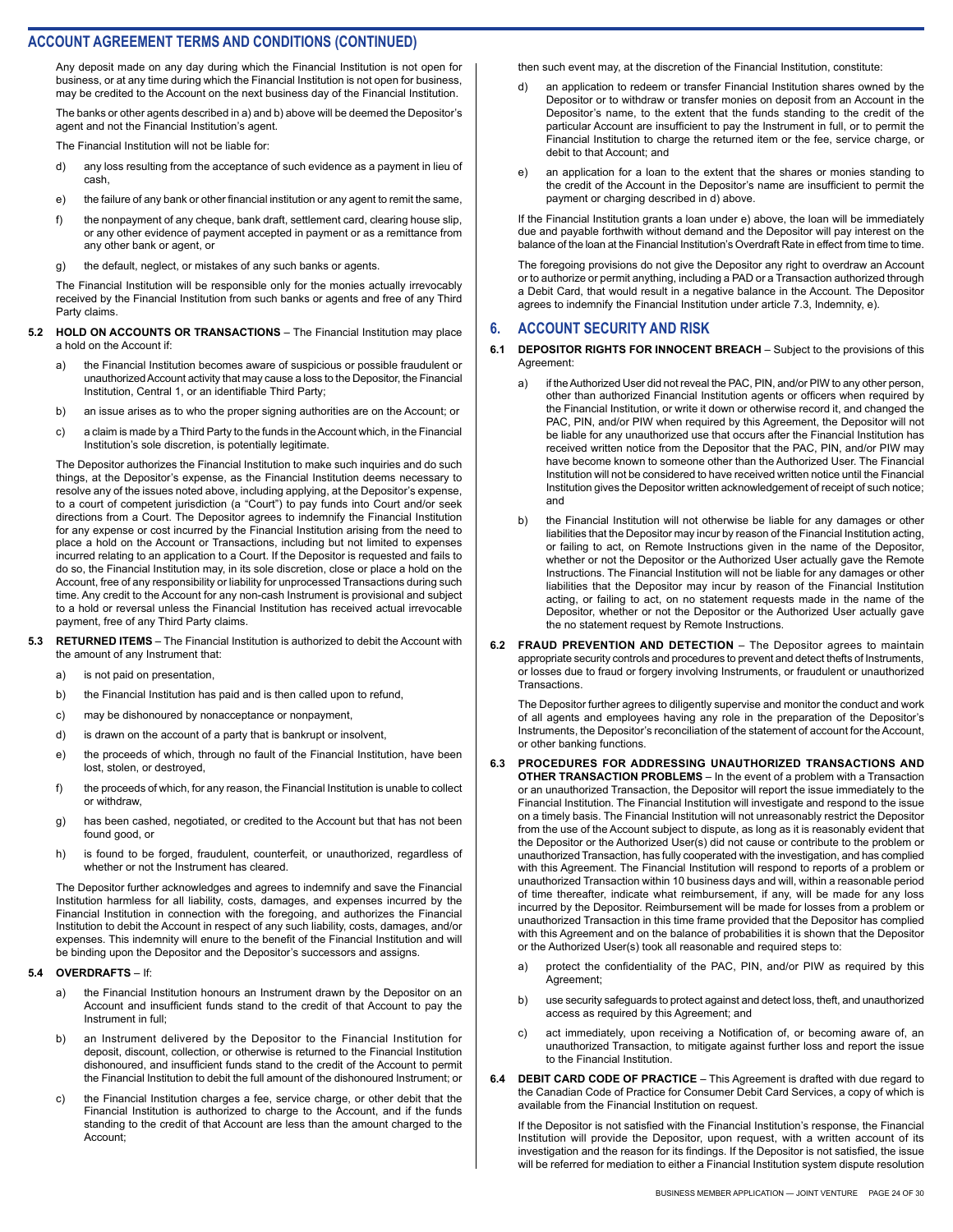service, or if no such service is available, to an external mediator if agreed between the Depositor and the Financial Institution. Neither the Financial Institution nor the Depositor will have the right to start court action until 30 days have passed since the problem was first raised with the Financial Institution.

Any dispute related to goods or services supplied in a Point-of-Sale Transaction is strictly between the Depositor and the Merchant, and the Depositor will raise no defence or claim against the Financial Institution.

- **6.5 ACCESS TERMINAL SECURITY** If Direct Services are made available through the Internet or a telephone service provider, the Depositor acknowledges that, although the Financial Institution uses security safeguards to protect against loss, theft, and unauthorized access, because of the nature of data transmission, security is not guaranteed and information is transmitted at the risk of the Depositor. The Depositor acknowledges and shall ensure that any private Access Terminal used by an Authorized User to access Direct Services is auto-locked by a password to prevent unauthorized use of the Access Terminal, has a current anti-Contaminant program and a firewall, and that it is the Depositor's responsibility to reduce the risk of Contaminants or online attacks and to comply with this provision. The Depositor further acknowledges that to reduce the risk of unauthorized access to the Account through the Access Terminal, the Authorized User will sign out of Direct Services and, where applicable, close the browser when finished using it. The Depositor further acknowledges that using public or shared computers and Access Terminals, or using Access Terminals in a public place or through an open WiFi or shared Bluetooth portal, to access Direct Services increases the risk of unauthorized access to the Account and will take all reasonable precautions to avoid such use or inadvertent disclosure of the PAC, PIN, and/or PIW.
- **6.6 PAC, PIN, AND PIW CONFIDENTIALITY** The Financial Institution can assign and/ or require the Depositor to select and use a PAC, PIN, and/or PIW in connection with this Agreement. The Depositor agrees to ensure that the Authorized User(s) keep the PAC, PIN, and PIW confidential and will only reveal them to authorized Financial Institution agents or officers when required by the Financial Institution. The Depositor agrees to ensure that the Authorized User(s) will not record the PAC, PIN, or PIW in any format or medium. The Depositor can change the PAC, PIN, or PIW at any time. The Depositor will advise the Authorized User(s) that the Authorized User(s) may, by notice in writing to the Financial Institution, change the PAC, PIN, or PIW at any time. The Depositor agrees to ensure that the Authorized User(s) change(s) the PAC, PIN, or PIW if and when required by the Financial Institution. The Depositor acknowledges that the PAC, PIN, and/or PIW must be changed if there is a change in the Authorized Users on the Account.

The Depositor is responsible for all use of the PAC, PIN, and/or PIW and for all Transactions on the Account.

The Depositor acknowledges that the Financial Institution may, from time to time, implement additional security measures, and the Depositor will comply with all instructions and procedures issued by the Financial Institution in respect of such security measures. The Depositor is aware of the risks of unsolicited email, telephone calls, and text message transmissions from persons purporting to be representatives of the Financial Institution. The Depositor agrees not to respond to such unsolicited communications and will only initiate communications with the Financial Institution either through the Financial Institution's Internet banking website or through the Financial Institution's published contact information as shown on the Financial Institution's website.

If the Authorized User discloses the PAC to a Third Party, and if the Financial Institution becomes aware of such disclosure, the Financial Institution may, in its sole discretion, waive the confidentiality requirements described in this article 6.6, PAC, PIN, and PIW Confidentiality, but only if such disclosure is for a reputable personal financial management service similar to that described in article 3.9, Personal Financial Management. Notwithstanding any such waiver, the Depositor acknowledges and agrees that the Depositor remains responsible for all use of the PAC by the Third Party.

- **6.7 EXCLUSION OF FINANCIAL INSTITUTION RESPONSIBILITY** The Financial Institution is not responsible for any loss or damage suffered or incurred by the Depositor except to the extent caused by the gross negligence or intentional or wilful misconduct of the Financial Institution, and in any such case the Financial Institution will not be liable for any indirect, special, consequential, or exemplary damages (including, but not limited to, loss of profits) regardless of the cause of action and even if the Financial Institution has been advised of the possibility of such damages. In no event will the Financial Institution be liable for any cost, loss, or damage (whether direct, indirect, special, or consequential) suffered by the Depositor that is caused by:
	- a) the actions of, or any failure to act by, the Depositor, or any Third Party (and no Third Party will be considered to be acting as an agent for the Financial Institution unless expressly authorized to do so);
	- b) the inaccuracies in, or inadequacies of, any information provided by the Depositor to the Financial Institution, including, but not limited to, any failed, duplicative, or erroneous transmission of Remote Instructions;
	- c) the failure by the Financial Institution to perform or fulfill any of its obligations to the Depositor, due to any cause beyond the Financial Institution's control; or
	- d) forged, unauthorized, or fraudulent use of services, or forged, unauthorized, or fraudulent instructions or Instruments, or material alteration to an instruction, including Remote Instructions.
- **6.8 RISKS AND DUTIES** Except for loss caused exclusively by the Financial Institution's gross negligence or intentional or wilful misconduct, and subject to the limitations of liability in this Agreement, the Depositor assumes all risk of loss due to the use of the Account, including, without limitation, the risk of Third Party fraud. The Depositor further agrees that it will notify the Financial Institution immediately
	- a) of any suspected or actual misuse or unauthorized use of the PAC, PIN, and/or PIW; or
	- b) if the PAC, PIN, and/or PIW becomes known to anyone other than the Authorized User(s); and
	- c) if the Depositor receives Notification of any Transaction affecting the Account that alerts the Depositor of Account activity that was not authorized by them.

The Depositor or the Authorized User, as applicable, will change the PAC, PIN, and/or PIW if either of the notification requirements above in a) or b) arises.

The notification requirement above in b) does not apply if the Authorized User has disclosed the PAC to a Third Party for a personal financial management service similar to that described in article 3.9, Personal Financial Management.

The Depositor acknowledges that the Depositor is responsible for all use made of the PAC, PIN, and/or PIW and that the Financial Institution is not liable for the Depositor's failure to comply with any part of this Agreement. The Depositor is liable for all authorized and unauthorized use, including all Transactions. The Depositor is also liable for all fraudulent or worthless deposits made into the Account. Without limiting the generality of the foregoing, the Depositor expressly acknowledges and agrees that the Depositor shall be bound by and liable for any use of the PAC, PIN, and/or PIW by a member of any Authorized User's household.

The Financial Institution will not be liable to the Depositor for any action or failure to act of a Merchant or refusal by a Merchant to honour the Debit Card, whether or not such failure or refusal is the result of any error or malfunction of a device used to authorize the use of the Debit Card for a Point-of-Sale Transaction.

Except for direct losses, subject to the restrictions in this Agreement, resulting from circumstances beyond the Depositor's control such as technical problems and unauthorized use of the Debit Card and PIN, the Financial Institution will not be liable for any loss, damage, or injury arising from the use of ATMs or Point-of-Sale terminals or from any mechanical or operational failure of any such devices, and the Depositor releases the Financial Institution from liability for any such loss, damage, or injury. In the event of alteration of the Account balance due to technical problems, card issuer errors, and system malfunctions, the Depositor will be liable only to the extent of any benefit the Depositor has received, and will be entitled to recover from the Financial Institution any direct losses the Depositor may have suffered.

The Depositor will instruct the Authorized User(s) not to use their Debit Card and PIN for any unlawful purpose, including the purchase of goods and services prohibited by local law applicable in the Depositor's jurisdiction.

The Depositor is liable for all transfers to linked accounts. The Depositor bears all risk for all such Transactions.

Where the Depositor knows of facts that give rise or ought to give rise to suspicion that any Transactions, instructions in respect of the Account, or Instruments deposited to the Account are fraudulent, unauthorized, counterfeit, or induced through or in any way tainted by fraud or unlawful conduct, or otherwise likely to be returned to the Financial Institution or found invalid for any reason, the Depositor has a duty to make reasonable inquiries of proper parties into such Transactions, instructions, or Instruments, as the case may be, to determine whether they are valid authorized Transactions, instructions, or Instruments, as the case may be, before negotiating or, alternatively, accessing any funds derived from such Transactions, instructions, or Instruments, and to disclose to the Financial Institution, the Depositor's suspicion and the facts upon which the Depositor's suspicion is based ("Suspicious Circumstances").

The Financial Institution may, in its sole discretion, investigate any Suspicious Circumstances disclosed by the Depositor, but the Financial Institution does not owe the Depositor any obligation to undertake its own investigation of Suspicious Circumstances. The Financial Institution may place a hold on all or some of the Accounts pending investigation of any improper use of any Account. Any hold imposed by the Financial Institution pursuant to any of the terms of this Agreement, or investigation undertaken by the Financial Institution, is imposed or undertaken by the Financial Institution at the Financial Institution's sole discretion and for the Financial Institution's sole benefit.

Release of a hold by the Financial Institution is not a confirmation that a Transaction, instruction, or Instrument is in fact good and may not be relied upon as such by the Depositor. If, to the satisfaction of the Financial Institution, any improper use is established, the Financial Institution can withdraw or suspend operation of the Account without notice.

Any monies or Instruments placed in an envelope or deposit bag and placed by an Authorized User in the night depository will be at the Depositor's risk until the monies or Instruments are actually entered or recorded as a deposit to the credit of the Account. The Financial Institution is not responsible for or under any obligation to account for any lost or destroyed monies or Instruments which an Authorized User may place in the night depository, even if the loss or destruction is the result of the Financial Institution's negligence or that of the authorized Financial Institution officers.

The Depositor acknowledges that the Depositor bears all risks related to the use of Facsimile Signatures.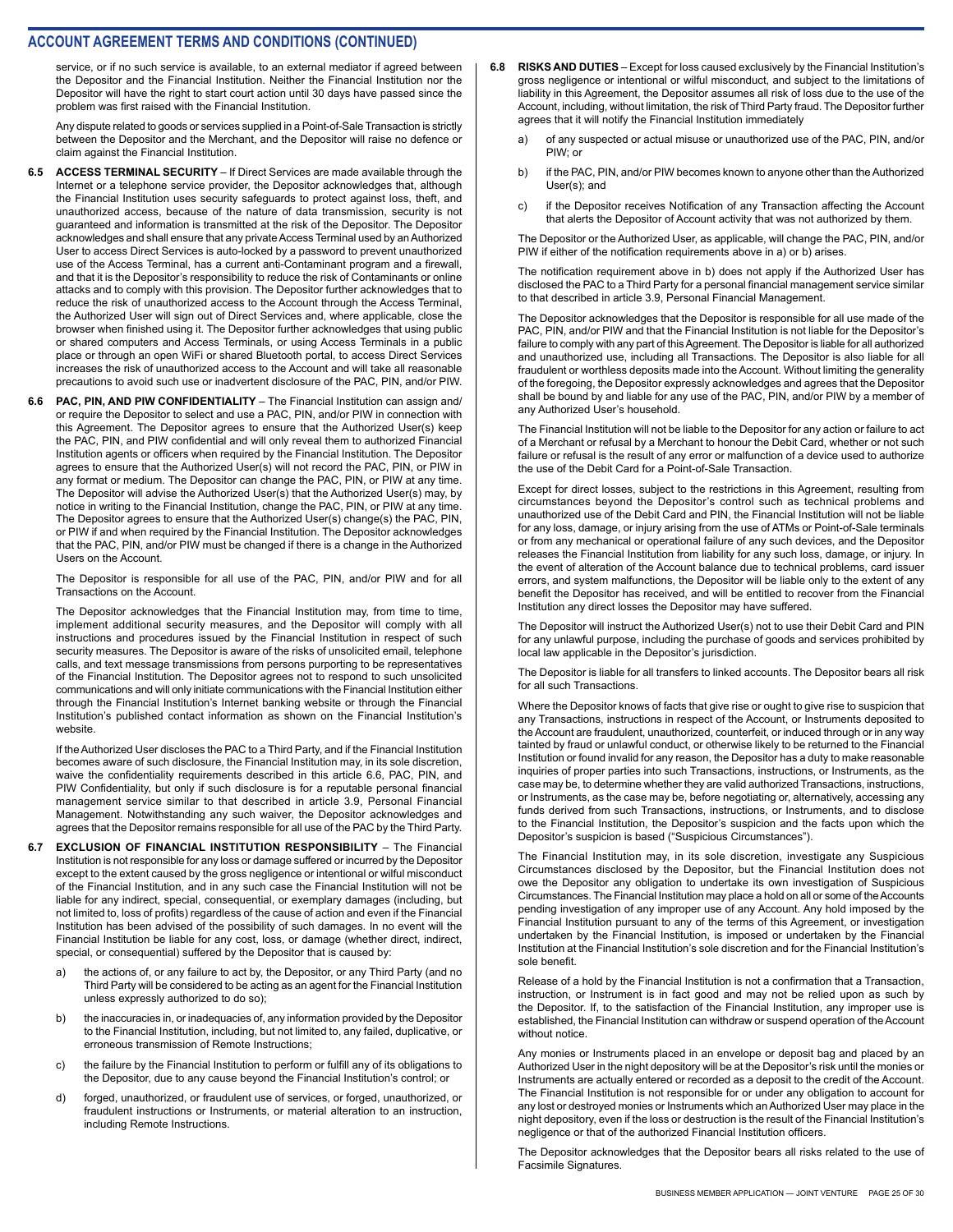**6.9 FINANCIAL INSTITUTION RECORDS** – The Financial Institution's records of all Transactions will be deemed to be correct and will be conclusive and binding on the Depositor. All Transactions will appear on the regular statement of account for the Account.

If the Depositor believes or suspects that the records of the Financial Institution contain an error or omission, or reflect unauthorized Account activity, the Depositor must give immediate written notice to the Financial Institution, and in any event, must do so within the time provided in this Agreement.

A copy of any fax or email message or other Remote Instructions or the Financial Institution's notes of any Remote Instructions given by telephone may be entered into evidence in any court proceedings as if it were an original document signed on behalf of the Depositor. The Depositor will not object to the admission of the Financial Institution's or Central 1's records as evidence in any legal proceeding on the grounds that such records are not originals, are not in writing, are hearsay, or are documents containing information extracted from a computer, and all such records will be conclusive evidence of the Remote Instructions in the absence of documentary recorded evidence to the contrary.

In the absence of evidence to the contrary, the records of the Financial Institution are conclusive for all purposes, including litigation, in respect of any other matter or thing relating to the state of the Accounts between the Depositor and the Financial Institution in respect of any Transaction.

**6.10 LIABILITY FOR ERRORS AND OMISSIONS** – If the Financial Institution makes an error or omission in recording or processing any Transaction, the Financial Institution is only liable for the amount of the error or omission if the Depositor has not caused or contributed to the error or omission in any way, has complied with this Agreement, has given written notice to the Financial Institution within the time provided in this Agreement, and to the extent the liability is not otherwise excluded by this Agreement.

If the Depositor has given such notice, the Financial Institution's maximum liability is limited to the amount of the error or omission. In no event will the Financial Institution be liable for any delay, inconvenience, cost, loss, or damage (whether direct, special, indirect, exemplary, or consequential) whatsoever caused by, or arising from, any such error or omission.

#### **7. THIRD PARTIES**

- **7.1 LINKS** If Direct Services are made available through the Internet, the Financial Institution's website may provide links to other websites, including those of Third Parties who may also provide services to the Depositor. The Depositor acknowledges that all those other websites and Third Party services are independent from the Financial Institution's and may be subject to separate agreements that govern their use. The Financial Institution and Central 1 have no liability for those other websites or their contents or the use of Third Party services. Links are provided for convenience only, and the Depositor assumes all risk resulting from accessing or using such other websites or Third Party services.
- **7.2 SERVICES** The Financial Institution and Central 1 may, from time to time, make services provided by Third Parties available through Direct Services or the Financial Institution's website. The Depositor acknowledges and agrees that:
	- a) the Financial Institution and Central 1 make the services of Third Parties available through Direct Services or the Financial Institution's website for the convenience of Depositors. The services are provided by the Third Party and not the Financial Institution or Central 1. The Depositor's relationship with the Third Party shall be a separate relationship, independent of the relationship between the Depositor and the Financial Institution and Central 1, and such a relationship is outside the control of the Financial Institution and Central 1;
	- b) the Financial Institution and Central 1 make no representation or warranty to the Depositor with respect to any services provided by a Third Party even though those services may be accessed by the Depositor through Direct Services or the Financial Institution's website;
	- c) the Depositor assumes all risks associated with accessing or using the services of Third Parties;
	- d) the Financial Institution and Central 1 have no responsibility or liability to the Depositor in respect of services provided by a Third Party;
	- e) any dispute that relates to services provided by a Third Party is strictly between the Depositor and the Third Party, and the Depositor will raise no defence or claim against the Financial Institution and/or Central 1; and
	- f) the *Proceeds of Crime (Money Laundering) and Terrorist Financing Act* and *Regulations* may apply to the services provided by Third Parties and that the Third Parties may, from time to time, adopt policies and procedures to address the reporting, record-keeping, client identification, and ongoing monitoring requirements of that legislation.
- **7.3 INDEMNITY** The Depositor agrees to indemnify and hold the Financial Institution and its service providers and Central 1 and all of their connected parties, including, without limitation, their respective agents, directors, officers, employees, affiliates, and licensees (collectively, the "Indemnified Parties") harmless from and against any and all liabilities and costs, including, without limitation, reasonable legal fees and expenses incurred by the Indemnified Parties in connection with any claim or demand arising out of or connected to the Depositor's use of the Account. Depositors must assist and cooperate as fully as reasonably required by the Indemnified Parties in the defense

of any such claim or demand. The disclaimers, liability exclusions, liability limitations, and indemnity provisions in this Agreement survive indefinitely after the termination of this Agreement and apply to the extent permitted by law. Without limiting the foregoing, the Depositor will indemnify and save the Indemnified Parties harmless from and against all liability, costs, loss, expenses, and damages, including direct, indirect, and consequential, incurred by the Indemnified Parties as a result of:

- a) the Financial Institution treating a Facsimile Signature of an Authorized User and/or Authorized Signatory as an original and genuine signature,
- b) any of the Indemnified Parties making the Account available to the Depositor,
- c) any of the Indemnified Parties acting upon, or refusing to act upon, Remote **Instructions**
- d) any of the Indemnified Parties acting upon, or refusing to act upon, no statement requests made by the Depositor,
- e) any Transaction that results in a negative balance in the Account, or
- f) the consequences of any Transaction authorized by the Depositor.

This indemnity will enure to the benefit of the Indemnified Parties and will be binding upon the Depositor and the Depositor's successors and assigns and shall survive the termination of this Agreement for any act or omission prior to termination as gives rise to an indemnified claim, even if notice is received after termination.

## **8. ACCOUNT RECORDS**

- **8.1 PAPER STATEMENTS** Unless the Depositor requests the Financial Institution to hold the Depositor's statement of account for the Account for pick up by the Depositor, or appoints in writing an agent to pick up the statement of account for the Account, or consents to the statement of account for the Account being made available electronically, or requests no statement of account for the Account to be sent by the Financial Institution, the Financial Institution will mail such statement of account for the Account to the Depositor at the address the Depositor last gave in writing. It is the Depositor's responsibility to notify the Financial Institution immediately of any change in the Depositor's address.
- **8.2 NO PAPER STATEMENT ACKNOWLEDGEMENT** If, at the request of the Depositor, the Financial Institution agrees to cease printing and mailing statements of account for the Account to the Depositor, the Depositor acknowledges and agrees that the Depositor will be responsible to obtain (whether from the Financial Institution or using Direct Services) and review, after the end of each calendar month, a statement of account for the Account.
- **8.3 COMPLIANCE WITH NOTIFICATION DATE** The Depositor will be responsible to obtain (whether from the Financial Institution or using Direct Services) and review, after the end of each calendar month, a statement of the activity in the Account, and will, by the end of the following calendar month (the "Notification Date"), notify the Financial Institution of any errors, irregularities, omissions, or unauthorized Transactions of any type in that account record or in any Instruments or other items, or of any forgeries, fraudulent or unauthorized Transactions of any type, and any debits wrongly made to the Account.

Notwithstanding any other provision of this Agreement, after the Notification Date (except as to any errors, irregularities, omissions, or unauthorized Transactions of any type of which the Depositor has notified the Financial Institution in writing on or before the Notification Date), the Depositor agrees that:

- a) the amount of the balances shown on the last day of the calendar month is correct and binding on the Depositor subject to the right of the Financial Institution to make reversals in accordance with this Agreement;
- b) all amounts charged to the Account are valid;
- c) the Depositor is not entitled to be credited with any amount not shown on the statement of account for the Account for that calendar month;
- d) the Depositor has verified the validity of any Instruments and instructions; and
- e) the use of any service shown is correct.
- **8.4 DEPOSITOR ACKNOWLEDGEMENT** The Depositor acknowledges that:
	- a) notwithstanding that an Instrument may be provisionally posted to the Account, it is not considered processed until it has been honoured and irrevocably collected by the Financial Institution and the time for return by any process of law has expired. The credit represented by an Instrument that is not honoured and collected, or is charged back or tainted by fraud, may be reversed from the Account notwithstanding any provisional posting. The statement of account for the Account will be modified accordingly; and
	- b) notwithstanding that a deposit or other credit may be provisionally posted to the Account, it is not considered processed until it has been verified and accepted by the Financial Institution. A deposit or other credit that is not verified and accepted may be reversed from the Account notwithstanding any provisional posting. The statement of account for the Account will be modified accordingly.
- **8.5 PAD REIMBURSEMENT** Despite article 8.3, Compliance with Notification Date, if the Depositor has authorized PADs to be issued against any of the Accounts, the Depositor acknowledges that the Rules provide that, under specified conditions, claims for reimbursement of PADs may be made and: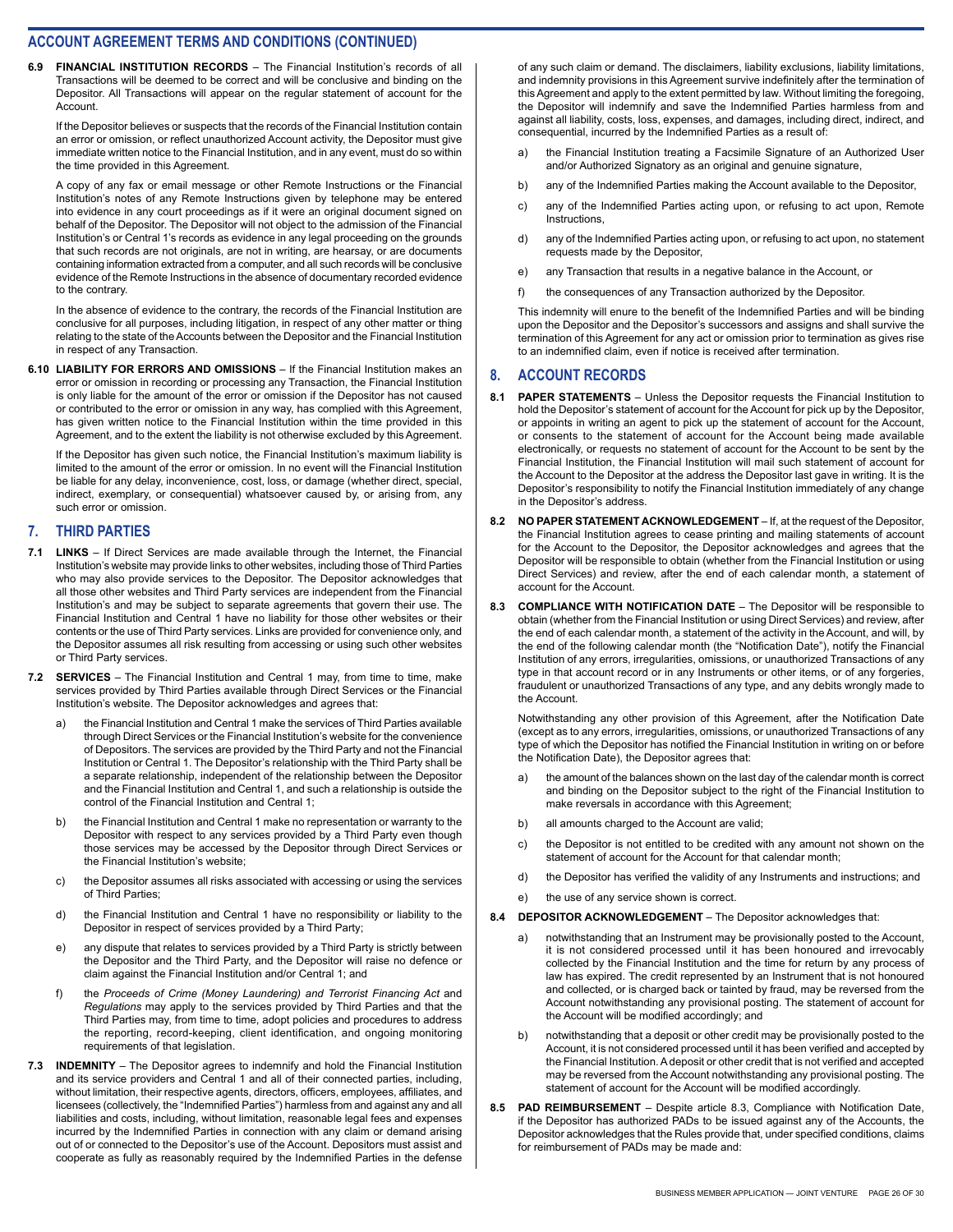- where the purpose of the PAD was for payment of consumer goods and services, the time period for making such a claim is 90 calendar days from the date of debiting; and
- b) where the purpose of the PAD was for payment of goods and services related to commercial activities of the Depositor, the time period for making such a claim is 10 business days from the date of debiting.

Claims must be made in writing to the Financial Institution within the specified time period and in compliance with the Rules, as amended from time to time.

The Depositor further acknowledges that:

- c) the Depositor may not receive the statement of account for the Account before the 10 business-day period expires and the Financial Institution is not obliged to otherwise notify the Depositor of PADs debited to the Account; and
- d) after the 10 business-day period expires, and whether or not the Depositor has been notified of the PAD being debited to the Account, the Depositor must resolve any dispute directly with the payee – the Financial Institution will not be required to reimburse the Depositor for the amount of such PAD, notwithstanding any other provision of this Agreement.

The Depositor is responsible for PADs authorized by it, and agrees:

- to release and discharge the Financial Institution from any and all claims and demands (except claims for reimbursement made within the 10 business-day period) in respect of PADs issued against the Account; and
- f) to indemnify and save the Financial Institution harmless, from and against, all liability, cost, damages, and expenses incurred by the Financial Institution in connection therewith. The above indemnity enures to the benefit of the Financial Institution and will be binding upon the Depositor and the Depositor's successors and assigns.
- **8.6 ACCOUNT STATEMENTS AND TRANSACTION VERIFICATION** The Depositor shall be deemed to have received a statement of account for the Account each time the Depositor uses Direct Services and each time the Depositor obtains an Account balance through any ATM or Access Terminal or conducts a Point-of-Sale Transaction. The Depositor shall also be deemed to have received and reviewed a statement of account for the Account at least monthly no later than the 21<sup>st</sup> day of the month following the preceding month, whether actually issued by the Financial Institution or whether the Depositor actually receives one or not.

The Depositor agrees to examine every statement of account for the Account as soon as the Depositor receives it or is deemed to have received it. The Depositor shall immediately, and in any event no later than 30 days after receiving or being deemed to have received a statement of account for the Account, give notice to the Financial Institution of any errors, omissions, or irregularities, including any fraud or unauthorized activity, included in or preceding each such statement of account for the Account. Unless objected to in writing within 30 days of the date on which the statement of account for the Account is received or is deemed to have been received by the Depositor, the Depositor agrees that the Financial Institution's records are conclusive evidence of the Depositor's dealings with the Financial Institution regarding the Depositor's Account and are correct, complete, authorized, and binding upon the Depositor, and the Financial Institution will be released from all responsibility for Account activity preceding the statement of account for the Account.

After the expiration of the 30-day period (except for errors or irregularities identified by notice in writing to the Financial Institution before the 30 days expire), the Depositor may not claim for any purpose that any entry on the statement of account for the Account is incorrect and will have no claim against the Financial Institution for reimbursement relating to any entry, even if the entry is unauthorized or fraudulent or is based upon an Instrument or instruction that is forged, unauthorized, or fraudulent.

Nothing in this article limits in any way the rights of the Financial Institution under this Agreement including, without limitation, the rights of the Financial Institution under article 2.6, Noting or Protesting, article 5.1, Deposits, and article 5.3, Returned Items.

**8.7 RECORDS AND CHEQUE IMAGING** – The Financial Institution will determine, in its sole discretion, whether Instruments and other items will be returned to the Depositor with the statement of account for the Account.

If the Financial Institution implements an imaging program, the Financial Institution will determine, in its sole discretion, whether copies of images of Instruments and other items will be provided for the statement of account for the Account. The Depositor acknowledges that copies of images of Instruments and other items may be provided before the Financial Institution has determined whether the Instrument or other item will be honoured or accepted and agrees that copies of images of Instruments and other items are made available by the Financial Institution as a service to the Depositor and that the provision of copies of images of Instruments and other items does not mean that the Transaction has been processed or in any way oblige the Financial Institution to honour or accept the Instrument or other item.

The Depositor acknowledges that if the Financial Institution adopts an imaging program, the physical Instruments and other items may be destroyed. If the Financial Institution has implemented an imaging program and determines not to include copies of images of Instruments and other items with the statement of account for the Account, the Financial Institution will ensure that copies of images can be made available to the Depositor upon request for at least 5 years following the date of the statement of account for the Account on which the Instrument or other item appears, subject to payment of the service charges established by the Financial Institution from time to time.

**8.8 VIEWING DOCUMENTS** – The Financial Institution may, in connection with Direct Services, permit the Authorized User to view and print images of documents. The Depositor acknowledges and agrees that such images are made available by the Financial Institution as a service to the Depositor and the provision of such images does not in any way oblige the Financial Institution to permit the Authorized User to view and print images of documents.

#### **9. OPERATION OF THE ACCOUNT**

- **9.1 MODIFICATION OF AGREEMENT** The Financial Institution may, in its sole discretion, amend the terms and conditions of this Agreement as it relates to the Depositor's future use of the Account from time to time, for any reason, without any liability to the Depositor or any other person. The Financial Institution may provide notice of a change to this Agreement by sending notice to the Depositor's last known Notice Contact Information, by posting notice at the Financial Institution's premises, by personal delivery, or by any other means the Financial Institution, acting reasonably, considers appropriate to bring the modification to the attention of the Depositor. The Depositor is responsible for regularly reviewing the terms and conditions of this Agreement. If the Depositor uses the Account after the effective date of an amendment to this Agreement, it will mean that the Depositor agrees to the amendment and adopts and is bound by the newer version of this Agreement. The Depositor may not change, supplement, or amend this Agreement by any means.
- **9.2 TERMINATION** This Agreement may be terminated by either the Financial Institution or the Depositor on not less than 1 business day's prior written notice.

The Depositor shall not, and shall ensure that each Authorized User does not:

- a) use the Account and/or Third Party services for an illegal, fraudulent, or defamatory purpose, and
- b) take steps, or cause, or permit anything to be done that could undermine the security or integrity of the Account and/or Third Party services (including activities that threaten to harm or cause harm to any other participant in the provision, utilization, or support of the Account and/or Third Party services).

In the event of a breach of the provisions of a) or b), the Account or any service provided by a Third Party may be suspended or terminated.

Notwithstanding the above, the Depositor acknowledges and agrees that the Financial Institution may, in its sole discretion, at any time or for any reason, restrict, suspend, or terminate the Depositor's Account privileges on not less than 1 business day's prior written notice. The Depositor acknowledges and agrees to indemnify and save harmless the Financial Institution from and against any and all damages, costs, expenses, and liability arising or incurred by the Financial Institution as a result of any use of the Account by an Authorized User that:

- c) is inconsistent with a restriction imposed on the use of the Account by the Financial Institution and communicated to the Depositor, or
- d) takes place following the suspension or termination of service privileges by the Financial Institution.

The Depositor will immediately return all Debit Cards issued to it or to the Authorized User(s) upon:

- e) ceasing to be a member of the Financial Institution,
- f) termination of this Agreement,
- g) termination of Debit Card privileges, or
- h) otherwise upon request by the Financial Institution.

The Depositor will be responsible for paying all legal fees and expenses (on a solicitor and own client basis) incurred by the Financial Institution in terminating the Account.

The Depositor's insolvency, bankruptcy, dissolution, or death will constitute an automatic revocation of the privileges associated with the Account.

If the Financial Institution gives the Depositor notice of termination, the Depositor will immediately cease using the Night Deposit Service, return all access keys, and reimburse the Financial Institution for any loss or damage to the keys or other facilities provided by the Financial Institution.

Any notice of termination shall not release the Depositor from any obligations incurred under this Agreement prior to its termination.

- **9.3 NOTICES** Any notice required or permitted to be given to the Financial Institution in connection with this Agreement must be in writing and must be addressed and delivered to the Financial Institution at the address or fax number set forth in the Account Documentation. Any notice required or permitted to be given to the Depositor in connection with this Agreement may be given to the Depositor by delivering a written notice to the last known Notice Contact Information, or, except as to confidential financial information specific to the Depositor, by posting notice at the Financial Institution's premises or on the Financial Institution's website, or by any other means the Financial Institution, acting reasonably, considers appropriate to bring the notice to the attention of the Depositor.
- **9.4 ELECTRONIC EXECUTION** This Agreement may be executed electronically. Use of the Account shall be deemed to be acceptance of these terms and conditions as of the date of first use, or in the case of a modification of this Agreement, acceptance of the modified terms and conditions.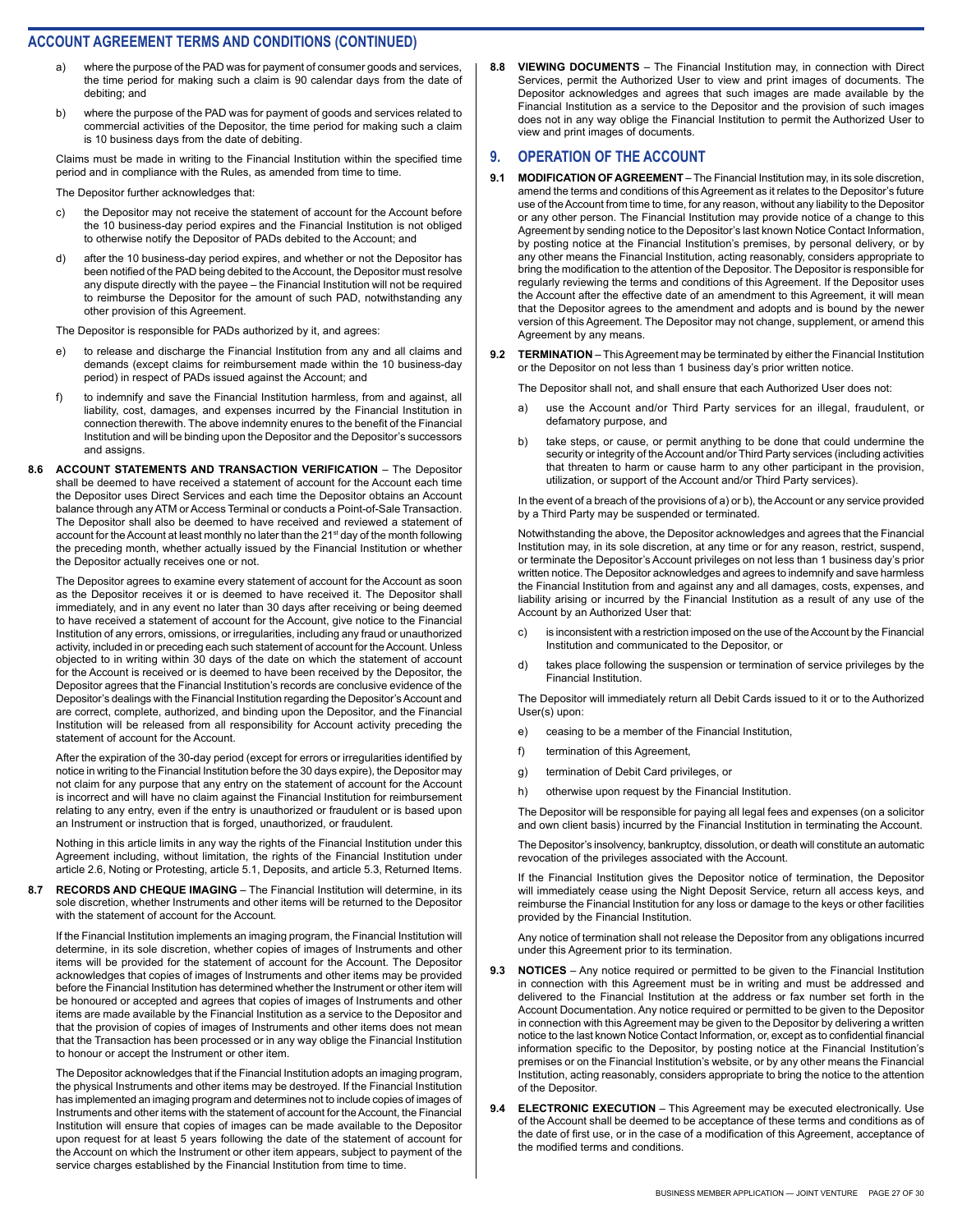- **9.5 PROCEEDS OF CRIME LEGISLATION** The Depositor acknowledges that the *Proceeds of Crime (Money Laundering) and Terrorist Financing Act* and *Regulations*  apply to the operation of the Account and that the Financial Institution will, from time to time, adopt policies and procedures to address the reporting, record-keeping, client identification, and ongoing monitoring requirements of that legislation. The Depositor agrees, and shall ensure that the Authorized User(s) agrees, to abide by and comply with all such laws and procedures.
- **9.6 OTHER CLAIMS ON THE ACCOUNT** If the Financial Institution receives notice of a possible claim against, or interest in, any of the Accounts under any court order, statutory demand, or under applicable family, domestic relations, matrimonial property, or similar legislation, a marriage agreement, or a separation agreement, the Financial Institution may refuse to permit the Depositor to have any dealings with any of the Accounts, even if funds stand to the credit in any such Account. The Financial Institution will not be liable for any loss or damage resulting from any refusal by the Financial Institution under this article.
- **9.7 APPLICABLE LAW** This Agreement is governed by the laws of the province of the Account, or if more than 1 Account, then the jurisdiction of incorporation of the Financial Institution and the federal laws of Canada applicable therein, excluding any rules of private international law or the conflict of laws which would lead to the application of any other laws.
- **9.8 ENUREMENT** This Agreement will take effect and continue for the benefit of and be binding upon each of the Financial Institution and the Depositor and their successors and assigns.
- **9.9 SEVERABILITY** This Agreement will be enforced to the fullest extent permitted by applicable law. If for any reason any provision of this Agreement is held to be invalid or unenforceable to any extent, then:
	- the offending portion of the provision shall be expunged and the remainder of such provision will be interpreted, construed, or reformed to the extent reasonably required to render the same valid, enforceable, and consistent with the original intent underlying such provision; and
	- b) such invalidity or unenforceability will not affect any other provision of this Agreement.
- **9.10 NO WAIVER** No waiver by the Financial Institution of any breach of or default under this Agreement shall be deemed to be a waiver of any preceding or subsequent breach or default. The Financial Institution may, without notice, require strict adherence to the terms and conditions of this Agreement, despite any prior indulgence granted to or acquiesced in by the Financial Institution.
- **9.11 CHOICE OF LANGUAGE** It is the express wish of the parties that this Agreement and any related documents be drawn up and if execution is required, to be executed in English. Les parties conviennent que la présente convention et tous les documents s'y rattachant soient rédigés et signés en anglais.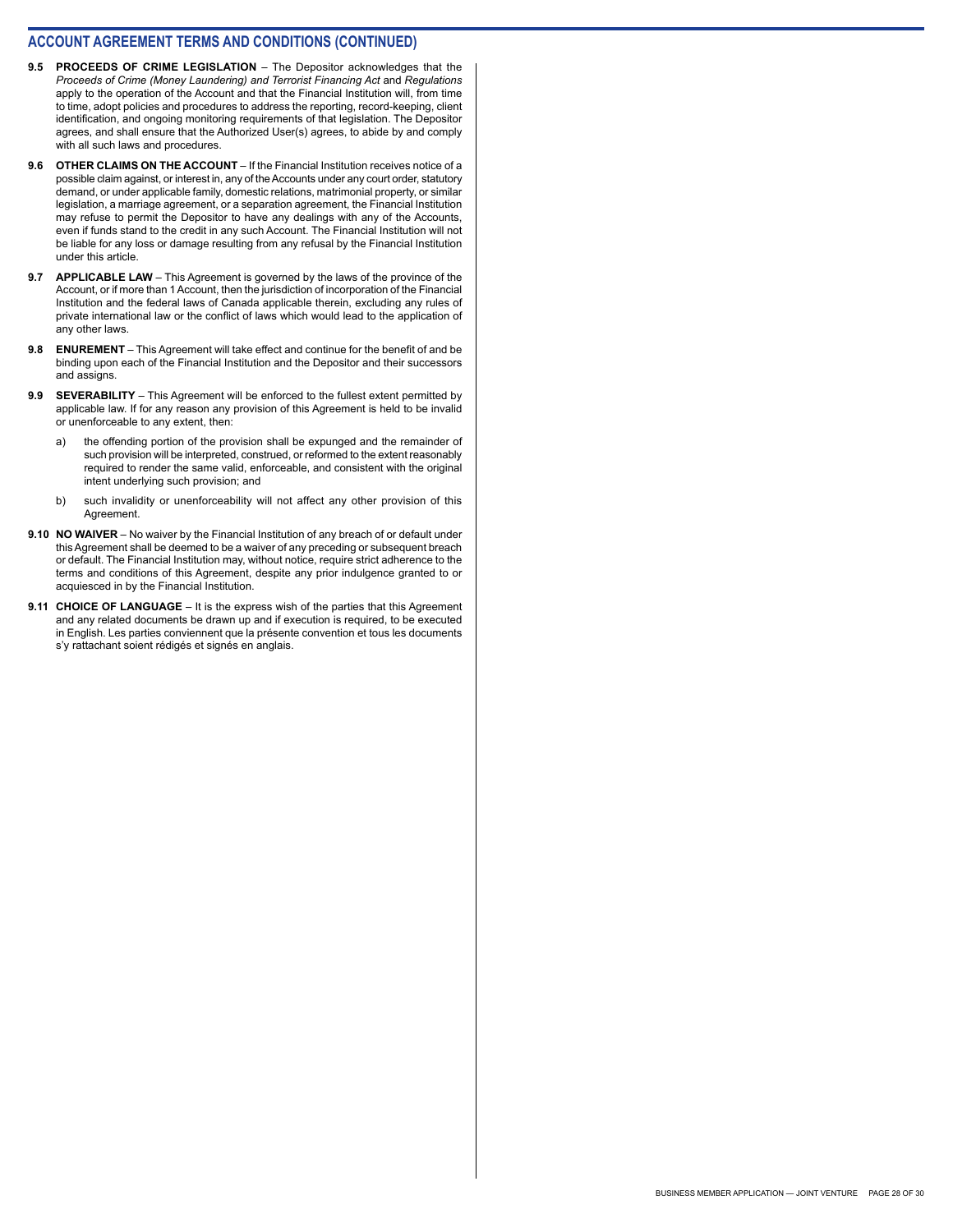#### **PFM SCHEDULE FOR CONSENT AND DISCLOSURE FOR PFM SERVICE ("PFM SPECIAL TERMS")**

**1. ACCEPTANCE OF PFM SERVICE SPECIAL TERMS** – The Depositor acknowledges, and shall ensure that the Authorized User acknowledges, their acceptance of these PFM Special Terms such that they form and are part of the Agreement. The Financial Institution does not offer Direct Services other than in accordance with these terms and conditions.

If there is more than one Depositor or Authorized User in respect of the Account, or multiple holders of the External Account, the Depositor expressly accepting these terms hereby warrants and represents to the Financial Institution that such Depositor has the lawful, express, and actual authority of all other Depositors and Authorized Users on the Account, or holders and authorized users of the External Account, and each of them:

- (i) to consent to the use of all and each of the Depositors' and Authorized Users' personal information for purposes of the provision and use of PFM Services; and
- (ii) to acknowledge, accept and agree to be bound by the terms of the Agreement and these PFM Special Terms, including Schedule I to the PFM Special Terms, so as to form a valid and binding agreement as between all of the Depositors and the Financial Institution.

The Depositor expressly accepting these terms does so on behalf of all of the Depositors and Authorized Users and understands that these representations and warranties, and acceptance of these terms, will be relied upon by the Financial Institution in providing PFM Services. The Depositor expressly accepting these terms understands that if these representations and warranties are untrue it may cause loss, harm and damage to the Financial Institution for which that Depositor is responsible. The Depositor expressly accepting these terms hereby agrees to indemnify and hold harmless the Financial Institution from any loss, damage, costs, including reasonable legal fees, claims or other harm that may be suffered as a result of the Financial Institution's reliance upon these representations and warranties.

- 2. PERSONAL FINANCIAL MANAGEMENT ACCOUNT LINKING CONSENT The Depositor understands, and shall ensure that the Authorized User understands, that the Personal Financial Management tool and account linking service, defined in the Agreement as the "PFM Service", is being offered through the Depositor's Financial Institution in coordination with Central 1 Credit Union ("Central 1") and by Yodlee Inc. ("Yodlee") and that it is an express requirement of Yodlee that if the Depositor or Authorized User wishes to subscribe, access, or use the PFM Service that the Depositor or Authorized User must consent to amendments and incorporation of certain terms to the Agreement with the Financial Institution as more particularly set forth in the Mandatory Provisions for Customer Agreement as set forth in the Schedule I below, (the "Mandatory Provisions"). The Depositor understands, and shall ensure that the Authorized User understands, that subscription to the PFM Service, whether by linking Accounts at the Financial Institution alone or with External Accounts at Third Party institutions will require that the Depositor or Authorized User share certain otherwise confidential and personal information to engage the PFM Service.
- 3. PFM DISCLOSURE OF ACCESS CODE AND CONFIDENTIAL INFORMATION TO LINKED ACCOUNTS The Depositor or Authorized User authorizes the Financial Institution, Central 1, and their respective agents, representatives, and service providers, (collectively referred to solely for purposes of this PFM Special Terms as the "F.I. Affiliates") as well as Yodlee, to collect, use, and disclose the Depositor's or Authorized User's personal information, including the Depositor's or Authorized User's personal access codes, in order to link the External Accounts to the Depositor's Account with the Financial Institution, and periodically access the External Accounts to update the Depositor's or Authorized User's personal information and to perform data analytics on all linked accounts to present information and reports to the Depositor or Authorized User and make available to the Depositor or Authorized User and the Depositor's Financial Institution, a personal financial management summary of all of the Depositor's or Authorized User's linked accounts and transactions thereon. Notwithstanding the foregoing, this provision shall not be deemed to in any way diminish the Depositor's or Authorized User's duties and responsibilities to personally access and review the External Accounts and to otherwise comply with the agreements in place with Third Parties holding those External Accounts, nor shall any right of access to information granted by the Depositor or Authorized User pursuant to this Agreement create any obligation on the part of the Financial Institution, Central 1, or the PFM Service provider to monitor or warn the Depositor or Authorized User of any unusual or unauthorized account activity on any Account or any External Accounts. The Depositor understands, and shall ensure that the Authorized User understands, that the institutions holding the Depositor's or Authorized User's External Accounts may prohibit disclosure of the Depositor's or Authorized User's personal access codes, and that it is the Depositor's or Authorized User's responsibility to confirm that the Depositor's or Authorized User's personal access codes can be disclosed to Yodlee for the purpose of linking the External Accounts. This will not be confirmed by the Financial Institution, the F.I. Affiliates, or Yodlee.
- **4. PFM SERVICE DISCLAIMER**  The Depositor confirms, and shall ensure that the Authorized User confirms, that the Depositor or Authorized User is permitted to link the Depositor's or Authorized User's External Accounts, and the Depositor or Authorized User accepts all risk associated with the linking of the Depositor's Financial Institution Account to the Depositor's or Authorized User's External Accounts, including all risk associated with disclosure of the Depositor's or Authorized User's personal access codes. The Depositor agrees and acknowledges, and shall ensure that the Authorized User agrees and acknowledges, that the Financial Institution or any F.I. Affiliate is not responsible or liable for any loss, harm, or damage, of any kind, related to or arising from linking the Depositor's Financial Institution Account with the Depositor's or Authorized User's External Accounts, or arising from disclosure of the Depositor's or Authorized User's personal access codes for purposes of linking the Depositor's or Authorized User's External Accounts, to the extent permitted by law, subject to the Financial Institution or F.I. Affiliate being liable for the consequences of their own act and that of its representatives.
- 5. MARKETING CONSENT FOR PFM SERVICE The Depositor understands, and shall ensure that the Authorized User understands, that if the Depositor or Authorized User has previously provided to the Financial Institution a marketing consent to receive promotional offers, then the Financial Institution, and its agents, representatives, and service providers will use the information from the Depositor's or Authorized User's linked accounts to provide promotional and marketing information to the Depositor or Authorized User.
- **6. UNSUBSCRIBE FROM PFM SERVICE**  The Depositor or Authorized User can withdraw the Depositor's or Authorized User's consent for the collection, use, and disclosure of the Depositor's or Authorized User's personal information at any time by contacting the Financial Institution using the contact information set out on the Business Member Application. If the Depositor or Authorized User withdraws the Depositor's or Authorized User's consent, the Financial Institution may no longer be able to provide certain services, including, but not necessarily limited to PFM Services. The Depositor understands, and shall ensure that the Authorized User understands, that certain additional integrated services offered by the Financial Institution may no longer be available.
- 7. ASSET/LIABILITY CONSENT The Depositor understands, and shall ensure that the Authorized User understands, that the PFM Service can keep track and provide the Depositor or Authorized User with comprehensive specific analysis of the Depositor's or Authorized User's financial situation only if the Depositor or Authorized User keeps such information complete and current and that if the Depositor or Authorized User does not do so, that the reports and analytics performed as part of the PFM Service will be incomplete and may contain erroneous information. The Depositor authorizes, and shall ensure that the Authorized User authorizes, the Financial Institution and the F.I. Affiliates to collect, use, and disclose the Depositor's or Authorized User's personal information in order to add, modify, or delete reference to the asset(s) or liability(ies) to the Depositor's Account with the Financial Institution, whether in the future or the past. The Depositor understands and agrees, and shall ensure that the Authorized User understands and agrees, that the Depositor or Authorized User is responsible for keeping the Depositor's or Authorized User's asset and liability information current.

#### **SCHEDULE I — MANDATORY PROVISIONS FOR CUSTOMER AGREEMENT**

- PROVIDE ACCURATE INFORMATION You, the end user, agree to provide true, accurate, current and complete information about yourself and your accounts maintained at other web sites and you agree to not misrepresent your identity or your account information. You agree to keep your account information up to date and accurate.
- 2. PROPRIETARY RIGHTS You are permitted to use content delivered to you through the PFM Service only on the PFM Service. You may not copy, reproduce, distribute, or create derivative works from this content. Further, you agree not to reverse engineer or reverse compile any of the PFM Service technology, including, any Java applets associated with the PFM Service.
- **3. CONTENT YOU PROVIDE**  You hereby grant to the Financial Institution and its service providers, including Central 1 and Yodlee Inc. (collectively, "Service Providers") a license to use any information, data, passwords, materials or other content (collectively, "Your Content") that you provide through or to the PFM Service for the following purposes:
	- a) to provide the PFM Service to you;
	- b) to provide you with access to Your Content through other similar services provided by Yodlee Inc. to other financial institutions; and
	- c) to provide those other financial institutions with information regarding all of the accounts that you have registered with the PFM Service so that they may use the information to provide or offer additional or complementary services to you (collectively, the "Permitted Purposes").

The Financial Institution and Service Providers may use, modify, display, distribute and create new material using Your Content for the Permitted Purposes. By submitting Your Content, you automatically agree, or promise that the owner of Your Content has expressly agreed, that, without any particular time limit and without the payment of any fees, the Financial Institution and Service Providers may use Your Content for the Permitted Purposes. As between the Financial Institution and Service Providers, the Financial Institution owns your confidential account information.